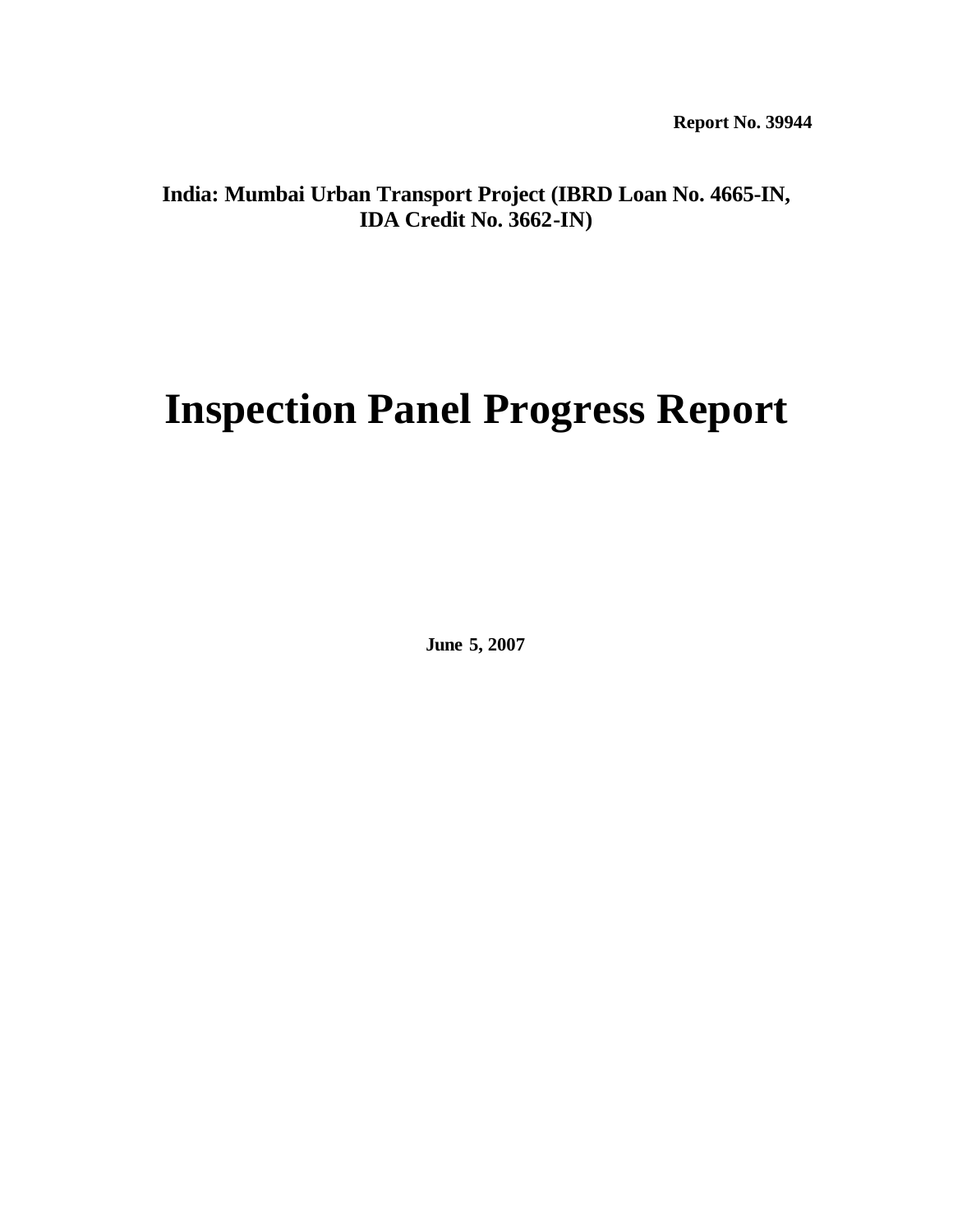# **Summary**

# **Inspection Panel Progress Report: Mumbai Urban Transport Project (MUTP)**

- 1. On March 28, 2006, the Board of Directors considered the Inspection Panel Investigation Report of the India: Mumbai Urban Transport Project (MUTP) and the Management Report and Recommendation in response to the Panel Investigation Report. The Board decided that Management would submit a Progress Report to the Board in no less than six months, and the Panel would report on progress to the Board.
- 2. In the present document, the Inspection Panel presents to the Board its findings on progress as of March 31, 2007.<sup>1</sup> This report consists of major parts. The first part summarizes background events relating to the Inspection Panel investigation of the MUTP, general findings of Management's Progress Report submitted to the Board on March 1, 2007, and the Panel's findings regarding progress since the time of Board meeting on March 28, 2006. This is followed by a more detailed presentation of the Panel findings taking into account the complexity of the issues.

#### **Background**

- 3. The Inspection Panel received four successive Requests for Inspection related to the India: Mumbai Urban Transport Project (MUTP)<sup>2</sup>. The first Request ("the First Request" 3) for Inspection was received on April 28, 2004. Management submitted its Response to the First Request on May 27, 2004. The Panel received a second Request for Inspection (the "Second Request') on June 24, 2004, which related to the same Project.<sup>4</sup> On July 28, 2004, Management submitted its Response to the Second Request.
- 4. On June 29, 2004, the Panel sent to the Board of Executive Directors a recommendation to approve the Panel submitting a single Report and Recommendation on whether or not an investigation of the issues raised in either the First or Second Requests or both was warranted. The Board approved the Panel's recommendation on a non-objection basis on July 13, 2004. The Panel found the Requests and Requesters eligible, and as

<sup>&</sup>lt;sup>1</sup> The information contained in this report is as of March 31, 2007. However, the information relating to the shopkeepers has been updated to reflect the situation as of June 1, 2007.

 $2^2$  Referred to as either the "Project" or "MUTP", depending on the context.

<sup>&</sup>lt;sup>3</sup> Also referred to as "USOA Requesters".

<sup>&</sup>lt;sup>4</sup> On November 1, 2004, the Panel received a letter from the Aman Chawl Welfare Association asking that the Association be added to the second group of Requesters. The Association represents 118 Project affected people. On February 19, 2005, 21 more residents asked to be added to the Request. All parties of the Gazi Nagar Request will be called the Gazi Nagar Requesters.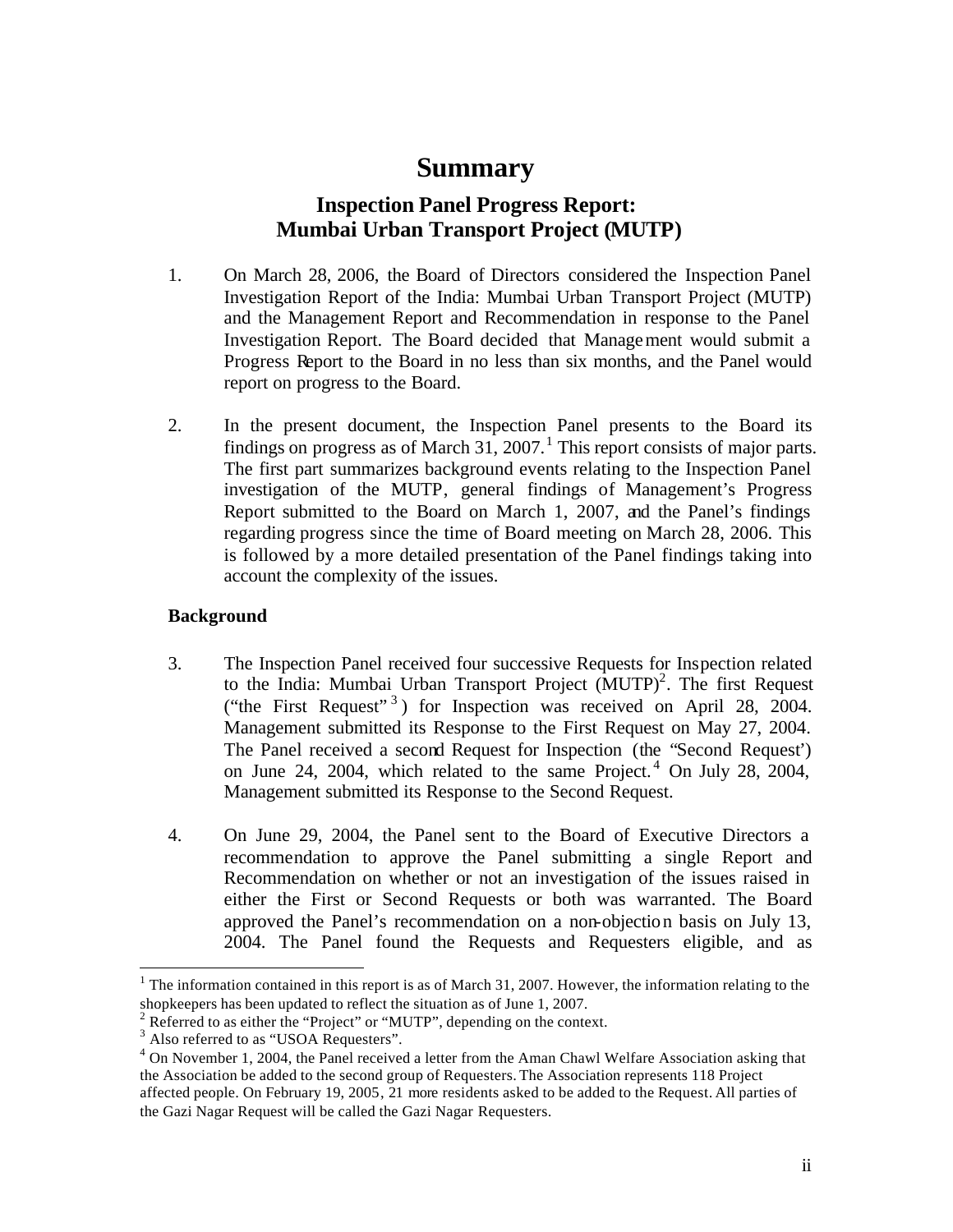previously approved by the Board, submitted one single report to the Board on September 3, 2004,  $\frac{5}{5}$  which on September 24, 2004 recommended an investigation. On November 29, 2004, the Panel received another Request for Inspection (the "Third Request"), related to the Project. Shortly after, on December 23, 2004, the Panel received a "Fourth Request" for Inspection.<sup>6</sup>

- 5. On December 29, 2004, the Panel notified the Executive Directors, the President and Management that it had received the Third and Fourth Requests. On December 29, 2004, after careful review of the Third and Fourth Requests, the Panel recommended that, for reasons of economy and efficiency, these two Requests should be processed jointly with the two previous Requests as they all related to the same component of the Project. The Board approved the Panel's recommendation on a non-objection basis on January 11, 2005.<sup>7</sup>
- 6. The Project consists of three components: improvement of Mumbai's rail transport system; improvement and extension of the road-based transport system; and resettlement and rehabilitation of Project affected persons. According to the PAD, the objectives of the Project are to "*facilitate urban economic growth and improve quality of life by fostering the development of an efficient and sustainable urban transport system including effective institutions to meet the needs of the users in the Mumbai Metropolitan Region"*.
- 7. All four Requests for Inspection pertain to the proposed construction and improvement of east-west connecting roads within the road-based transport component and to the proposed resettlement and rehabilitation of persons affected by the road component. The first three Requests concern the about 6 km long Santa Cruz-Chembur Link Road (SCLR), while the last Request addresses similar issues related to the 11 km Jogeshwari-Vikhroli Link Road (JLVR). The Requesters are economically diverse, and represent low and middle income shopkeepers and other affected residents of Mumbai.
- 8. The Requests similarly alleged that Bank Operational Policies and Procedures were violated and, as a result, the Requesters claimed that they would suffer adverse effects as the result of the Bank's failure to follow its Operational Policies and Procedures with respect to their being relocated and rehabilitated. More specifically, the Requesters claimed that the Project had failed to provide for income restoration and, in particular the shopkeepers among the Requesters feared that they would suffer irreparable damage to their well-

<sup>&</sup>lt;sup>5</sup>Report and Recommendation, India: Mumbai Urban Transport Project (IBRD Loan No. 4665-IN, IDA Credit No. 3662-IN), dated September 3, 2004.INSP/R2004-0006.

 $6$  On January 24, 2005 the Inspection Panel received a letter from the Pratap Nagar Welfare Association, a non-governmental organization located in the area called Pratap Nagar, representing 41 residents and shopkeepers. For reasons of economy and efficiency, the Inspection Panel added the Association and members to the processing of the four Requests.

 $<sup>7</sup>$  The Panel verified the eligibility of the Third and Fourth Requests during its visit to Mumbai in February</sup> 2005.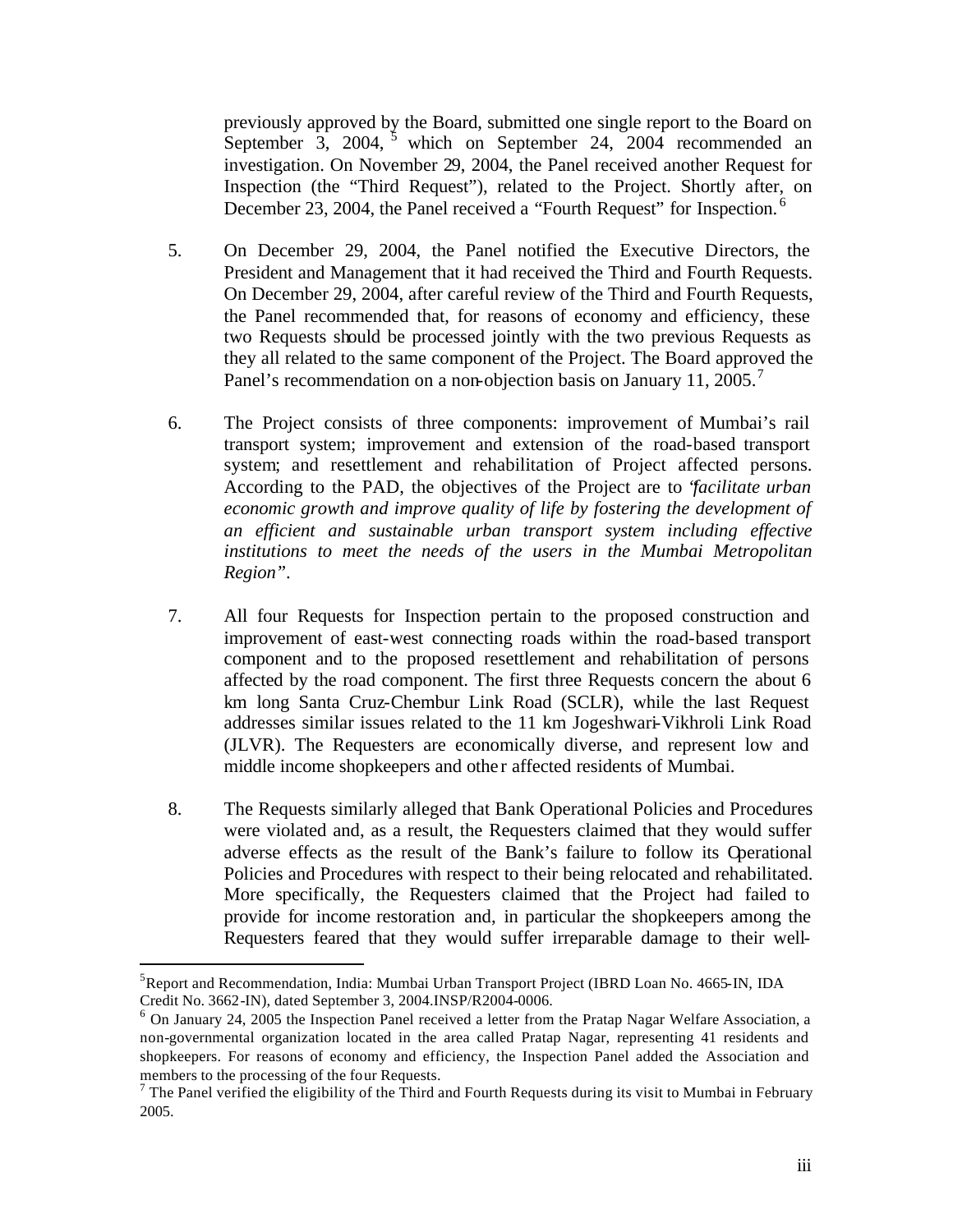established businesses. The Requesters argued that their structures had not been surveyed properly. Furthermore, they expressed disagreement with the Project Resettlement and Rehabilitation (R&R) scheme that entitled them to an area of 225 square feet regardless of the actual area of their current premises consumed by the Project. The Requesters also asserted that the resettlement site would be unsuitable and too far away from their current location. They also complained about the environmental condition of the resettlement site in Mankhurd. They also challenged the affordability of the maintenance charges of the new buildings. Furthermore, the Requesters asserted that they had neither be informed nor consulted and that their grievances were not addressed.

- 9. On December 21, 2005, the Panel issued its Investigation Report. <sup>8</sup> On February 27, 2006, Management submitted to the Board its Report in Response to the Panel's findings.<sup>9</sup>
- 10. The Bank suspended disbursement on the road and resettlement component of the Project on March 1, 2006 and the State of Maharashtra agreed to a ten condition strategy for lifting the suspension of disbursements.
- 11. On March 28, 2006 the Board of Executive Directors discussed the Inspection Panel Investigation Report and Management's Report and Recommendation in response to the Inspection Panel Investigation Report. During the Board meeting, the Executive Directors approved both Reports and endorsed the Action Plan. It was agreed that Management would submit a Progress Report to the Board in no later than six months and the Panel would report on progress to the Board.
- 12. On June 29, 2006, the Bank lifted the suspension of disbursement based on the fact that the State of Maharasthra had substantially met the conditions set by IBRD/IDA for lifting the suspension.
- 13. Bank Management submitted its Progress Report to the Board of Executive Directors on March 1, 2007.<sup>10</sup>

#### **Management's Progress Report**

 $\overline{a}$ 

14. Management believes that progress has been made on many of the actions contained in the Action Plan. <sup>11</sup> In its Progress Report, Management specifies

<sup>&</sup>lt;sup>8</sup> Investigation Report, India: Mumbai Urban Transport Project (IBRD Loan No. 4665-IN; IDA Credit No. 3662-IN), December 21, 2005, INSP/R2005-0005.

<sup>&</sup>lt;sup>9</sup> Inspection Panel, India: Mumbai Urban Transport Project, Management Report and Recommendation in Response to the Inspection Panel Investigation Report, dated March 7, 2006, INSP/R2005-0005/4.

<sup>&</sup>lt;sup>10</sup> India: Mumbai Urban Transport Project (Loan No.4665-IN; Credit No. 3662-IN),; follow Up to the Meeting of the Executive Directors of the World Bank (March 28, 2006) on the Inspection Panel Investigation Report No. 34725 and Management Report and Recommendation; Progress Report on Implementation of the Action Plan, dated March 1, 2007.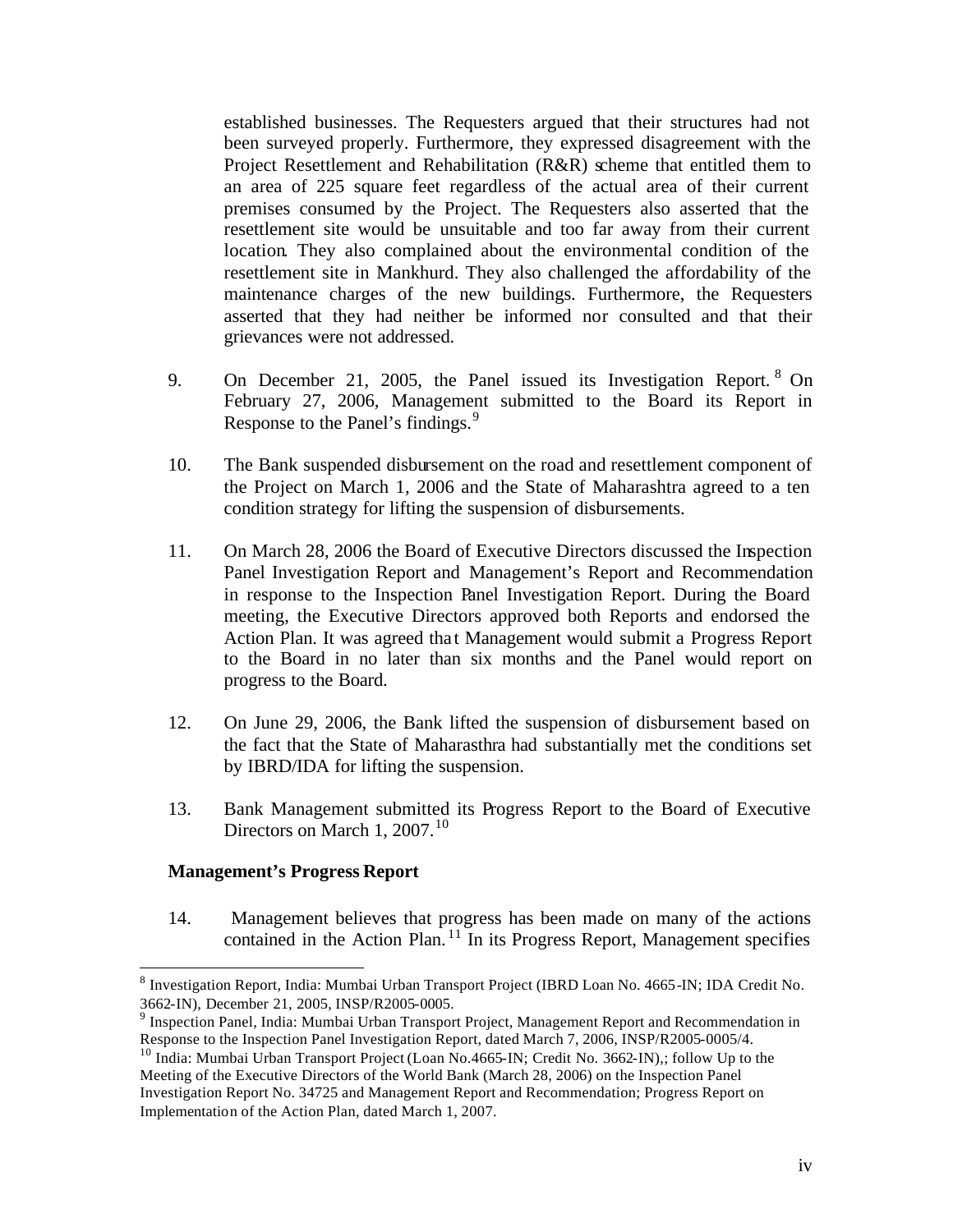that progress has been made in services for resettled PAPs, such as water supply, issuance of building manuals, transfers of interests and common facilities to the initial 48 housing cooperatives. Management considers that good progress has also been made regarding consultation and the grievance process. Management Progress Report also lists a number of improvements in MMRDA's institutional capacity. Management considers that as a result of the progress in implementing the Action Plan the "*quality of processes followed in implementing*  $R\&R$ " has improved.<sup>12</sup>

15. However, Management acknowledges that progress has been "*slower than anticipated*" in several areas and that some challenges remain.<sup>13</sup> According to Management, the focus of MMRDA after the Board meeting in March 2006 was on the actions required for the lifting of the suspension, thus some of the items in the Action Plan were not *'adequately attended to'*.<sup>14</sup> For example, negotiations with the shopkeepers are proceeding slowly and Management states that "*this delay remains a major concern*". <sup>15</sup> Management also states that the central issue of income restoration for medium-sized and large size shopkeepers "*has yet to produce significant numbers of resolved cases*". <sup>16</sup> Other challenges that Management names are the coordination between civil works and timely implementation of land acquisition and relocation of affected religious and community structures and the registration process for the housing societies.

#### **The Panel Review Process**

- 16. To conduct its review and to ascertain the facts with respect to the progress made in the MUTP, the Panel met with Management and members of the Project team and reviewed and analyzed Project documentation. The Panel consulted with the Requesters and other affected people and hired an independent local consultant, Dr. Renu Modi, who attended a series of followup meetings in Mumbai, such as the Independent Monitoring Panel and meetings between Project authorities and the Requesters.
- 17. The Panel also has reviewed relevant documents and reports regarding the MUTP on an on-going basis. Panel Member Tongroj Onchan and Assistant Executive Secretary Anna Sophie Herken together with the independent consultant visited the Project area from March 7-11, 2007 and met with Requesters, other affected people, governmental authorities and Bank

 $11$  According to Management 1,821 households including both shops and residences have been resettled since February 2006. According to Management, as of the date of the Progress Report more than 80 % of the total households have received alternative houses/ shops; about 88 % of residential PAPs and 29 % of shopkeepers have been relocated. Management Progress Report, pg. 5 para 11.

<sup>&</sup>lt;sup>12</sup> Management Progress Report, pg. 5, para 11.

<sup>13</sup> Management Progress Report, pg. 6, para 15.

<sup>14</sup> Management Progress Report, pg. 6, para 15.

<sup>&</sup>lt;sup>15</sup> Management Progress Report, pg. 6, para 16.

<sup>16</sup> Management Progress Report, pg. 20, para 65.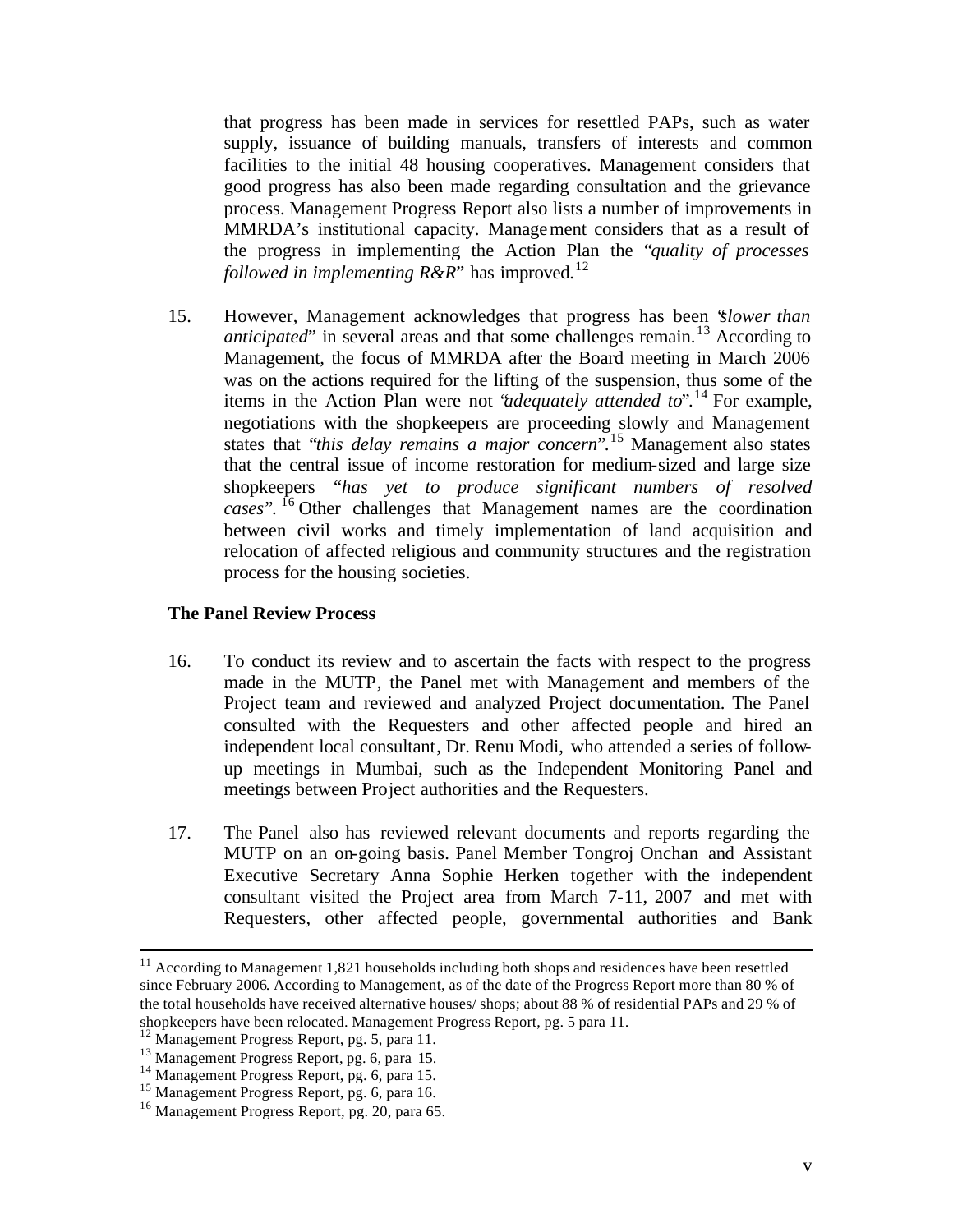Management. The Panel wishes to thank the Requesters and other PAPs, Bank Management and MMRDA officials for their helpful cooperation and support.

#### **Panel Findings**

- 18. The Panel acknowledges Management's efforts since March 2006. The Panel notes that the MUTP is a Project that poses a number of complex and difficult challenges.
- 19. The Panel appreciates Management's cooperative approach in the follow-up period and notes the considerable effort Management has made thus far to ensure that the Action Plan included in the Managements Report be implemented, and the significant staff efforts to bring the Project into compliance. The Panel observes that it is essential that these efforts continue.
- 20. During its site visit in March 2007 and in discussion with PAPs at the resettlement site, the Panel had the impression that PAPs have started to settle down at the resettlement sites and that the overall situation seemed to be improved. However, the Panel observes that a number of issues still need to be resolved and that many of the target dates listed in the Management Action Plan have not been met and essential activities have yet to be completed. This is not only highlighted by the high and unprecedented number of letters and complaints that the Panel continues to receive from Mumbai, but most importantly by the findings that the Panel gathered.
- 21. The Panel's specific findings on progress, as of March 31,  $2007<sup>17</sup>$ , are summarized below:
	- ß **Situation of the Shopkeepers**: The Panel notes that the case of the shopkeepers is difficult and complex and observes Management's efforts to find acceptable solutions. During its field visit in March 2007, the Panel noted that views among the affected shopkeepers, MMRDA and Management regarding the possibility of re-development as well as possible resettlement options seemed to differ substantially. As of June 1, 2007 a final solution regarding the resettlement of the USOA had not been found. However, the Panel has been informed that there may be agreement between MMRDA and the shopkeepers on the Memorandum of Understanding (MoU) and that the parties may sign the MoU shortly. The Panel notes that the signing of the MoU could still leave some issues unresolved, such as the de-reservation and the solution for the Coastal Regulation Zone-zoning, because MMRDA claims that these mattes are outside MMRDA's jurisdiction. The Panel is concerned about adequate solutions that are applied in case the re-development proposal can not be realized. The Panel is equally concerned, whether acceptable solution will be found for other shopkeepers, such as the Fourth Requesters.

 $17$  The situation of the shopkeepers has been updated on June 1, 2007.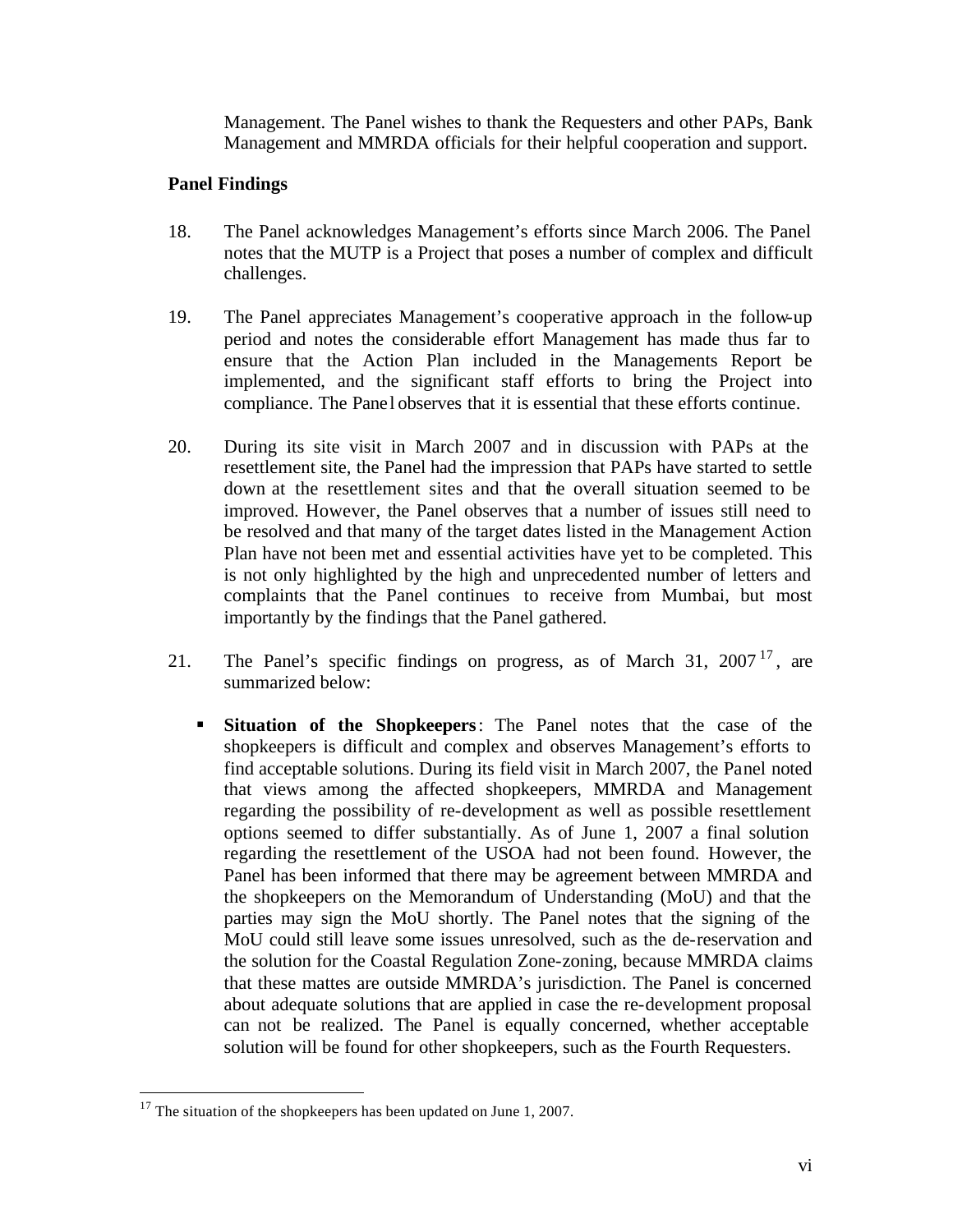- **Institutional Capacity:** The Panel observes an increase in R&R capacity at MMRDA and also notes the important step that Management has taken by basing a social development consultant in Mumbai. The Panel notes with concern, however, that as of the time of its follow-up visit in March 2007, the post-resettlement agency had still not been appointed. Given the magnitude of the post-resettlement task, the paper work involved, the time needed for field work, and the consultations with PAPs etc, the Panel still remains concerned with regard to the institutional capacity for the process. Also, the Panel is concerned that MMRDA's capacity is mainly used for the shifting of PAPs from SCLR and JVLR to resettlement sites, so that little capacity remains for important post-resettlement activities.
- **The Database:** During its follow-up mission in March 2007, the Panel noted that the database still needs serious improvement. In light of the many cases that have been reported allegedly involving multiple allocations of structures and incorrect allocation of structures the Panel notes the importance of a wellfunctioning database which plays a central role in tracking the allotments and resettlement status of PAPs. The Panel also remains concerned about the quality of the data that is fed into the database. The Panel understands that the database is based on the information gathered in the BSES, which the Panel found in its Investigation Report was highly deficient. Thus, it is unclear to the Panel how a database can be reliable and functioning if it is based on insufficient and inadequate information.
- **Provision of Information to PAPs**: While PAPs seemed to be better informed in 2007 than at the time of the investigation in 2005, the Panel still notes that many PAPs are still not aware of their entitlements and the postresettlement process.
- **Independent Monitoring Panel:** The Panel appreciates developments regarding the Independent Monitoring Panel (IMP), which since its constitution in 2006 has actively and regularly followed-up and addressed a large number of important resettlement issues and hence helped to deal with them.
- **Grievance Redressal Mechanism:** Though the Panel notes important improvements with regard to the grievance redressal mechanism, such as the publication of its procedures and the specification of a timeframe, it notes that PAPs repeatedly complain about a high number of pending grievances and claim that the process is too slow. PAPs also claim that the verification process of grievances is carried out by the same NGOs, who the PAPs claim have done the incorrect surveys which have caused the grievances.
- **Income Restoration:** PAPs claimed that even if their earnings have remained about the same since many of them continue working in their old work places, their spending capacity has decreased because of additional expenditure such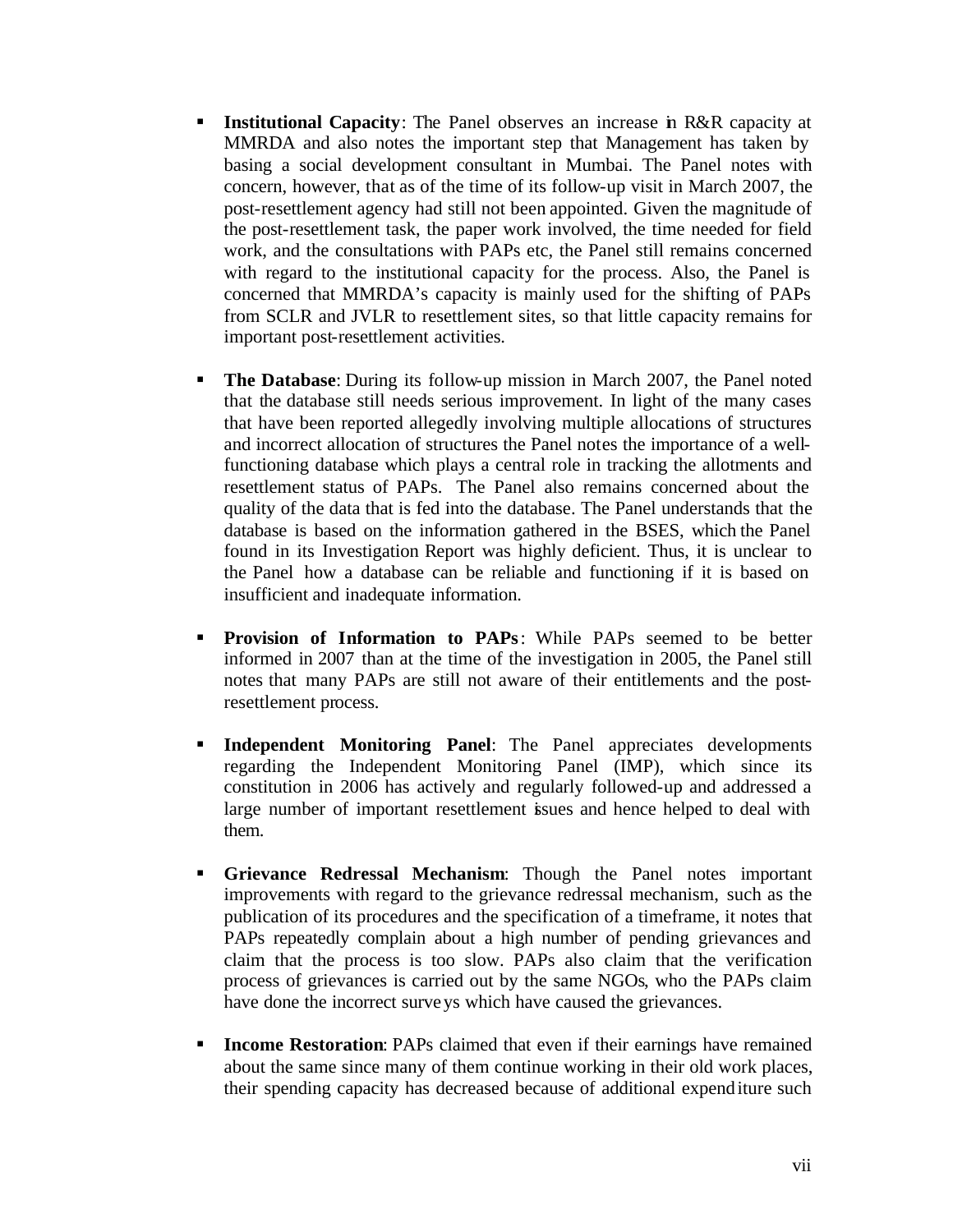as transportation costs for their children and for themselves to travel to the work places and because of increased maintenance costs and other charges. In this context, the Panel notes the importance of paying the interest on the maintenance fund (Rs. 20,000,-) to PAPs for them to be able to cope with the high maintenance costs they are facing at the sites and hence to ensure compliance with OD 4.30.

- **KRIMA:** Maintenance Funds, Transport Allowance, Conveyance Deeds: The Panel can confirm Management's statement that the transfer of the interest on the maintenance fund seems be completed for the first 48 housing societies. It notes, however, that because most housing societies have not been registered yet, many of the PAPs still have not received the interest that should cover the maintenance costs. The Panel observes that serious efforts are needed to complete this action for additional 80 societies by July 2007 (as described in the Management Action Plan) because so far these societies have not even been registered. The Panel further notes that the transport allowance is paid through the housing societies, and as most societies have not been registered yet, payments have been delayed significantly. For the same reasons conveyance deeds have not been given to PAPs yet. The Panel also received information that the registration process for the housing societies might be further delayed if the post-resettlement agency does not get appointed soon.
- **Post-Resettlement Activities:** Despite an overall improvement and several actions taken by Management and MMRDA, the Panel notes that there is still need for further follow-up action regarding post-resettlement activities to ensure compliance with OD 4.30. As an example, though the Panel noted that maintenance manuals have been distributed, PAPs reported that without additional training this would not lead to major improvements. PAPs told the Panel "*Do you think by reading books PAPs can learn how to live here?*" The Panel also notes with concern that the post-resettlement agency has still not been appointed and that the process has been delayed substantially. <sup>18</sup> The Panel notes the central and crucial role of the housing societies in addressing post-resettlement needs in light of OD 4.30, and is concerned that the process of registering these societies might continue to be delayed significantly. The Panel emphasizes that the registration of cooperative societies is a key requirement for the initiation of several post-resettlement activities.
- **Water Supply**: While the Panel notes that water supply has improved significantly at certain sites, it believes that follow-up activities are needed. The Panel was told that the Mankhurd and Anik sites do not have adequate water supply from the MCGM network, and PAPs expressed the need to double the current water supply of 15-25 minutes per day to enable them to also have water in the evening.

<sup>&</sup>lt;sup>18</sup> According to MMRDA, procurement process took long and the final candidate dropped out.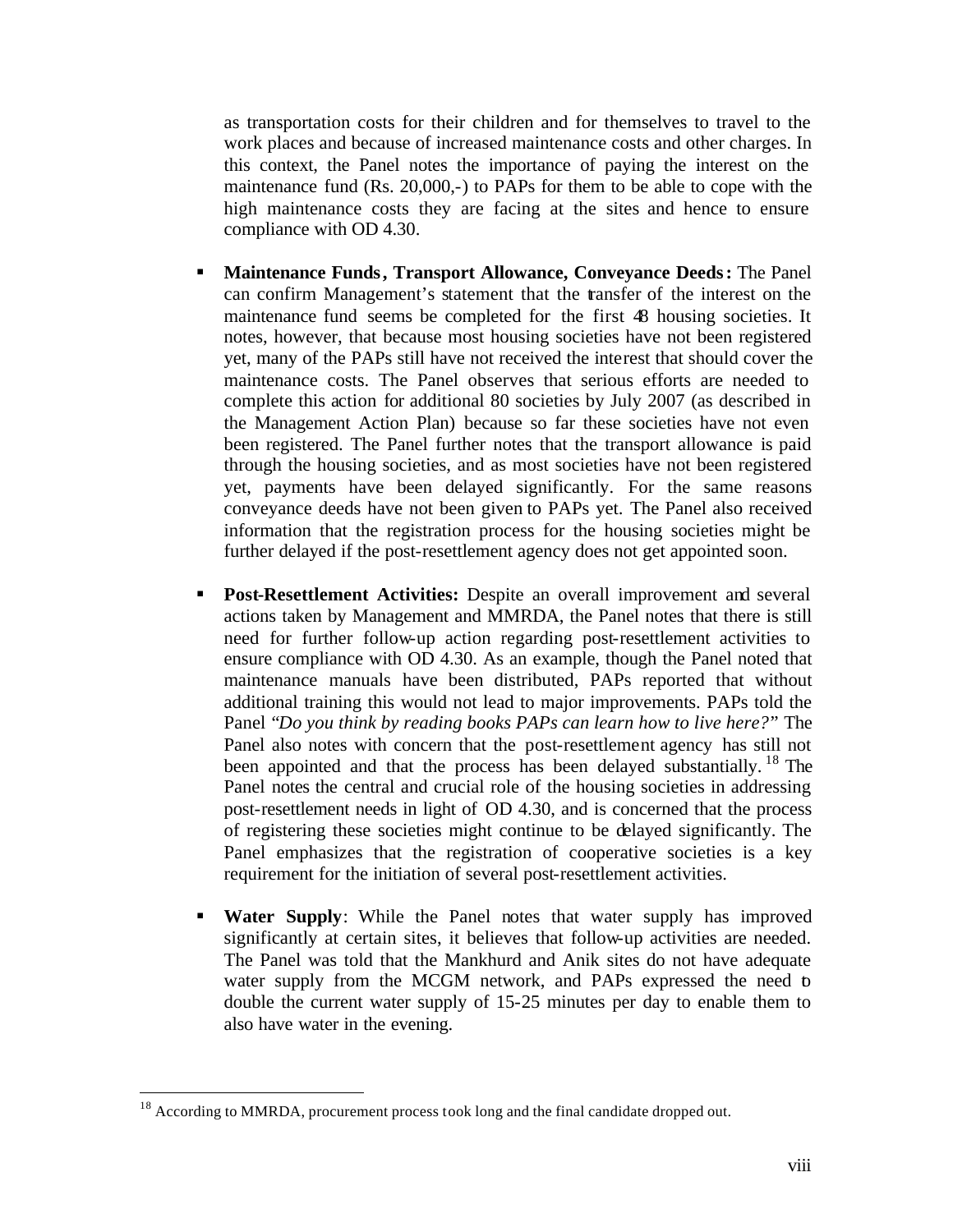- **Waste Management**: Regarding waste management at the resettlement sites, the Panel confirms that since March 2006, some activities have commenced, such as the procurement of waste bins and the distribution of maintenance manuals. However, it seems that this has not made visible impact or improvement. The Panel noted that the spaces between the houses tend to be full of garbage and observes that PAPs still throw garbage in open drains and clog them. PAPs told the Panel that they needed more training.
- **Transport Connectivity:** The Panel, based on its field visit, acknowledges an increase and improvement in transport connectivity. PAPs in Mankhurd also emphasized the need for a pedestrian bridge to cross over the rail tracks to the Mankhurd station and suggested to add bus lines to main points in Mumbai.
- **Social Services:** Regarding social services, the Panel observes that the process of the construction of a new school has started at the resettlement site in Mankhurd. The Panel also noted a provisional school at the Mankhurd site that operates from about 6 rooms. However, the Panel was informed that the intake capacity is less than optimal and needs to be augmented to prevent drop outs from schools and to reduce travel expenses to the old schools.
- **Housing Societies:** The Panel is concerned about the delay in the registration of housing cooperatives, which is one of the most important steps for dealing with a series of important post-resettlement activities, including the payment of the maintenance interest and transport allowance. The Panel is especially concerned about the fact that while at the time of the Board meeting in March 2006, 48 out of an estimated total of 200 societies had been registered; this number has only increased by 10 to a total of 58 by March 2007. The Panel also notes that many of the PAPs interviewed did appear to have no knowledge about the procedure and time-frame for the registration of the societies.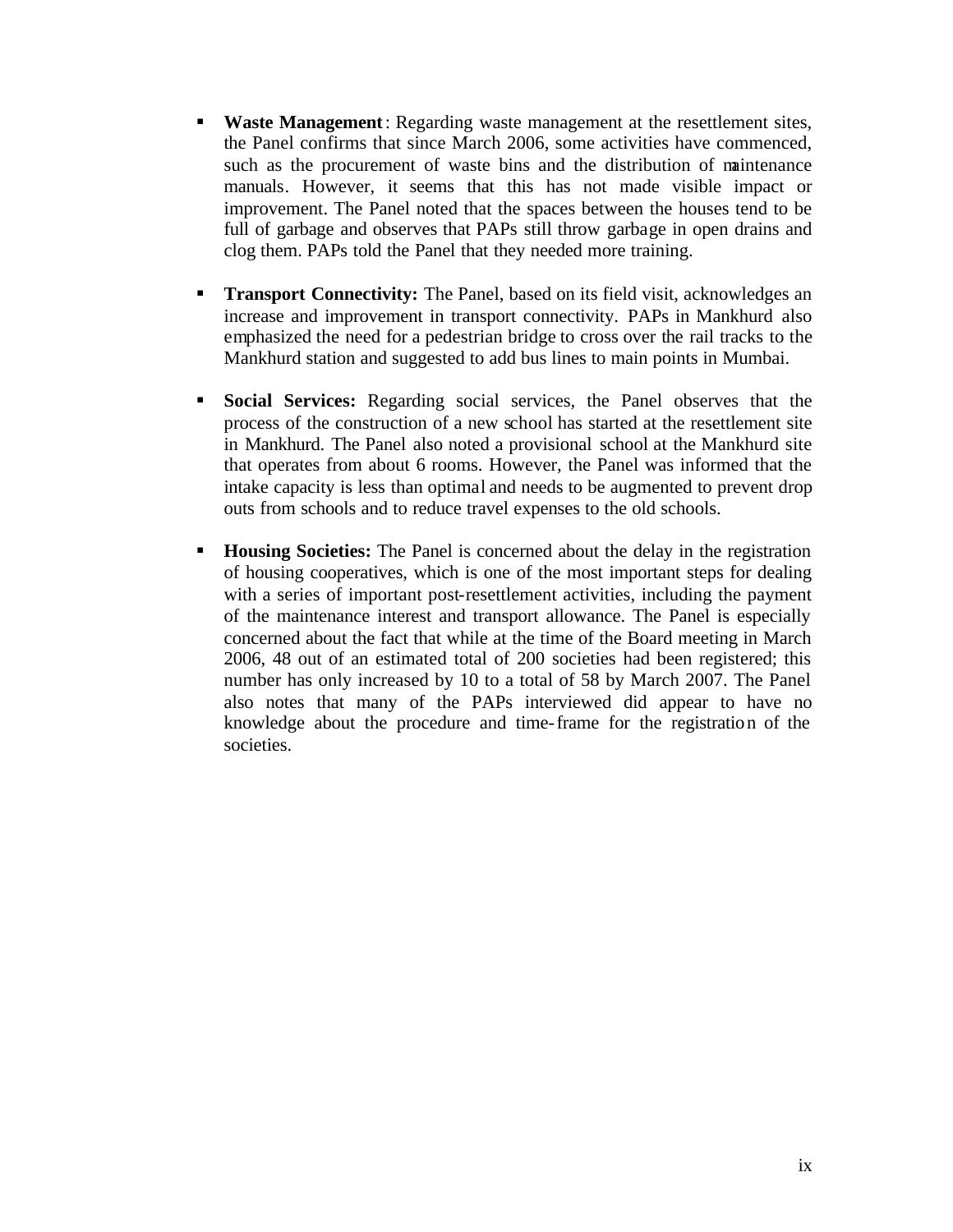# **Detailed Findings**

# **Inspection Panel Progress Report: Mumbai Urban Transport Project (MUTP)**

- 1. The background events leading to the Inspection Panel Progress Report are described in the summary in the first part of this report. This part presents the more detailed findings of the Panel regarding progress on the MUTP, in response to the request of the Board on March 28, 2006. The detailed information takes into account the special circumstances of the MUTP investigation, in particular the complexity of the issues and the large number of detailed findings in both the MUTP investigation and Management's Progress Report.
- 2. The discussion is organized as follows:

 $\overline{a}$ 

- o Key findings of the Panel in its Investigation Report, issued on December  $21, 2005,$ <sup>19</sup>
- o Actions indicated in the Management Action Plan in response to the Panel Investigation Report, submitted on February 27, 2006,
- o Management's own assessment of progress in these areas in its Progress Report submitted on March 1, 2007,
- o The Panel's findings on progress with regard to the key findings of its Investigation Report as of March 31, 2007.<sup>20</sup>

#### **1. Institutional Capacity of MMRDA and Implementing NGOs**

### **Panel Investigation Report Findings<sup>21</sup>**

• Panel appreciates effort to involve NGOs in the Project, but is concerned about the transfer of main implementation responsibilities from State Government and Municipal Agencies to NGOs with insufficient institutional capacity and knowledge to deal with overwhelming magnitude of responsibilities transferred. NGOs lacked capacity to deal with task of such a large scale, and did not receive adequate training. This was not in compliance with OD 4.30.

<sup>&</sup>lt;sup>19</sup> This report will not refer to all Panel findings, but only to the findings that refer directly to the implementation of the Project. Also, this report will only refer to non-compliance findings included in the Panel Investigation Report. Please also note that for the purpose of this Report, the Investigation findings have been summarized.

 $20$  With the exception of the chapter about shopkeepers which has been updated on June 1, 2007. Also, the Panel's findings regarding the follow-up process will built on the findings regarding compliance/ noncompliance with Bank policies in the Panel's Investigation Report. Thus, the follow-up findings will not explicitly refer to the applicable Bank policies and procedures again.

<sup>&</sup>lt;sup>21</sup> Inspection Panel Investigation Report; India: Mumbai Urban Transport Project, dated December 21, 2005, INSP/R2005-0005.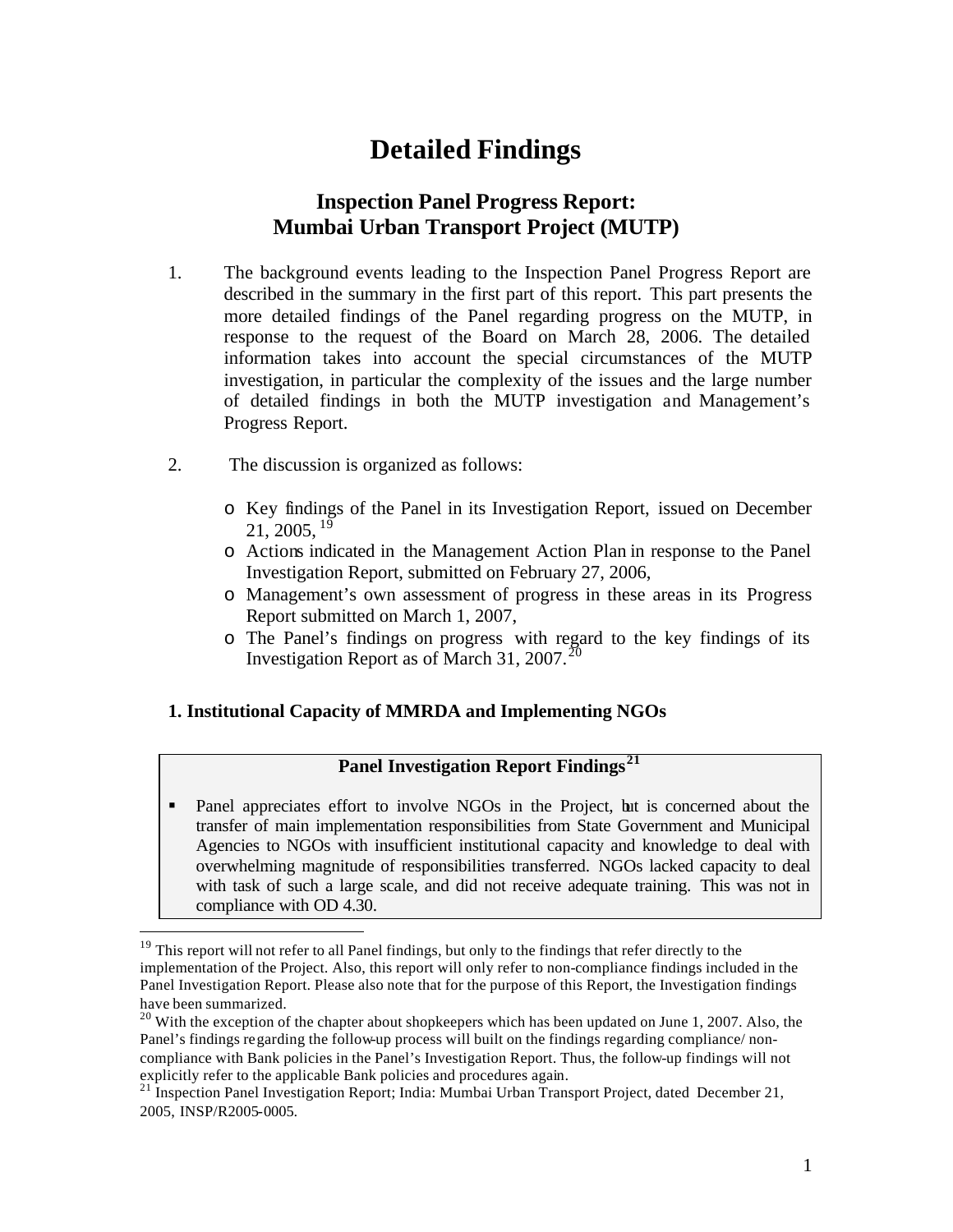- **Regarding involvement in post-resettlement actions, Panel was informed that contract** was awarded on a sole source basis. NSDF indicated to the Panel that it does not generally keep receipts of or otherwise document expenditures.
- **Bank** did not ensure that requisite institutional capacity was in place for implementing and monitoring operational arrangements at the resettlement location after the PAHs have been resettled. This does not comply with OD 4.30.
- **Bank failed to address lack of R&R capacity within MMRDA to deal with complex,** case-by-case tenure. This is not consistent with OD 4.30.

#### **Actions Described in Management Action Plan**

- **Bay-to-day R&R management (with delegated administrative and financial authority)** will be undertaken by a Chief Officer (R&R) reporting to the Project Director. The R&R Chief will be supported by 12 officers with backgrounds in R&R management and community development, database management, land acquisition, environmental management, estate management, public relations, registration of societies, legal, etc. Functions and responsibilities of key officers will be documented soon. Requirements for other support staff will be assessed and provided accordingly. The Bank Task Team will work closely with MMRDA to ensure that effective and efficient management systems are put in place. (Target date: April 30, 2006).
- **MMRDA** will review and asses the NGOs' capacity and future role (Target date: to be determined by the Bank).
- ß MMRDA will prepare and implement a training program for the sensitization and skills improvement of R&R staff, NGOs, and others concerned with R&R implementation. May 31, 2006 (Target date: training to be completed by August 31, 2006).
- **KRIMPA will further define procedures in R&R Implementation Manual.** (Target date: May 31, 2006)
- ß MMRDA will improve on timely reporting and the submission of progress reports. The Bank task team will work with MMRDA on report content and frequency (Target date: March 10, 2006 –  $1<sup>st</sup>$  monthly report).

#### **Management Progress Report**

- 3. In its Progress Report, Management claims that MMRDA has strengthened its R&R capacity with a new Project Director and five additional staff, all of whom have experience in R&R implementation. However, Management acknowledges that the position of the social scientist has not been filled at MMRDA as of the date of its own Progress Report, March 1, 2007. Management's Progress Report also acknowledges delays in the selection of consultants for post-resettlement activities but claims that MMRDA has completed the process for selection of consultants.
- 4. Regarding the involvement of NGOs, Management states that MMRDA has identified activities that will continued to be carried out by NGOs, such as consultations, management of the Public Information Centers (PICs) and baseline surveys. According to Management, the NGOs will be phased out with regard to the management of post-resettlement activities, payment of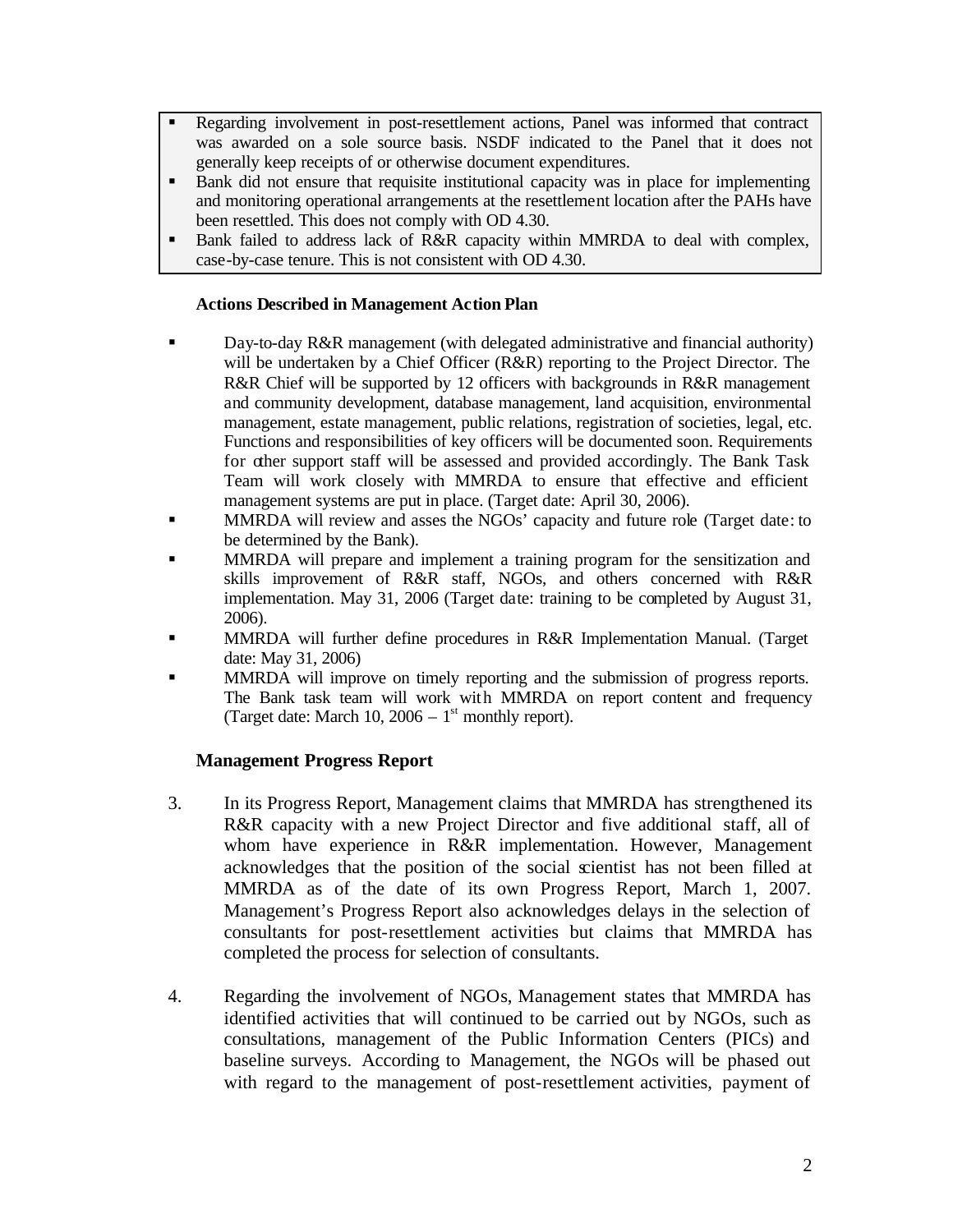allowances, issuance of allotment letters and identity cards, training of PAPs and assistance in the registration of housing societies.

5. With regard to training programs, Management states that the action is still in progress and has revised its target date. In its Progress Report, Management states that a training program schedule has been prepared by MMRDA and that three training programs related to data base management, the documentation process, and resettlement implementation have been conducted with MMRDA staff, other implementing agencies and NGOs to upgrade their skills in these areas. Management expects the remaining programs to be conducted as part of the training schedule during 2007.

#### **Panel's Findings on Progress**

- 6. The Panel observes an increase in R&R capacity at MMRDA and also notes the important step that Management has taken by basing a social development consultant in Mumbai. During the Panel's follow-up visit in March 2007, MMRDA claimed that several new R&R staff has been added last year. The Panel notes, however, that in March 2007 the relevant position of social scientist was still vacant.<sup>22</sup> Also, the Panel is concerned about the changes in the Chief R&R position and possible delays that this could in the implementation process.
- 7. The Panel also notes with concern that as of the time of its follow-up visit in March 2007, the important appointment of the post-resettlement agency had still not been completed but has been delayed substantially.<sup>23</sup> The Panel notes the importance of appointing such an agency in order to meet the resettlement needs of PAPs and fears that otherwise the registration process of housing societies as well as other important post-resettlement activities might be delayed significantly.
- 8. PAPs informed the Panel about the need for more field staff that would help them with daily issues related to resettlement. The Panel hopes that the postresettlement agency will ameliorate the situation at the resettlements sites. In addition, PAPs are of the opinion that a further increase in institutional capacity would help an effective implementation of post-resettlement activities.
- 9. With regard to the NGOs, the Panel notices that they are still involved in various activities. However, the Panel was unable to obtain a clear picture of their current role. Moreover, the Panel remains concerned about the NGOs' capacity to deal even with the remaining tasks identified by MMRDA. During

 $22$  However, the Panel was informed later that a social scientist joined MMRDA in the end of April 2007. <sup>23</sup> The Panel was informed in May 2005 by MMRDA, that the post-resettlement consultants would start work in June 2007.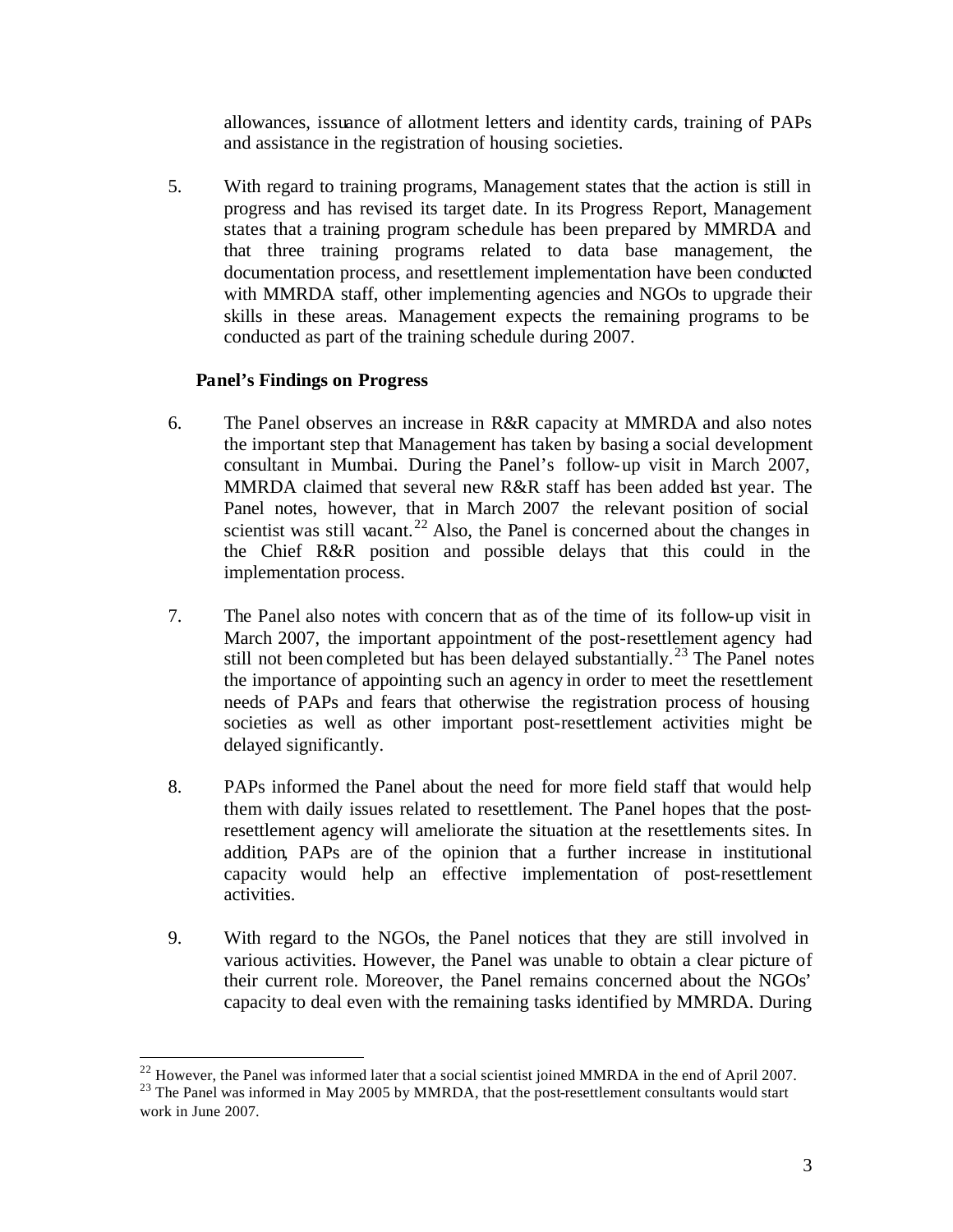its follow-up visit the Panel noted doubts among PAPs regarding SPARC's and SRS' capacity to deal with the tasks.

- 10. The Panel can confirm that the training program for resettlement staff and NGOs has been started. However, based on interviews with PAPs and MMRDA, the Panel believes that a lot still has to be done with regard to training.
- 11. Given the magnitude of the post-resettlement task, the paper work involved, the time needed for field work, consultation with PAPs etc., the Panel still remains concerned that there is sufficient institutional capacity to complete the resettlement in line with OD 4.30. Also, the Panel is concerned that MMRDA's capacity is mainly used for the shifting of PAPs from SCLR and JVLR to resettlement sites, so that little capacity remains for important postresettlement activities.<sup>24</sup>

#### **2. Baseline Socio-Economic Surveys / Data Issues**

#### **Panel Investigation Report Findings**

- ß Methodology used for population counts from early phases of preparation was structurally imprecise and flawed. This resulted inevitably in inexact physical data and in highly conflicting demographic estimates.
- Flaws in gathering data appear to have resulted in major misstatements about overall size of displacement, and eventually loss of control by Bank staff over aggregate proportions of displacement under Project.
- Panel observes an imprecision and variability of population data in this Project that exceeds any normal degree, and does not comply with OD 4.30.
- ß Surveys of affected population, immovable assets affected by resettlement, and income of PAPs were significantly deficient and did not provide reliable baseline data, which does not comply with OD 4.30.
- **Surveys did not appropriately cover employees of middle income shopkeepers.**
- ß Socio-economic situation of distinct group of middle -income and lower-middle-income inhabitants, in particular shopkeepers and other commercial PAPs, was not adequately recognized in preparation and planning. This fails to comply with OD 4.30.

#### **Actions Described in Management Action Plan**

- **KRUPA** Is in the process of procuring state-of the art-software for the management of all the R&R related data. (Target date: May 15, 2006)
- ß Systems will be put in place for providing inputs, updating, using and retrieving various types of information related to R&R and post-resettlement implementation. The database will be linked with family photo IDs to facilitate tracking and management of the process. The resettlement support consultants will conduct handson training for MMRDA staff. (Target date: June 30, 2006).

 $2<sup>24</sup>$  Besides, the Panel was informed that the same MMRDA team that deals with the MUTP is also responsible for the rehabilitation of the PAPs affected by the Mithi River widening.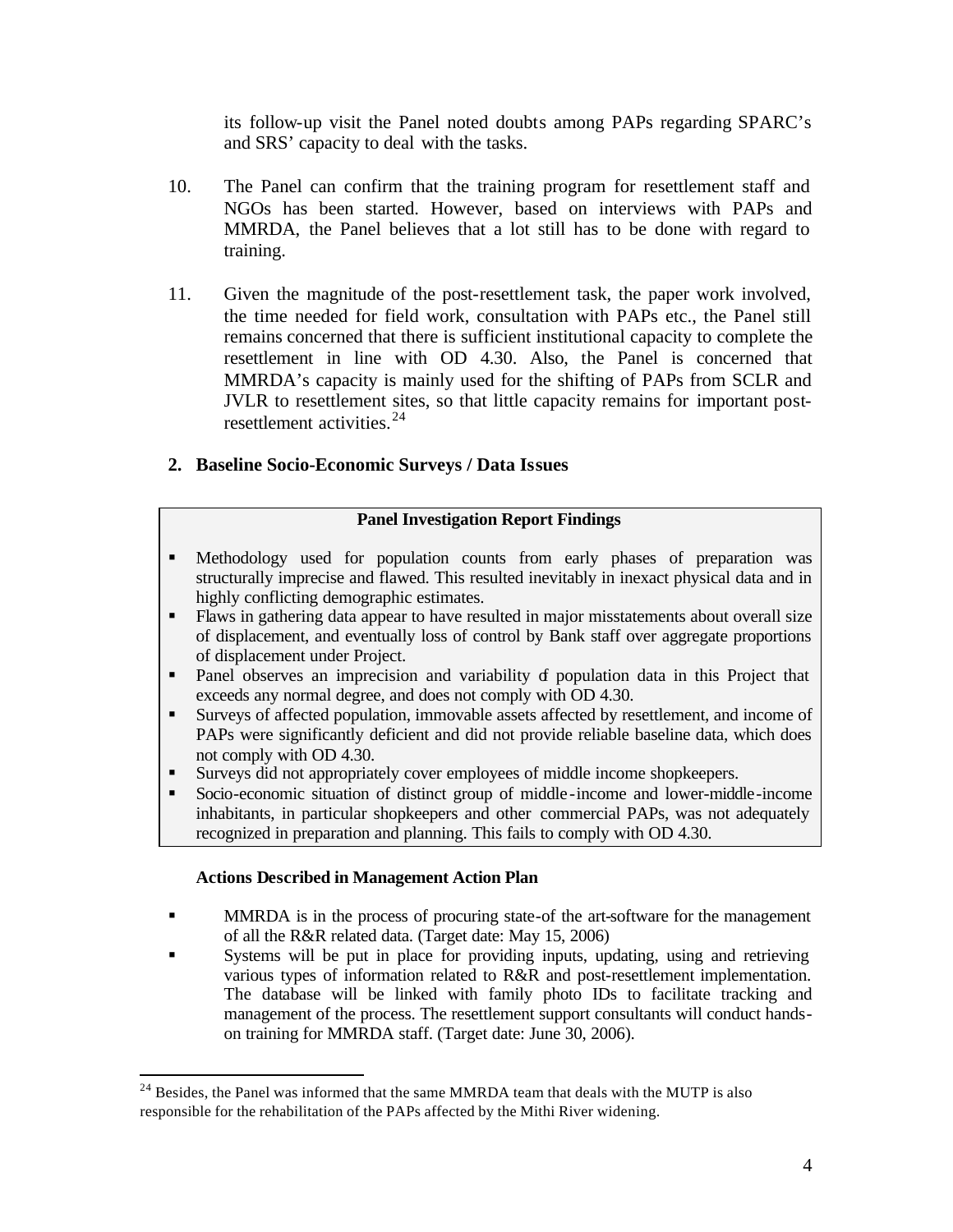- ß Strengthen database capability for effective management of resettlement and postresettlement. (Target date: May 15, 2006)
- **•** Road project impacts on community assets will be assessed and their relocation and reconstruction will be synchronized with the timetable for civil works. (Target date: Ongoing)

#### **Management Progress Report**

- 12. Management claims that MMRDA has completed the updating of the baseline survey and does not envisage further action. Regarding the survey of community assets, Management asserts that MMRDA has identified major religious buildings and sites along the JVLR and SCLR that will be affected by the Project and has held meetings with the concerned stakeholders to discuss suitable alternative sites. Management states that because of the sensitivity of the issue in view of religious and linguistic minorities involved, no time limit can be set for the negotiations and it expects that this action will take several months more to be resolved. An indicative action plan with a tentative time frame for relocation of community assets was expected from MMRDA by February 2007.
- 13. **Database:** With regard to the management of resettlement-related data, Management's Progress Report states that MMRDA has installed the Oracle software, data entry has been completed in part, and a user manual has been prepared. A professional has been employed for the management of the database. According to Management, the system can generate, for example, eligibility lists, identity cards, baseline socio-economic information, allotment letters, and relocation status for one sub-project (JVLR-II). However, Management acknowledges that only limited reports on simple queries can be prepared and reports on queries involving multiple variables cannot yet be generated.
- 14. Overall, Management believes that MMRDA has essentially met the targets for data base improvements; however it acknowledges problems and delays. It states that a "*considerable amount of data is yet to be inputted*" and that "*programs need to be refined to respond to queries based on multiple variables*."<sup>25</sup> Management acknowledges that the application will have to be made more user-friendly and will need further refinement to make it an effective tool for tracking R&R activities. However, it acknowledges that more time is needed to complete the process of entering all PAP-related data and make use of the data base for decision making. Management explains the delays by referring to, *inter alia*, inadequacies of the system, different formats of data, lack of focused attention and staff turnover at MMRDA.<sup>26</sup>

 $^{25}$  Management Progress Report, pg. 16. para 51.

<sup>&</sup>lt;sup>26</sup> According to Management, activity is substantially completed- revised target date: May 2007.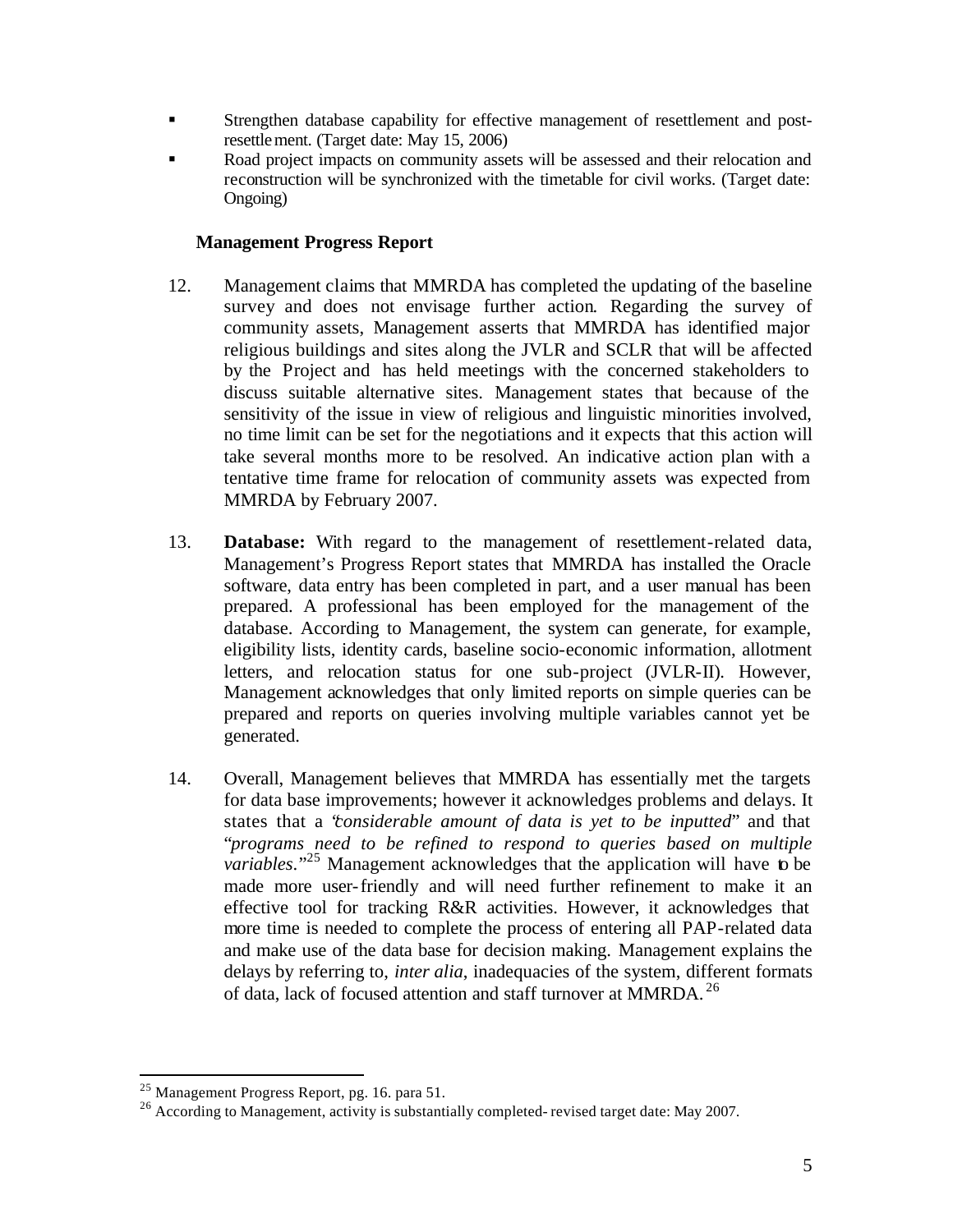15. Management also addresses the issue of multiple allotments of identity cards and states that the Independent Monitoring Panel (IMP) and MMRDA are looking into the issue. A Task Force has been constituted to undertake a desk review and Management expects the IMP to undertake field verifications based on the findings of the review if required. At the time of its Progress Report, Management expected this process to be terminated by the end of March 2007.

#### **Panel's Findings on Progress**

- 16. The Panel was informed that, for the JVLR, the BSES was updated by SRS and submitted in September 2006. SPARC submitted an updated BSES in December 2006. The Panel hopes that the updated BSES will avoid the flaws from the past, which are outlined in the Panel Investigation Report.
- 17. The Panel also notes that the issue of religious structures poses difficulties. The numbers of pending cases concerning religious and community structures at the JVLR and SCLR that have been reported to the Panel differ, but are around  $15.^{27}$  The Panel was informed that the process is difficult and time consuming.
- 18. **Database:** The Panel is concerned about the situation described by recent media reports and by PAPs and Management according to which several instances have been detected in which multiple ID cards had been allotted to PAPs. For example, one case was report in 2006 in which a PAP had received a high number of allotments on the JVLR. At that time, the Panel was informed that, by January 30, 2007, a fact finding body constituted by MMRDA would submit its findings of the case. The Panel was not able to get information regarding the outcome and the necessary actions taken. PAPs also claim that some community leaders received additional IDs from NGOs involved as an incentive to mobilize their communities. In light of this situation the Panel notes the importance of a well-functioning database which plays a central role in tracking the allotments and resettlement status of PAPs.
- 19. Also, the Panel continues receiving letters and e-mails from PAPs that complain about unfair or incorrect allotments. Hence, the Panel believes that a functioning and correct database is an important step to ensure a fair and transparent allotment process and compliance with OD 4.30.
- 20. During its follow-up mission in March 2007, the Panel noted that the database still needs serious improvement. For example, MMRDA informed the Panel that it has still not transferred the data from the old excel database into the new oracle based database. MMRDA also explained that the NGOs that had gathered the data had used different formats for the data collection, which caused difficulty in the data-input into the database.

 $27$  According to the RIP 23 religious/ community structures on SCLR and JVLR have to be relocated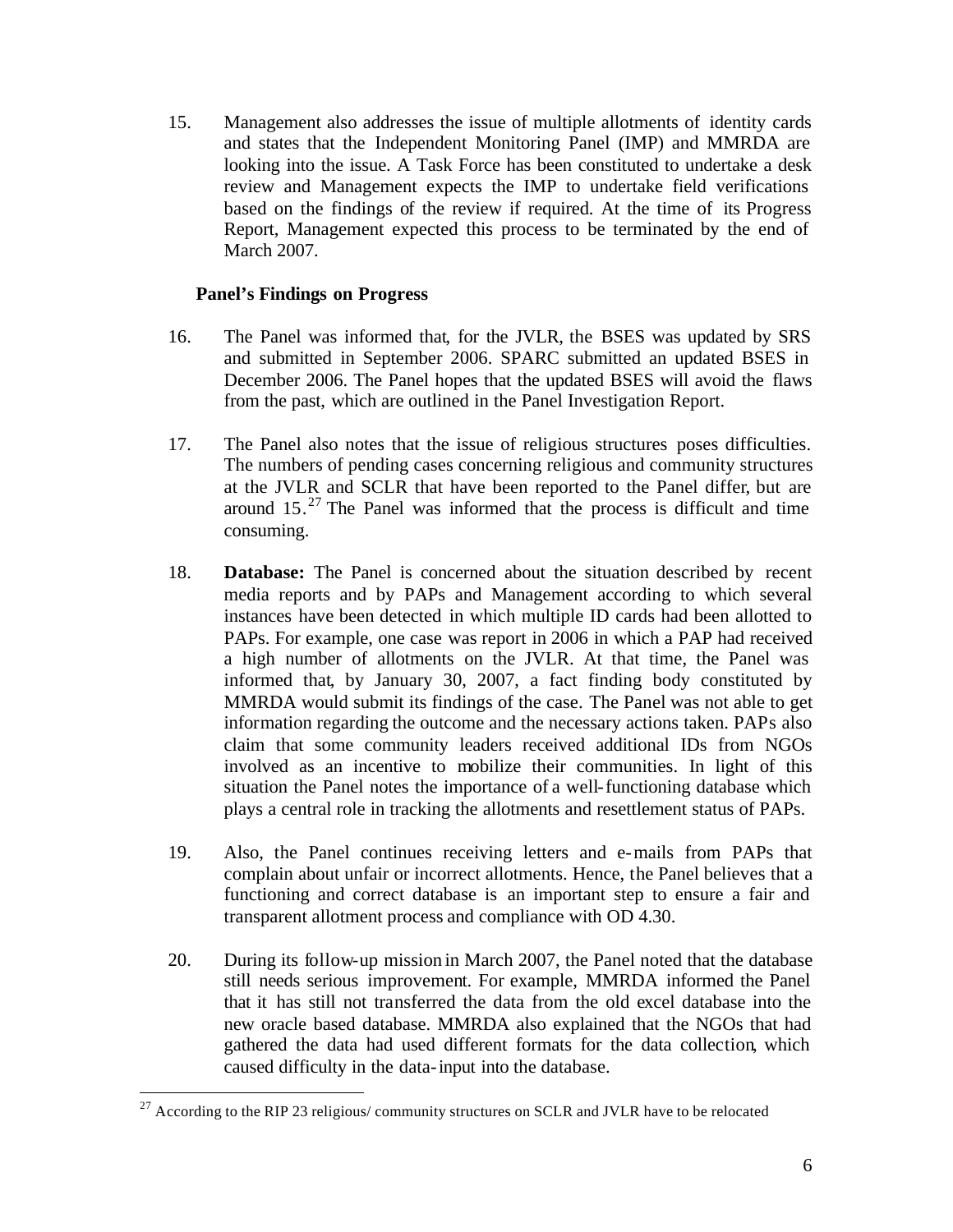21. The Panel also remains concerned about the quality of the data that is fed into the database. The Panel understands that the database is based on the information gathered in the BSES, which the Panel found in its Investigation report was highly deficient. Thus, it is unclear to the Panel how a database can be reliable and functioning if it is based on insufficient and inadequate information.

#### **3. Disclosure of Information**

#### **Panel Investigation Report Findings**

- ß Public Information Centers (PICs) did not operate. Dissemination of substantive information about Project was neither timely nor effective. Disclosure of information on MUTP has been inadequate and does not comply with Bank Policies.
- Information process is inadequate and there is general lack of responsiveness to Requesters' inquiries for information. Disclosure of information on MUTP has been insufficient and not in compliance with Bank Policies.

#### **Actions Described in Management Action Plan**

- **KIMRDA** will enhance communication with PAPs and improve documentation (Target date: ongoing)
- ß MMRDA will make separate space arrangements for a PIC at MMRDA. It will also ensure the timely availability of relevant documents and brochures. (Target date: March 31, 2006)

#### **Management Progress Report**

- 22. According to Management, the key project related documents are now available in PICs and also uploaded on MMRDA's website. Also, a new PIC has been created at MMRDA.
- 23. Management believes that no further action with regard to information and disclosure is required. Management asserts that the R&R Implementation Manual has been revised and updated to define the procedures for implementation of various R&R activities. The Implementation Manual has been disclosed in the PICs, and uploaded on MMRDA's website.

#### **Panel's Findings on Progress**

24. The Panel notes that in its Progress Report, Management considers its actions regarding the disclosure of information as completed. Though the Panel can confirm the actions described by Management, the Panel, during its follow-up visit, still noted a widespread lack of information among PAPs regarding their specific entitlements and the process. While PAPs seemed to be better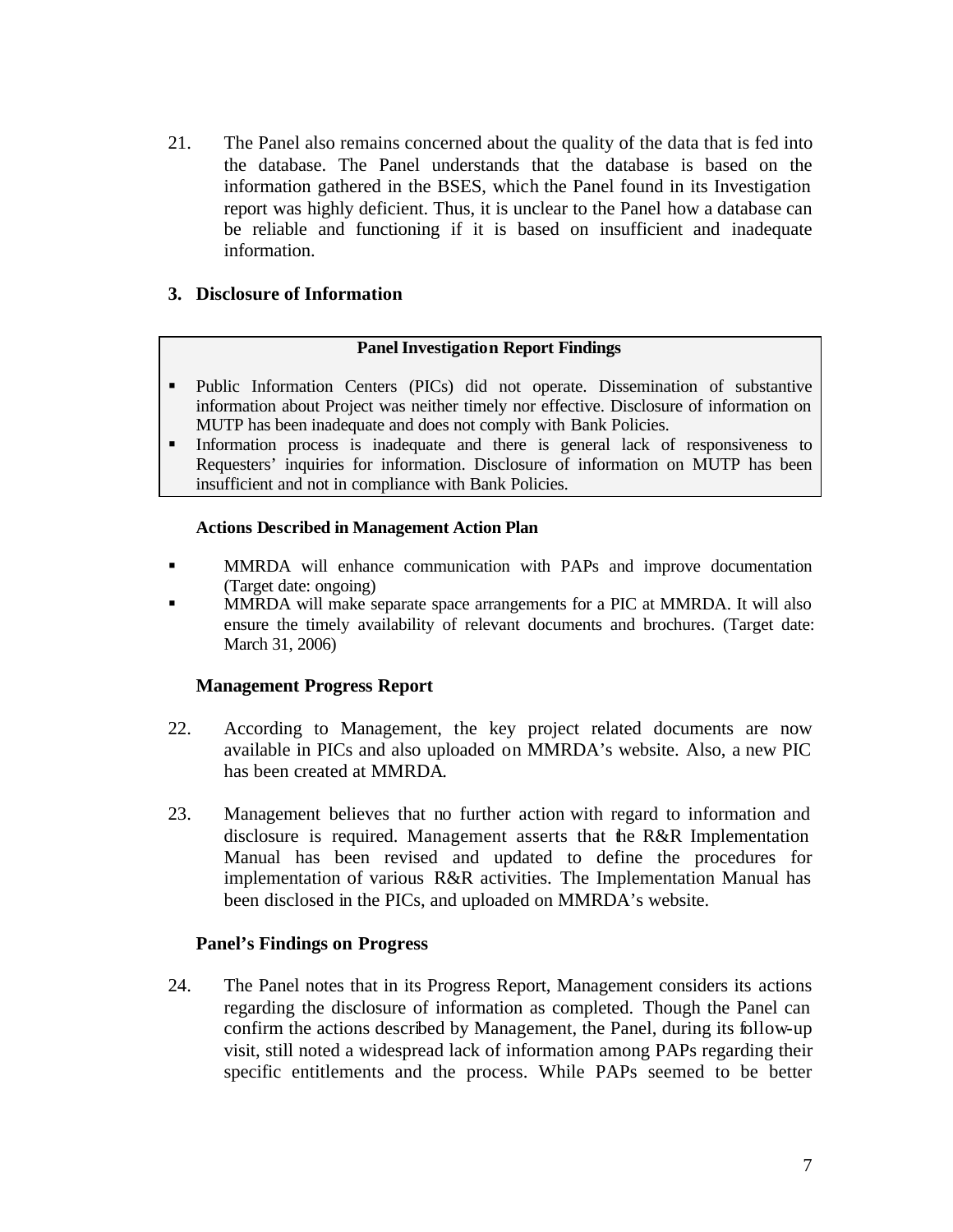informed than at the time of the investigation in 2005, the Panel still notes that the information process is still not fully effective.

- 25. According to PAPs, the staff at the PICs is ill equipped and not very helpful. PAPs also complain that there are no facilities for them to photocopy the map alignments or BSES against payments. In order to achieve effective disclosure of information, the Panel considers it important that PAPs, who often prefer to copy documents and take them back to their places so that they may receive assistance in translating or analyzing them, have the ability to do so.
- 26. While the Panel acknowledges the efforts made with regard to the Implementation Manual, it notes that PAPs would prefer this to be complemented by more "on the ground" information activities. PAPs informed the Panel that it would be useful to have more staff in the field dealing with the post-resettlement process and explaining the process and the various entitlements to PAPs.

#### **4. Consultation**

#### **Panel Investigation Report Findings**

- ß Neither shopkeepers nor other PAPs were consulted about resettlement sites. The shopkeepers were not consulted about any possible alternatives to the resettlement sites for their shops. This does not comply with OD 4.30 and OP 4.01.
- ß Lack of meaningful consultation on other elements of Project, such as alternative alignments of the road.
- Certain consultation did take place subsequent to selection of sites with regard to characteristics of buildings and shops, which led to increased height for certain shops or space on the ground level for a limited number of shops. This is consistent with OD 4.30 and OP 4.01. But not all the shopkeepers entitled to consultation were included.
- ß Almost no discussion of the social and socioeconomic effects of using TDRs for land acquisition in PAD or RAP. Panel is concerned that use of TDRs in the MUTP has limited availability of sites that were considered. Panel is also concerned that choice of possible resettlement sites was strongly influenced by finding sites that suited the developers.

#### **Actions Described in Management Action Plan**

- **In MMRDA** will enhance communication with PAPs and improve documentation (Target date: ongoing)
- **ISPENDA** will make separate space arrangements for a PIC at MMRDA. It will also ensure the timely availability of relevant documents and brochures. (Target date: March 31, 2006)
- ß The Bank Task Team will work with MMRDA to assess and implement training needs in public consultation and communications (Target date: March 31, 2006).

#### **Management Progress Report**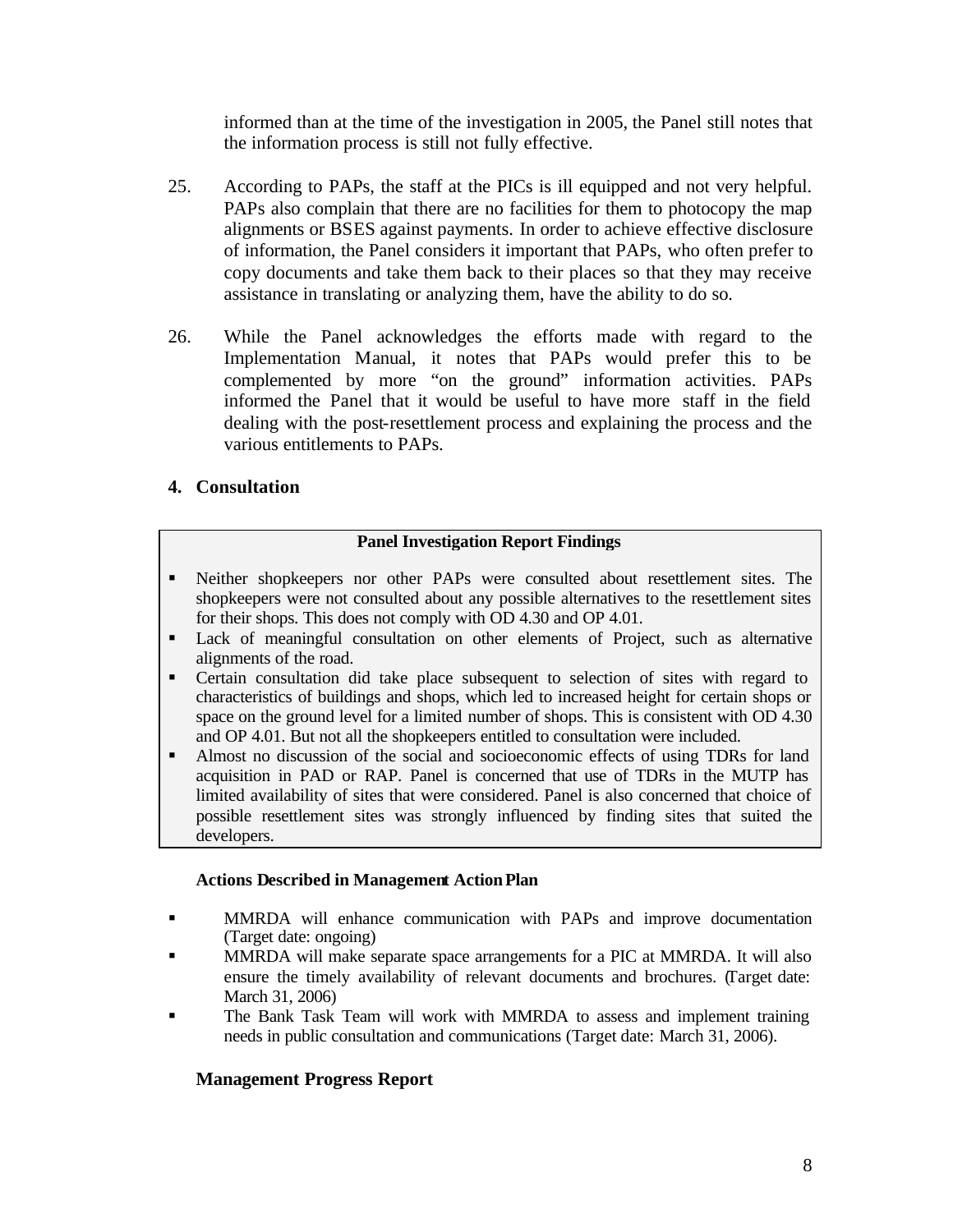- 27. The Management Progress Report asserts that MMRDA has improved communication and recently held meeting with shopkeepers of SCLR, JVLR, and Jogeswari (RoBs), and residents of MAHADA buildings at SCLR.
- 28. Management believes that MMRDA has improved communication with PAPs and has held several meetings with them. The Bank organized a one day session on public consultation and communications for the staff of MMRDA and NGOs in February 2006. The Bank's local consultant is providing orientation in consultations and communications on a day-to-day basis.<sup>28</sup>

#### **Panel's Findings on Progress**

29. The Panel observes that consultation have increased and understands that several consultations have been held with PAPs. In particular, the Panel notes that the some of the Requesters, e.g. the USOA, have been involved more substantially in the process by MMRDA. However, PAPs claim that they feel left out of the consultation process.

#### **5. Grievance Mechanism**

#### **Panel Investigation Report Findings**

- ß Grievance system lacks clear responsibilities, procedures and rules and has not been independent. Many PAPs have learned only recently about existence of grievance system and were not aware of details of the process.
- **Bank has not ensured that the grievance mechanism is independent and objective. The** Panel notes that Requesters and other PAPs complain that there is no independent person on the grievance system when the initial complaint is determined, and they do not accept the members of the Independent Monitoring Panel as independent persons.
- No clear understanding about the role of the Independent Monitoring Panel (IMP).

#### **Actions Described in Management Action Plan**

- ß The GoM will fill the post of Chairman, IMP and will elaborate on and clarify the IMP's role. Secretaria l assistance will be provided to the IMP (Target date: April 30, 2006).
- **ISPENDA** will provide support staff to the Field Level GRC to expedite the hearing and disposal of cases and to improve recording and reporting of decisions (Target date: March 31, 2006).
- ß A separate one-page-brochure on the updated grievance redress process will be prepared, circulated, and posted on the Project website (Target date: March 31, 2006).
- The Bank Task Team will work closely with MMRDA staff to evaluate the current status of the system, support its revision, and facilitate its effective implementation. (Target date: March 15, 2006).

#### **Management Progress Report**

 $^{28}$ Management considers its action as "s ubstantially completed".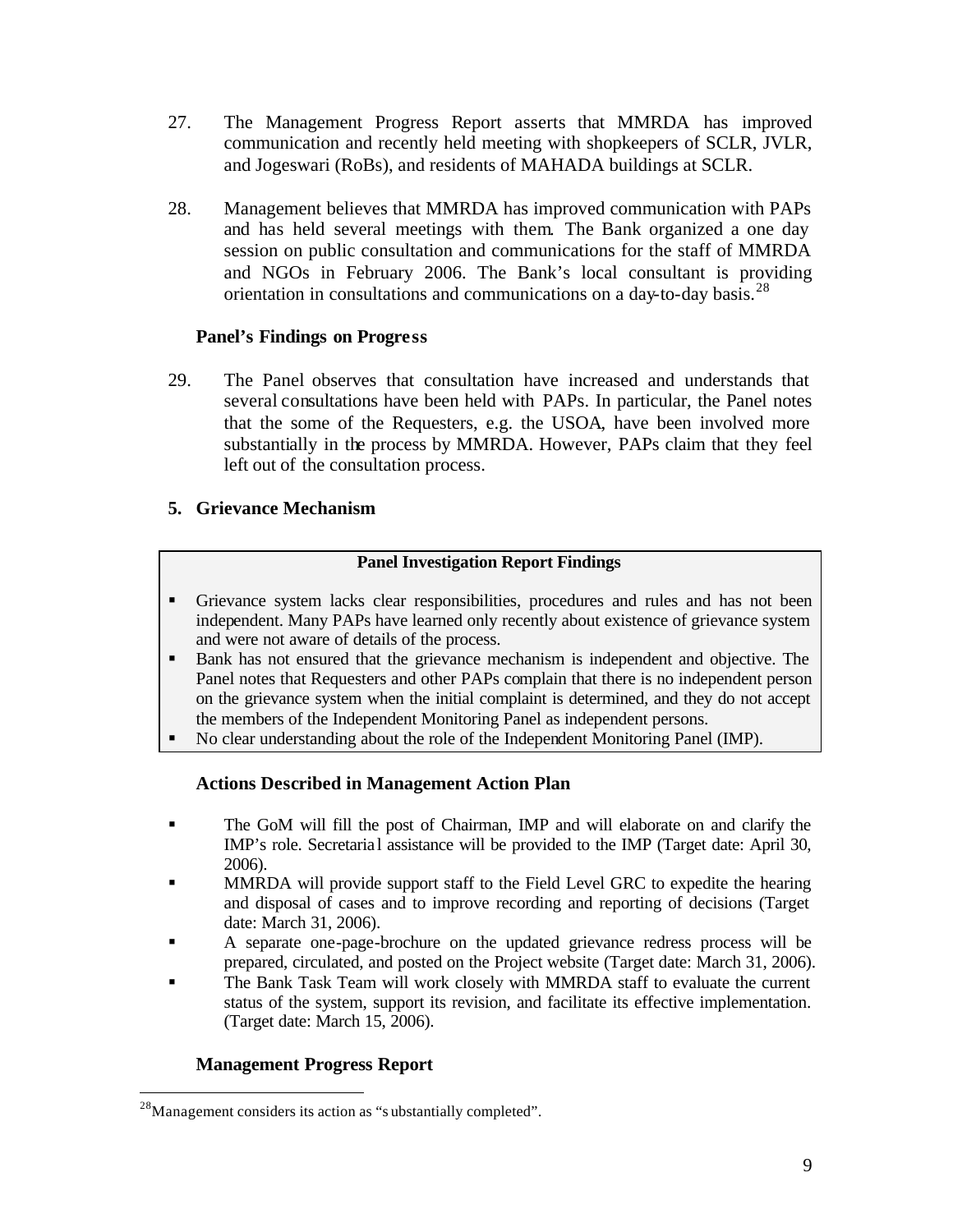- 30. In its Progress Report, Management states that the updated grievance redress process has been incorporated in the Implementation Manual, disclosed in PICs, and uploaded on the MMRDA website. Management considers that the main improvement in the process is the specification of a clear timeframe for registering a grievance, and confirmation that the resettlement of a petitioner will not be carried out before the grievance process is completed. According to Management, brochures in English and Marathi have been printed and are being attached to the allotment letters /eviction notices.
- 31. As to the process itself, Management claims that MMRDA has provided secretarial assistance and computers to the field level GRC to improve the hearing and disposal of cases. Management believes that the process is now streamlined and slowly improving.<sup>29</sup> Management states that the new Oracle software will establish full coordination between grievance management and resettlement.
- 32. Management states that a new Independent Monitoring Panel (IMP) was constituted in mid-March 2006. According to Management, the new IMP is actively involved in following up key resettlement implementation aspects. Management is of the opinion that no further action is required, but indicates that the Bank will follow up on the implementation of IMP decisions.

#### **Panel's Findings on Progress**

- 33. The Panel acknowledges the positive steps taken regarding the IMP. Since it was constituted in 2006, the IMP has been actively involved in following up and addressing a number of resettlement issues.
- 34. Though the Panel notes important improvements with regard to the grievance redressal mechanism, such as the publication of its procedures and the specification of a timeframe, PAPs emphasize the need for further improvement. During the site visits, PAPs repeatedly complained about a high number of pending grievances and claimed that the process was too slow. The Panel was told that several cases that were filed more than 6-12 months ago are still pending. In some cases hearings were held, but final outcomes had been delayed significantly. The NGO SRS informed the Panel expert that grievances relating to the ROB South have been pending for over a year. The USOA Requesters claimed that they still have problems with a number of missing IDs that were not included in the BSES and they asserted that they had approached the grievance committee a long time ago and even though some hearings have been conducted by the Grievance Mechanisms in August 2006, they claim that the outcome has never been communicated.

<sup>&</sup>lt;sup>29</sup> Management reports that the number of cases disposed of by the field level GRC increased from 1,594 as of June 30, 2006 to 2,068 as of December 2006, while the proportion of pending cases decreased from 27 percent to 17 percent in the same period.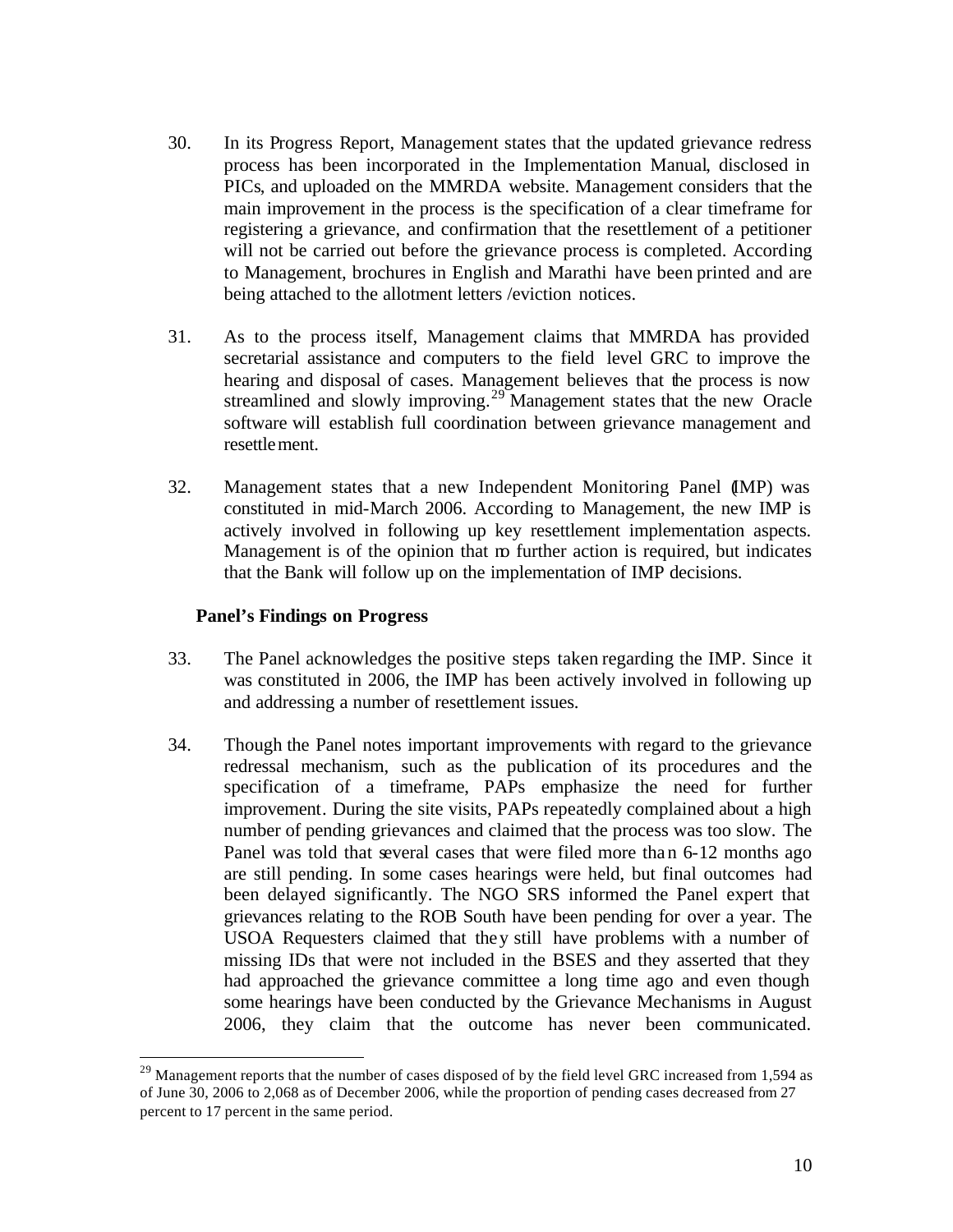Shopkeepers among the PAPs also told the Panel that one of the reasons for the delays in grievances related to commercial structures is the paucity of commercial structures at resettlement sites.

35. The Panel was also informed that many delays in the process could be reduced if the FLGRC and SLGRC would receive additional support staff such as stenographers. PAPs still question the composition of the FLGRC and SLGRC and suggest that they should also include a representative from neutral NGOs or external observers to ensure fairness. PAPs claimed that representatives of SPARC and SRS have to validate their complaints and they feel that this hampers the independence and objectivity of the process. More specifically, PAPs explained that the verification process of grievances is carried out by the same NGOs who the PAPs claim have done the incorrect surveys which have caused the grievances.

#### **6. Special Case of the Shopkeepers**

#### **Panel Investigation Report Findings**

- **Bank overlooked middle income shopkeepers in planning for resettlement and failed to** notice differences in their situation from that of others to be resettled. This does not comply with OD 4.30.
- Panel is concerned that unless further actions are taken, shopkeepers will be put in significantly worse conditions as a result of the relocation. This would not comply with Bank Policy.
- Panel found it difficult to find coherent and sufficiently detailed numbers of shopkeepers and shops needed for them. With regard to shopkeepers, the Panel found different estimates in different documents of the number of commercial units that need to be constructed, without recognition or explanation of the discrepancy in estimates.
- Given the weak economic situation of the PAPs living at the resettlement sites, Panel is concerned about lack of potential customers for a number of shopkeepers, particularly for more specialized shopkeepers.
- Many of the shops at resettlement sites are located in rather small corridors inside the housing complexes, away from main streets. Low purchasing power of the PAP population, in combination with a non-strategic location, will lead to severe losses in business.
- Entitlement of 225 sq. ft. regardless of actual size of the Requesters' structures does not comply with Bank Policies. This approach neglects the fact that many of the Requesters' current shops are much bigger than 225 sq. ft. and that under the aforesaid scheme these enterprises cannot restore their business to pre-project levels due to limited availability of space.
- **Inventory of fixed investments on shop interiors has not been included in the BSES.** Neither expenses for acquiring new licenses nor application of high assessment taxes on new licenses have been considered.
- ß It will be important to ensure that licenses are transferred on time before PAPs are moved.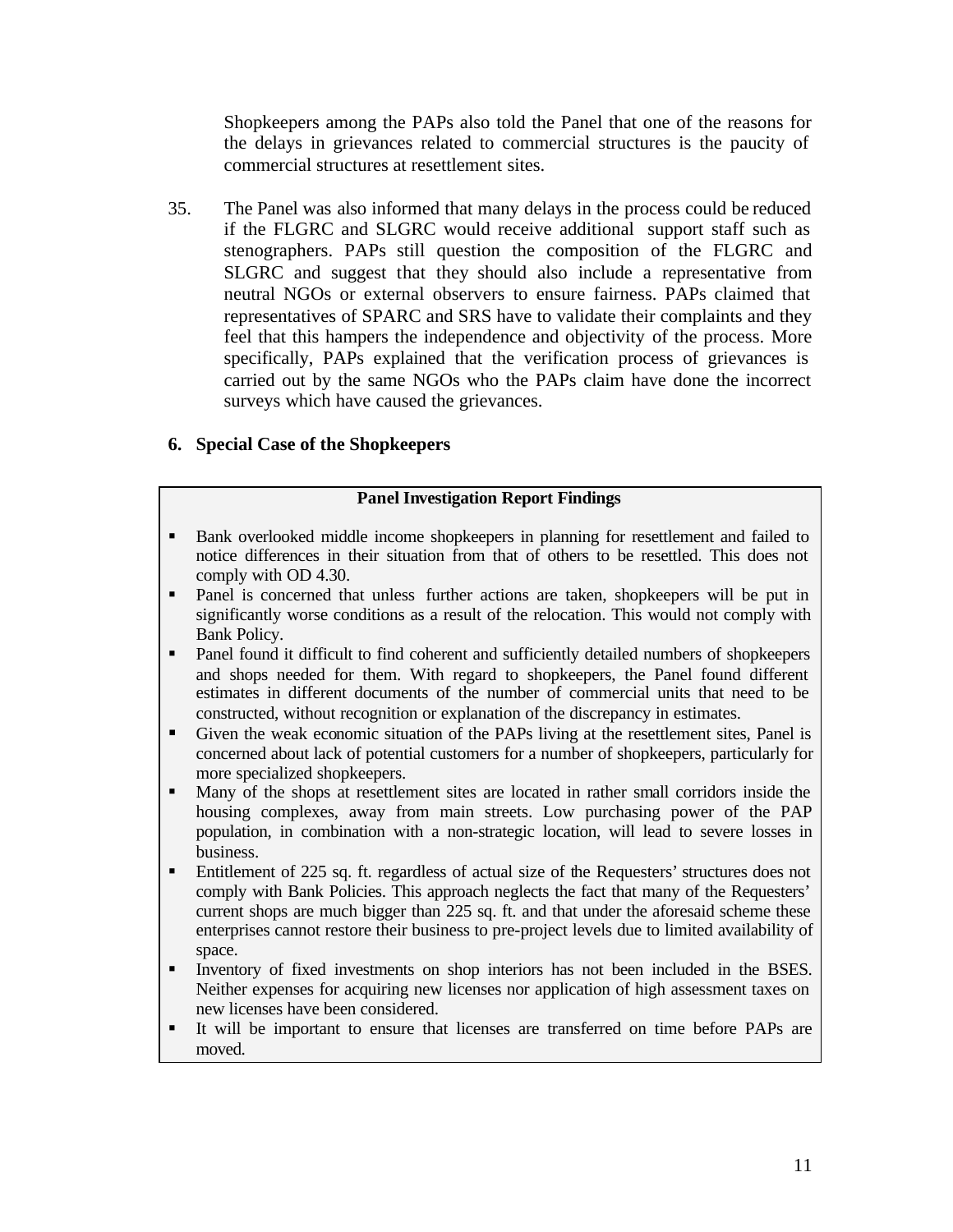With regard to middle-income shopkeepers, no appropriate assessment of employee PAPs was undertaken. Employees who are not resident in area but rather support family in rural areas have not been adequately addressed. This does not comply with OD 4.30.

#### **Actions Described in Management Action Plan**

Negotiations with each eligible shopkeeper will be held on the basis of the options listed below when applicable . Agreements reached will be recorded and implemented:

- ß Complete negotiations / resettlement with all affected shopkeepers of SCLR. (Target date: May 31, 2006)
- ß Complete negotiations / resettlement of affected shopkeepers of other sub-projects (non-SCLR). (Target date: October 31, 2006)

Options for resettling shopkeepers who are losing more than 225 square feet as a result of resettlement or who have special locational needs:

#### **Option 1: Expanded choice of R&R sites and option to acquire additional space.**

Previously only one R&R site option was offered to all shopkeepers. Except for the sites mentioned in Options 2 and 3, MMRDA has opened the entire inventory of MUTP and MUIP R&R sites, about 15 locations, to all larger shopkeepers and those smaller units with special location needs.

- ß Except as mentioned in Option 2, shopkeepers will be offered a choice to purchase additional area beyond 225 square feet up to a total of 750 square feet at construction cost according to their eligibility, per the R&R policy. The construction cost at each site would be determined by MMRDA and communicated to the PAPs at the time of offering.
- **ISPENDER WE MURDA** will facilitate the transfer of service connections (such as telephones, etc.) and licenses to all new locations.

#### **Option 2: Offer private redevelopment schemes, highly desired by shopkeepers: Motilal Nehru Nagar Slum Rehabilitation Scheme (SRS) at Bandra Kurla Complex (BKC) for SCLR shopkeepers and the Hiranandani SRS for JVLR shopkeepers.**

- ß At Motilal Nehru Nagar, SCLR shopkeepers will be offered up to 225 square feet. However, if the shopkeeper is entitled to receive an additional eligible area, he/she would be offered up to 750 square feet in any other resettlement site under Option 1, excluding the Hiranandani complex at Powai, which is reserved for JVLR. MMRDA has already facilitated with the developer the inclusion of 55 eligible SCLR shopkeepers in the Motilal Nehru Nagar scheme.
- ß The same process as that for SCLR shopkeepers at Motilal Nehru Nagar will be followed for JVLR Phase II shopkeepers at Hiranandani

**Option 3: Wadala Truck Terminal:** MMRDA will offer commercial and warehousing units to shopkeepers engaged in automobile -related activities, which require market access and an industrial environment. This offer includes constructed units and / or serviced plots within the Wadala Truck Terminal if sufficient numbers of eligible shopkeepers, including industrial businesses that have special space requirements, are willing to accept the offer.

#### **Option 4: Partially-affected structures on public land.**

Where commercial structures are partially affected and the concerned shopkeepers do not wish to adopt other options, the MCGM will allow such structures to continue operation and will allow construction of a second floor on condition that the height of the remaining structure does not exceed 17 feet.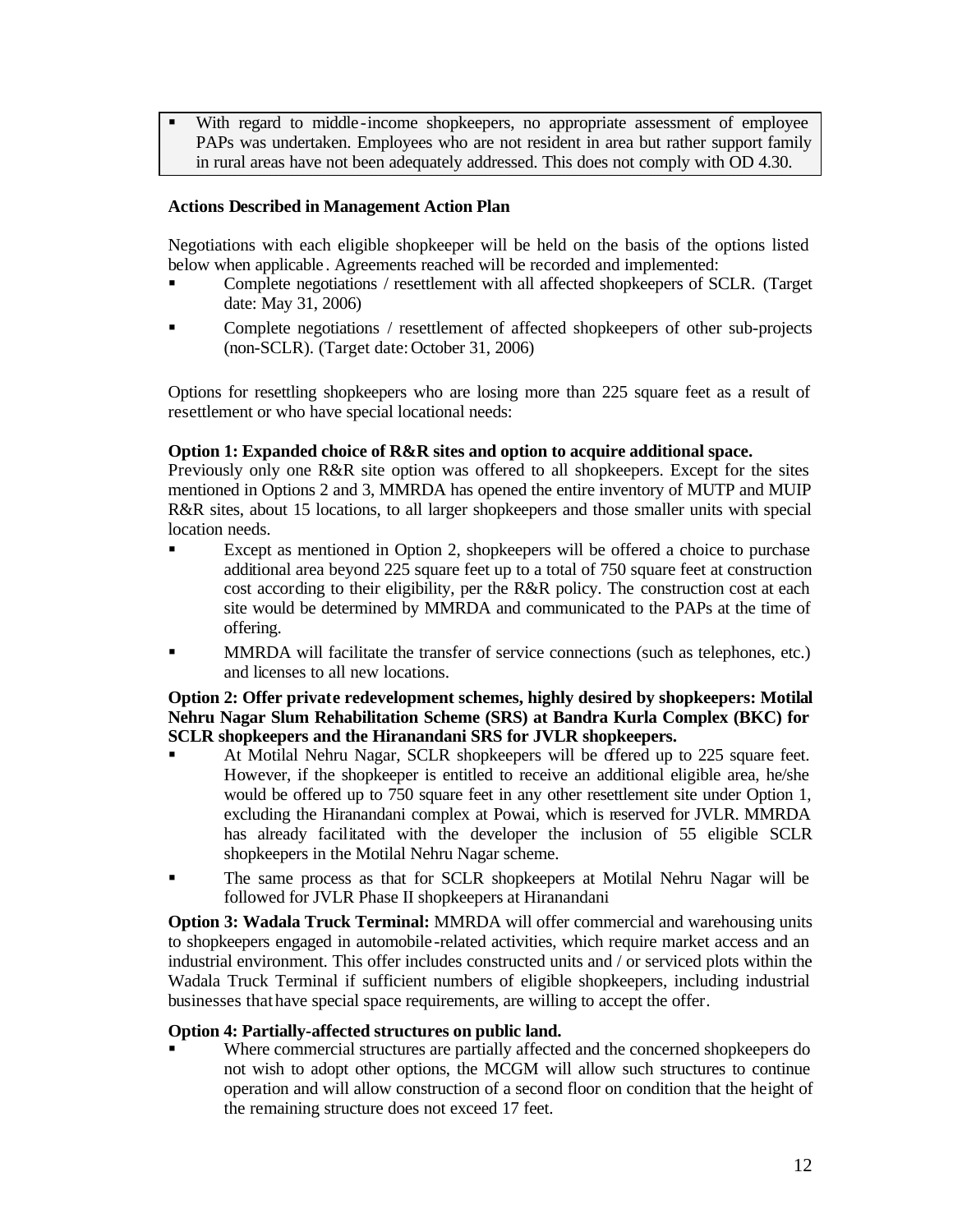- ß Shopkeepers whose structures are partially affected will be allowed to continue at the present location, provided that they do not avail themselves of any benefits under the R&R policy (a letter of undertaking shall be obtained in these cases).
- ß MCGM will issue a letter to assure the status quo on the remaining portion, explaining that the structure's status will remain as it was before permission was granted for repairs/reconstruction and additional height.

#### **Option 5: Allowing immediate salability of titles.**

ß The GoM will waive the restriction regarding the transfer or sale of shops allotted under the MUTP for a minimum period of 10 years on a case-by-case basis. Consideration for waiving the restriction will be given to those shopkeepers who can demonstrate that none of the above options will restore their livelihood.

#### **Option 6: Allotment of commercial units in municipal markets of MCGM on a longterm lease basis for shops affected by SATIS.**

- ß The MCGM will offer commercial units in the municipal markets of MCGM specifically to shopkeepers affected by SATIS (public areas around 4 railway stations).
- **The MCGM will allot such units on a long-term lease basis**

#### **With regard to affected employees**

- **KRED MMRDA** will publicize the R&R policy, which provides one year's income on a one-time basis to those employees who are not re-employed as a result of Project resettlement. (Target date: March 31, 2006)
- **IMMRDA** will process such cases of assistance as and when formal requests are received. The amount of income will be determined by a valuation committee, per the R&R policy. (Target date: Ongoing)
- ß Funding for this assistance will come from the Bank-financed portion of MUTP. (Target date:Ongoing)
- ß Employees will be issued identity cards prior to displacement of the business unit. (Target date:Ongoing)

#### **Management Progress Report**

- 36. According to the Management Progress Report, the actions regarding the shopkeepers are still in progress and Management acknowledges that negotiations with the shopkeepers are proceeding slowly. <sup>30</sup> Out of the 800 large shopkeepers that have premises larger than 225 sq. ft. about 10  $\%$ <sup>31</sup> have been resettled. Management states that "*this delay remains a major concern*". 32
- 37. Management's Progress Report states that according to MMRDA, the delay is due to the "*complex and intensive nature of the negotiating process, which has been hampered by the need for MMRDA to address monsoon flooding*

 $30$  Management introduces a revised target date Sept. 2007.

<sup>&</sup>lt;sup>31</sup> 84 larger shopkeepers have been resettled. (10.51 %) among them 48 large shopkeepers along the SCLR.

<sup>32</sup> Management Progress Report, pg. 6, para 16.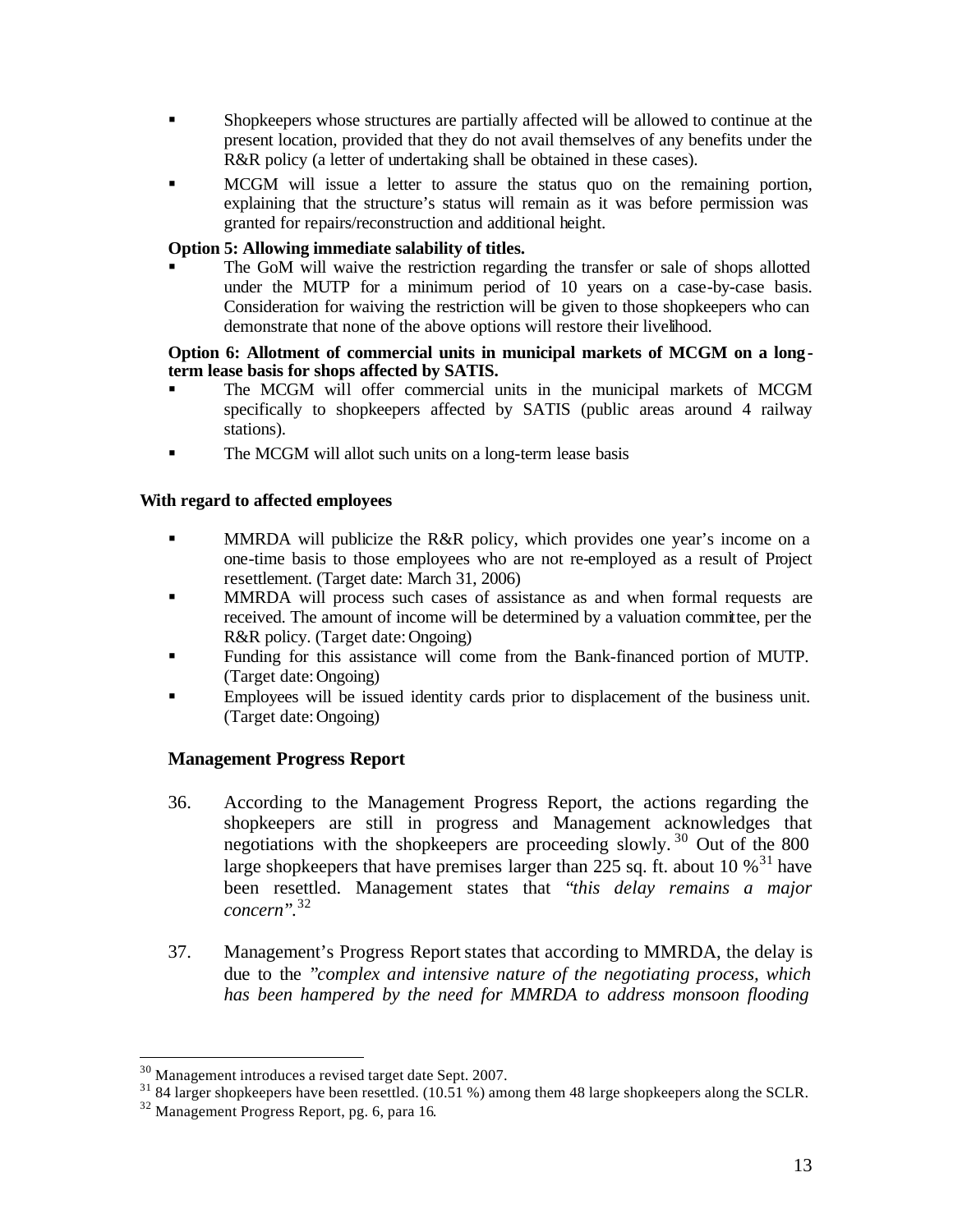*risks …" <sup>33</sup>* Management adds that this coincided with a period of administrative and personnel changes at MMRDA.

- 38. Management claims that about 31% of the SCLR shopkeepers have been resettled or received keys, including  $48$  medium-large sized shops  $34$ . Negotiations have been completed with another 40 shopkeepers. In December 2006, MMRDA issued a letter to over 300 shopkeepers, initiating a process of resettlement in case of failure of negotiation.
- 39. More specifically with regard to the shopkeepers that initiated the Request for Inspection, the USOA, Management's Progress Report describes that MMRDA met the USOA in June 2006 and MMRDA did not only discuss the resettlement options but also confirmed its willingness to consider the USOA's proposal for in-situ redevelopment, under the condition that the USOA would present a specific plan and meet all legal requirements.
- 40. In its Progress Report Management claims that MMRDA has responded to USOA's in situ proposal that it is not feasible due to reservations for cemetery and recreation and zoning due to the Coastal Regulation Zone (CRZ) and Mithi River development. Management states that the IMP will facilitate a last meeting before the offer of MMRDA-determined most suitable option is made to those who fail to come forward for negotiations.
- 41. Regarding affected shopkeepers that are not situated at the SCLR, Management revises its target date to March 2007 for JVLR and to March 2008 for SATIS/ROBs. According to Management, 29 % of the affected shopkeepers have been resettled of whom 36 have medium-or large shops.<sup>35</sup> Management asserts that MMRDA is in consultation/negotiations with shopkeepers of different sub-components. It claims that MMRDA and the shopkeepers along JVLR I and II have reached agreement to provide an equivalent area in lieu of compensation and resettlement is expected to be substantially completed in March 2007.
- 42. **Employees:** As to the affected employees, Management states that the provisions of the R&R policy that refer to compensation for employees are described in the Implementation Manual which is disclosed at PICs and on the MMRDA website. MMRDA has not received any requests from affected employees for assistance. Management adds that the issuance of identity cards has been initiated.

#### **Panel's Findings on Progress**

<sup>&</sup>lt;sup>33</sup> Management Progress Report, pg. 6, para 16.

 $34$  229 out of 745 Shopkeepers.

 $35$  523 out of 1,824 shopkeepers.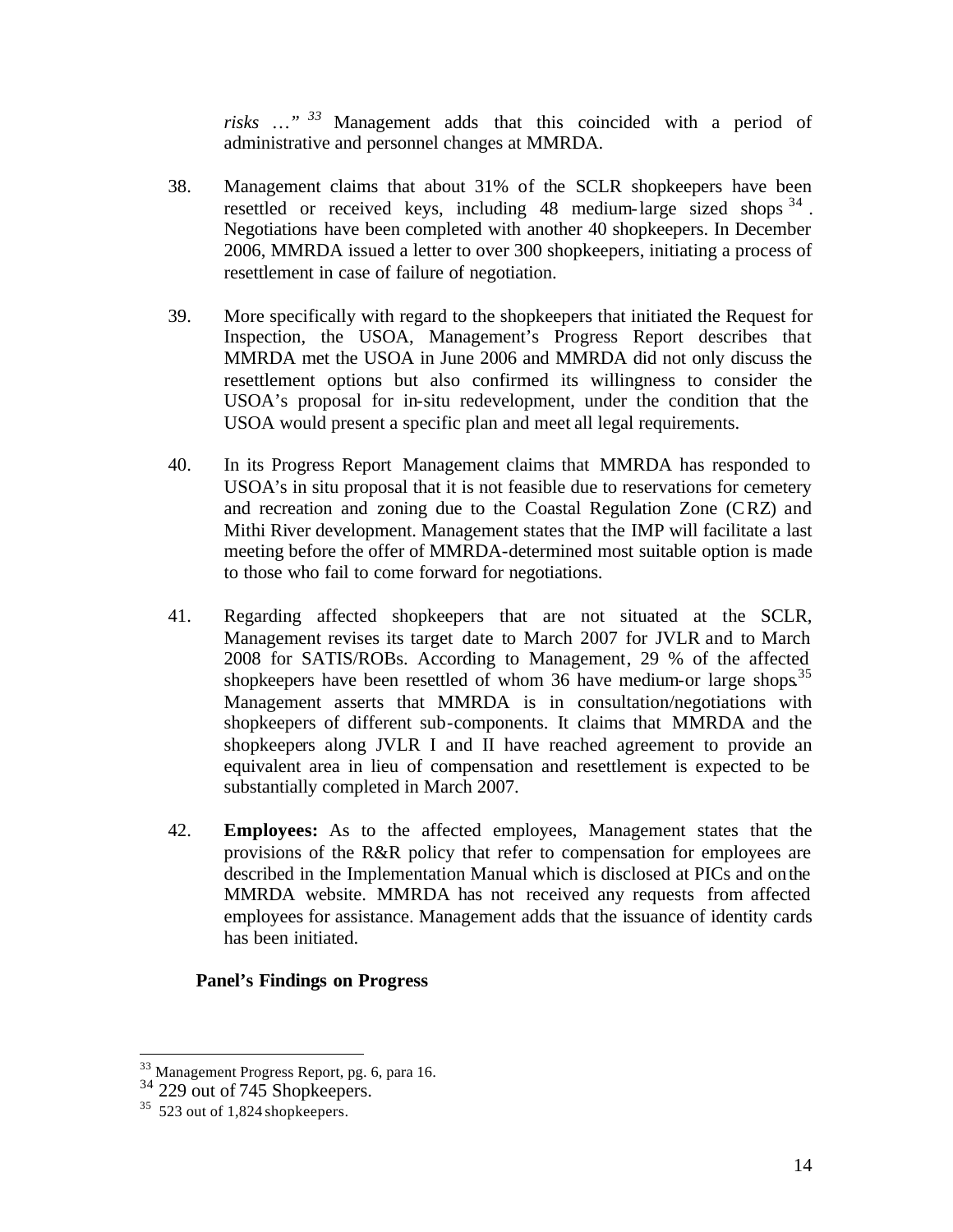- 43. **USOA**: The Panel notes that a final solution that resolves policy-based issues and requirements in the resettlement of the USOA shopkeepers at SCLR had not been found as of June 1, 2007. However, the Panel has been informed that there may be agreement between MMRDA and the shopkeepers on the Memorandum of Understanding (MoU) and that the parties may sign the MoU shortly. The Panel notes that the signing of the MoU could still leave some issues unresolved, such as the de-reservation and the solution for the CRZ zoning, because MMRDA claims that these mattes are outside MMRDA's jurisdiction.
- 44. MMRDA and the USOA shopkeepers have been discussing a proposal for insitu redevelopment for several months. Major issues that were still being discussed between the USOA and MMRDA at the time of the follow-up visit in March 2007 were, *inter alia,* the de-reservation of the land needed for development for a cemetery, CRZ-II, and land acquisition. PAPs told the Panel that MMRDA agreed to provide support to the USOA's proposal by issuing a no-objection certificate (NOC) for de-reservation to MCGM. In discussions with the Panel, both Management and MMRDA considered the proposal for redevelopment unfeasible. After several meetings with the shopkeepers, MMRDA has made the signing of the MoU conditional on the vacation of a part of the area by June 1, 2007. It seems that the PAPs are willing to accept that condition.
- 45. At the IMP meeting on April 20, 2007, the IMP members expressed dissatisfaction regarding the USOA's "*lack of seriousness*". The shopkeepers asked for another 20 days to finalize their agreement with the builder and stated that afterwards they would be able to sign the MoU. The shopkeepers state that the process has been delayed by MMRDA, because in the beginning MMRDA did not provide them with accurate maps of the area and the proposed changes, hence they asserted that they were unable to deliver a redevelopment proposal. They also claimed that still a number of IDs are missing and asserted that many of their grievances were still pending.
- 46. The Panel notes that the case of the shopkeepers is difficult and complex and observes Management's efforts to find acceptable solutions. However, during its field visit in March 2007, the Panel noted that views among the affected shopkeepers, MMRDA and Management regarding the feasibility of the redevelopment scheme proposed by the shopkeepers and regarding other alternative options seemed to differ substantially. While PAPs seemed to assume that MMRDA would have the ability to accept their proposal for redevelopment and to remove reservations on the land, MMRDA explained to the Panel that this would not be in MMRDA's jurisdiction.
- 47. The Panel also noted disagreement regarding a number of additional issues related to the re-development proposal, such as the responsibility for land acquisition, responsibility for transit arrangements and the question whether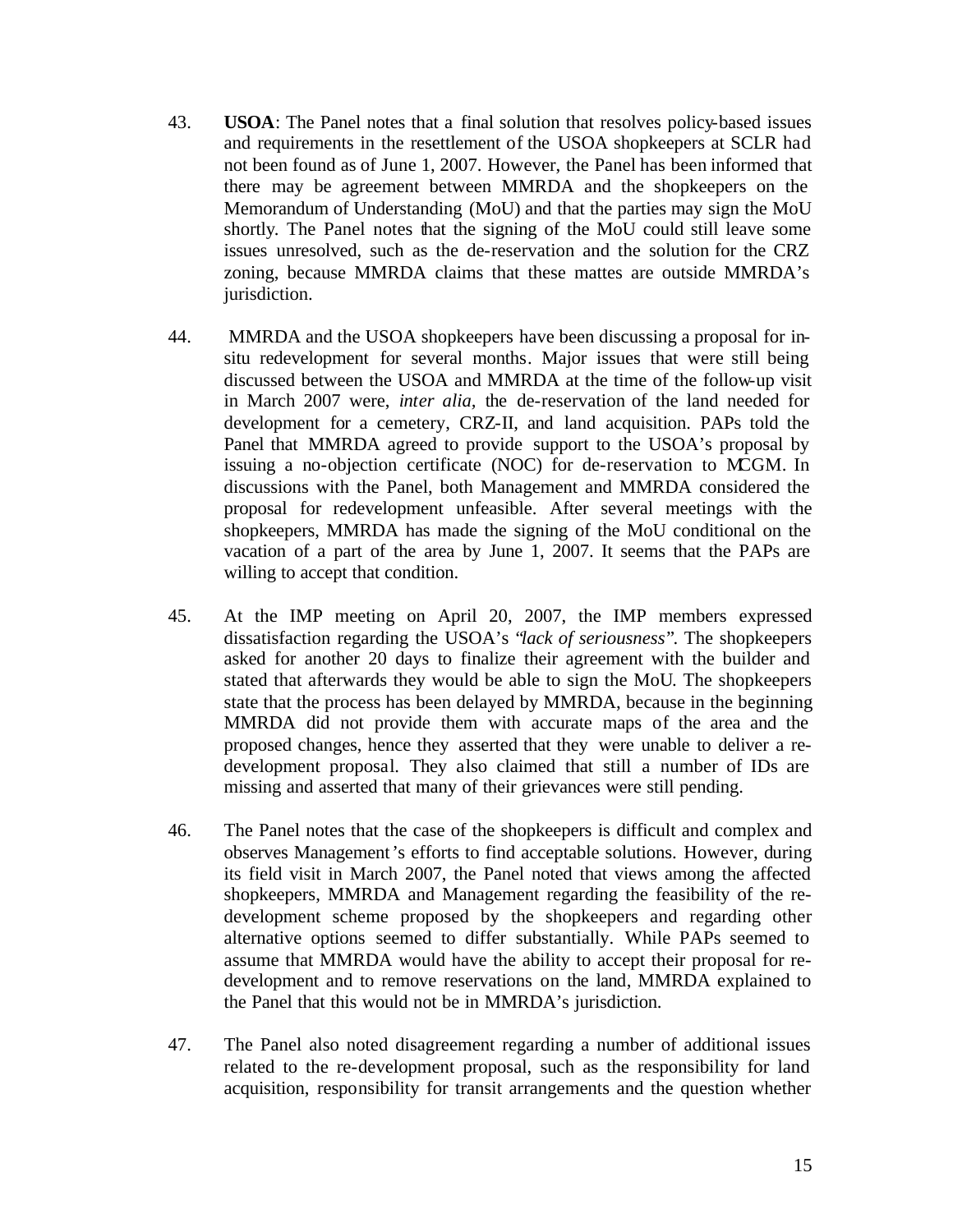the land for re-development would fall under the CRZ-II. The Panel also noted concerns regarding the role of the developer in the re-development scheme and noted that some sources expressed concerns that once the scheme is approved, the developer would disregard the rights of smaller shopkeepers and try to exclude them from the scheme.

- 48. Both Management and MMRDA told the Panel that they questioned the size of the proposed re-development scheme that would house about 1,100 people, while there would only be a group of about 250 MUTP-affected PAPs at the SCLR to be housed. MMRDA officials emphasized that they are only responsible for relocating the PAPs of the SCLR and that the shopkeepers' large re-development proposal including 1,100 persons would reach beyond MMRDA's responsibilities.<sup>36</sup>
- 49. The USOA told the Panel that in case their proposal for re-development would not be accepted, Management and MMRDA had not come up with acceptable solutions. As many of them operate medium-sized and larger shops, they consider the options contained in the Management Action Plan unsuitable.
- 50. MMRDA has informed PAPs in December 2006 that it has started the "*procedure in the event of failed negotiations*" and that in case redevelopment does not take place, the shopkeepers will be resettled in accordance with the options provided in the Action Plan. MMRDA has informed the Panel that it believes that the best suitable option is that fully affected PAPs get 225 sq.ft in Motilal Nehru Nagar and can purchase extra space up to 750 sq. ft in another MUTP/MUIP site. Partially affected structures can retain their structures. In the PAPs view this is unacceptable because it does not address their concerns, such as lack of customer base and location. They also emphasized the need for one large shop at one site and objected to the idea of dividing their structures between two sites.
- 51. Regarding the **Bharati Nagar Requesters ("Third Requesters"),** during the Panel visit to Mumbai in 2006, MMRDA explained to the Panel that due to a re-alignment of the SCLR the Requesters would not be affected anymore. The Requesters requested a written confirmation that they will not be affected by the MUTP from MMRDA, which they have not received so far. In March 2007 the Panel was unable to receive information that confirms that the Requesters are not affected anymore.
- 52. During its follow-up visit to Mumbai in March 2007, the Panel visited the spokesperson of the Bharati Nagar Requesters at the Requesters' site. He informed the Panel that recently, three of the Requesters had been informed by MMRDA that they are affected by the SCLR-road widening. The affected structures include two shops and one residence. However, the Requesters fears

 $36$  The Panel was informed that the re-development scheme would also include about 800 people affected by the Mithi River Development Project.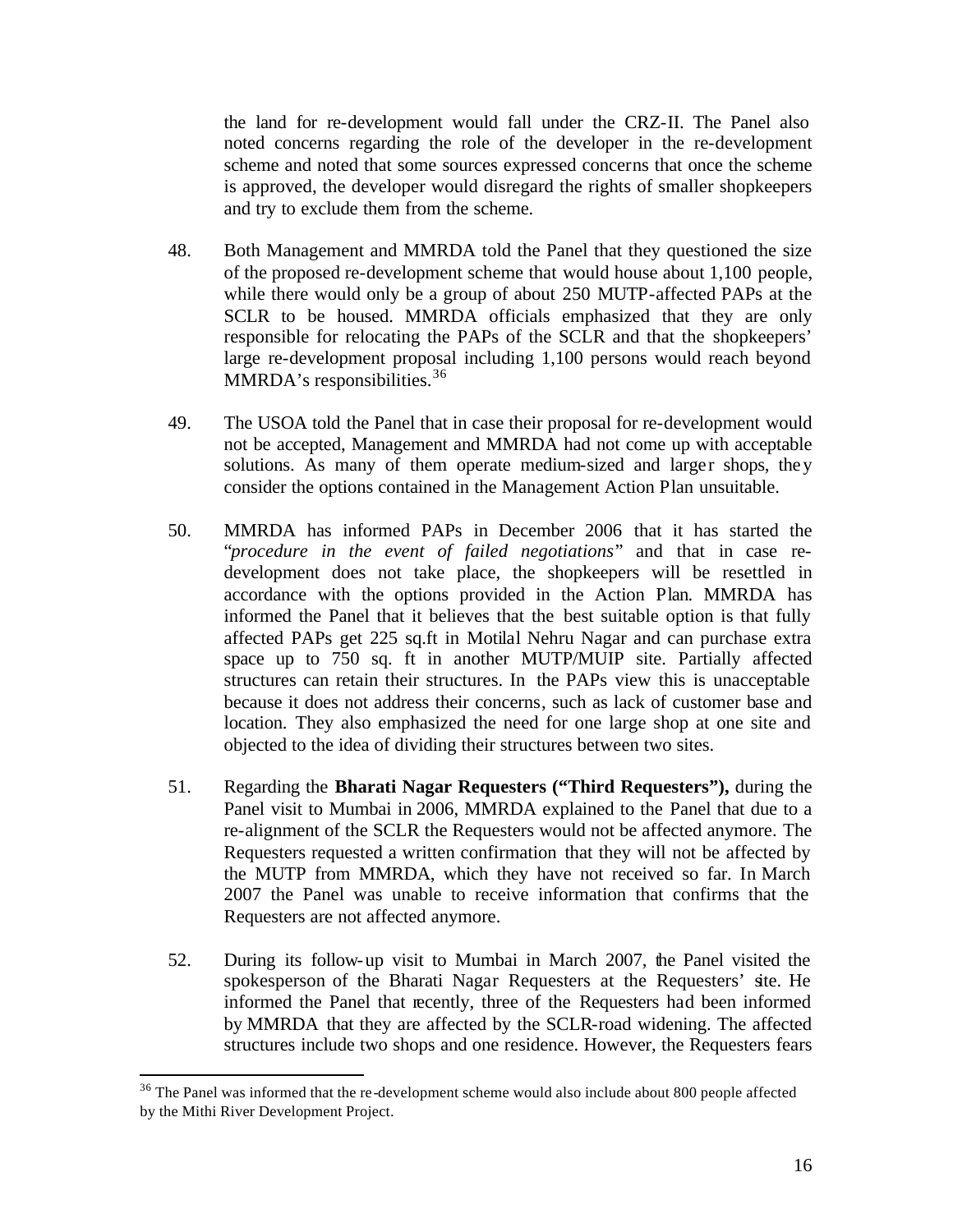that more than 35 shops might be affected. They would like to receive clarification on that issue from MMRDA.<sup>37</sup> The Panel raised the issue with MMRDA but was unable to get a confirmation regarding the situation.

- 53. With regard to the **Fourth Requesters** (non-SCLR shopkeepers that are affected by MUTP  $^{38}$ ), the Panel notes that a solution that the shopkeepers deem acceptable has not been found. The Requesters are concerned about their relocation to the Asgoankar resettlement site. They believe that they will not be able to generate any income with their shops at the site due to poor design and bad location of the shops. Instead, they have asked to re-develop open land near the resettlement site. MMRDA has objected to this and claims that the open land is reserved for a hospital. The Requesters confirm that the land is reserved for a hospital, but claim that part of the land was already dereserved for the resettlement site; hence they believe the other part of the land should be re-deserved for their re-development scheme. The Requesters informed the Panel that MMRDA has objected to their proposal for redevelopment.
- 54. In March 2007, the Panel visited the Asgoankar site. While the Panel noted that the site looked clean and well-maintained, the Panel observed that the site poses significant problems for shopkeepers. Many of the shops are located far away from the main street, in the back of the site. Some of the shops face back alleys that are too narrow to walk through, thus it is unlikely that customers will visit the shops (see pictures below). Also, the shops are not located on the ground level, but are elevated about 1 meter and one has to climb up narrow steps to enter the shops. This does not only reduce the possibility to use the space in front of the shops for transactions with customers, but also makes it difficult for customers to access the shops.

Pictures 1 and 2: Shops at the Rear Site at the Asgoankar Site (Fourth Requesters)





 $37$  The Requester and other PAPs also showed the Panel a 50-60 year old temple that would be affected in their area.

<sup>&</sup>lt;sup>38</sup> The Requesters, who are located at the JVLR, are affected by the ROB (South) component under the MUTP.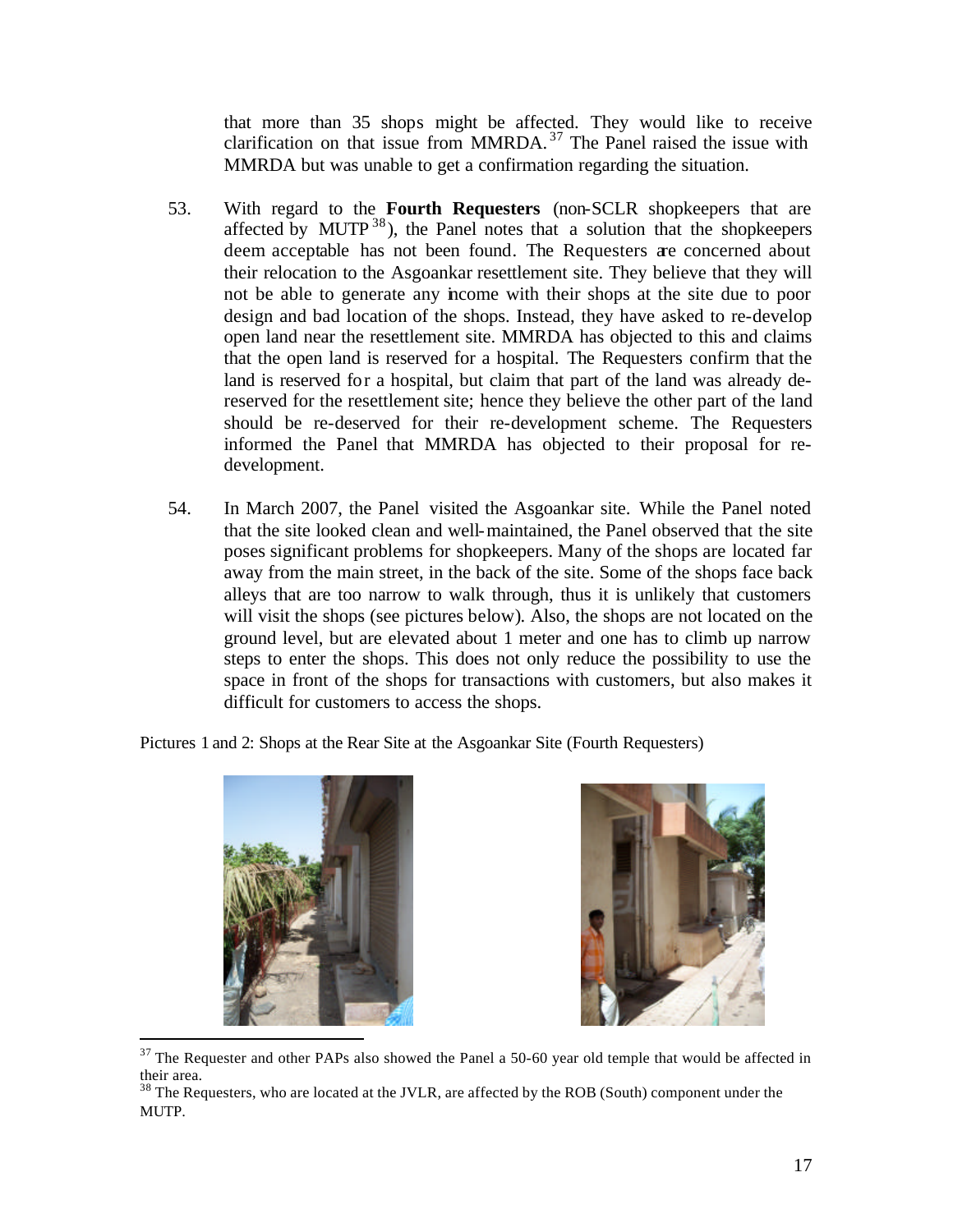- 55. At the time of the Panel visit only 2 out of about 100 planned shops had opened their shops at the site. The shopkeepers complained about a significant loss of income and stated that while they had lost their customer base, they faced increased costs for the shops. They expressed concern that their situation would even decline once all 100 shops would move in and create competition, decreasing the already small customer base.
- 56. Based on its site visit to Mankhurd and on interviews with shopkeepers at the resettlement sites, the Panel also is concerned that no adequate provisions have still been made for facilities for the commercial structures. At some sites shops do not have water supply and shopkeepers have to bring water from other places. At some sites, shopkeepers also reported that they have to use common toilets in the buildings. At Mankhurd, shopkeepers complained about the lack of facilities. Some of them state that they have to use the BMC pay toilets located outside the compound. They claim that they also lack water supply and hence have to bring it from other areas.

#### **Employees**

- 57. The Panel confirms that the R&R policy has been posted on the website and is also explained in the Implementation Manual. PAPs also reported to the Panel that the issuance of ID cards to employees has been initiated in fall 2006. However, the IDs for employees have been provided for the first time and only for those affected by the Thane Kurla line. Employees of shops that have been shifted from JVLR to Powaii Plaza or from Kismet Nagar to Motilal Nehru Nagar in 2007 stated that they have not received their ID cards yet.
- 58. However, the Panel did not note any cases of employees asking for the oneyear income compensation that have been submitted to MMRDA. PAPs interviewed by the Panel stated that they were not aware of this option. Because of the inadequacies of the data gathered in the BSES, as found by the Panel Investigation Report, the Panel also questions the existence of adequate data regarding employees. Hence, the Panel is concerned that employees might face difficulties in proving their claims.

#### **7. Income Restoration**

#### **Panel Investigation Report Findings**

- **Bank paid scant attention to income restoration. Evidence demonstrates, however, that** income loss and impoverishment risks are major problems in this resettlement action. This particularly applies to shopkeepers. It also is expected to be the case of other PAPs from road component as they are relocated, unless significant changes are made.
- ß Field research indicates that majority of rail PAPs have experienced and will face significant financial hardship as a result of relocation.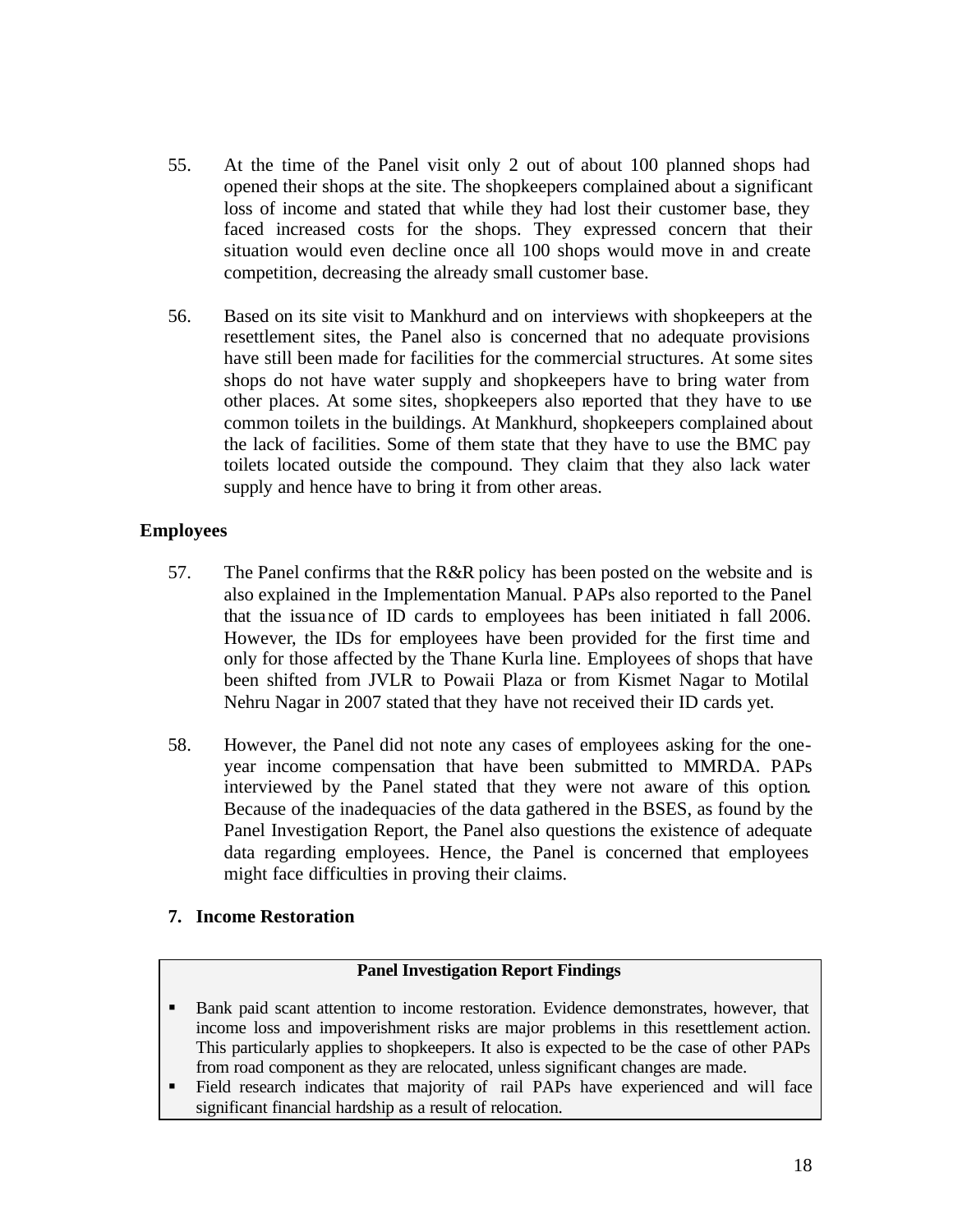- Project has failed to address appropriately needs of PAPs with home-based commercial activities in residential-plus-commercial (R+C) structures.
- Combination of lesser incomes and higher costs is having major effects on living standards. Some PAPs are forced to rent out their flats. Some are pulling children out of school; others are losing water and electricity connections due to inability to make payments. These problems apply especially to most vulnerable.
- Panel is concerned that PAPs will not be able to deal with increased transportation costs related to relocation. Increased travel costs will not only be necessary to reach work places but also social services.
- Project has taken some steps in relation to these problems, including providing for travel allowances funds. Panel notes these efforts, but its investigation indicates that they are falling far short of what is needed to meet provisions of OD 4.30, and that there are significant delays in implementation.
- Panel notes importance to adequately assist PAPs with the costs of shifting to the resettlement sites.
- **B** As of the date of the Report the Bank has not demonstrated that the maintenance funds have been transferred or that the transfer of funds has been accelerated. The earned interest of the maintenance fund only covers certain taxes that PAPs have to pay, but does not help them to deal with the high maintenance costs that PAPs have to pay in the new buildings.
- Panel notes that housing cooperatives must be legally approved and registered before they are eligible to receive funds. As of November 1, 2005, the Panel finds that most cooperatives have not been registered.
- **Formation of Community Revolving Funds for economic rehabilitation has been difficult** and that the Funds are not distributed.
- **RAP** promised to provide equivalent of one year's income during transition to PAPs who lose their livelihoods permanently. Panel is not aware that any such payment has been made as of November 2005. Because of the difficulty of finding jobs at or near the resettlement sites, Panel is concerned that such payment will not sufficiently address PAPs' lack of income at the resettlement sites.
- **F** If income and living standard restoration had been adequately considered, PAD and RAP could have included requirements that contractors should employ and train large numbers of affected people, which would have helped them to acquire new skills and sources of earnings. This would have been in line with OD 4.30. Panel has not been able to find evidence that PAPs have been offered training programs as stated in RAP.
- Failure to address income and living standard restoration for PAPs in road component does not comply with OD 4.30. This problem, particularly for shopkeepers and their employees and for vulnerable individuals whose livelihoods are not at risk due to relocation, needs urgent attention by the Bank.

#### **Actions Described in Manageme nt Action Plan**

- **ISPERT MURDA** will facilitate, through the GoM, the transfer of maintenance funds from SRA (Rs. 20,000 per PAP) to MMRDA. These funds will be transferred to the cooperative societies that have been established. If there is a delay, interest on the maintenance funds will be transferred within 3 months of the end of the financial year (Target date: April 30, 2006 for first 48 societies; Target date: July 31, 2007 for 80 societies).
- ß Transfer of conveyance deeds to first 48 co-operative societies. (Target date: July 3, 2006)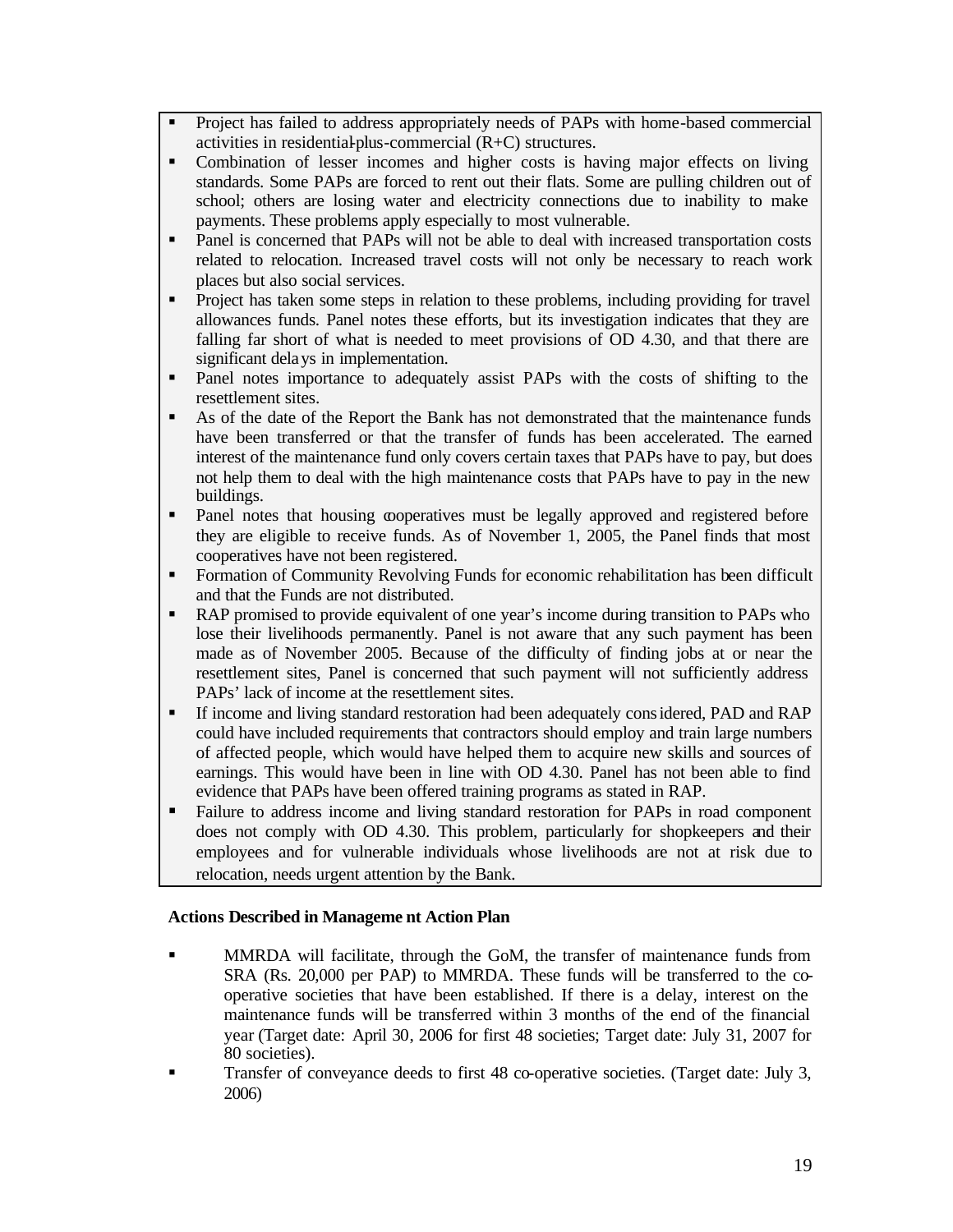- **Transfer of conveyance deeds to next 80 co-operative societies.** (Target date: December 31, 2007.)
- **ISPENDA** will expedite timely issuance of identify cards and payments of shifting allowances for PAPs shifting to new resettlement sites. (Target date: ongoing).

#### **Management Progress Report**

- 59. **Impact Assessment:** Management states that MMRDA has commissioned an impact assessment for some of the resettlement sites including Mankhurd. This assessment is to be carried out by the Tata Institute of Social Sciences, which has submitted an inception report. According to Management, the purpose of the study will be to assess the impact of resettlement implementation and the changes of living standards of PAPs with regard to, *inter alia,* housing conditions, income and access to basic amenities. Management expects MMRDA to take remedial measures based on the findings.  $39$
- 60. **Maintenance Fund:** According to the Management Progress Report, the transfer of interest on maintenance funds has been completed for 46 cooperative societies. <sup>40</sup> Two societies are believed to have organizational difficulties and are not yet ready. For additional 80 societies, the process will be initiated after completion of society registration.
- 61. **Conveyance Deed:** Management states that with regard to conveyance deeds no action has been taken and acknowledges delays for the transfer of conveyance deeds even for the societies where the registration progress has been completed. Management also acknowledges that "*little attention has been paid to this issue by MMRDA*". Management revises its target date to December 2007.
- 62. **Shifting allowance:** With regard to the shifting allowance, Management states that it is paid as PAPs are shifted and that the Bank will continue to monitor the progress on this issue.

#### **Panel's Findings on Progress**

63. **Income** : Many of the PAPs interviewed at the resettlement site in Mankhurd (mainly men) told the Panel that they are traveling back to the old places for employment and stated that their earnings have remained about the same. Several of the female PAPs interviewed in Mankhurd said that they had kept their jobs as domestic helps at the old places and were commuting back and forth. However, many women claimed that they had lost their jobs as domestic helps because they were unable do commute the long distance (often women with small children or older women).

<sup>&</sup>lt;sup>39</sup> Management Progress Report, Pg. 13, para 37.

<sup>40</sup> Management Progress Report, Pg. 11, para 32.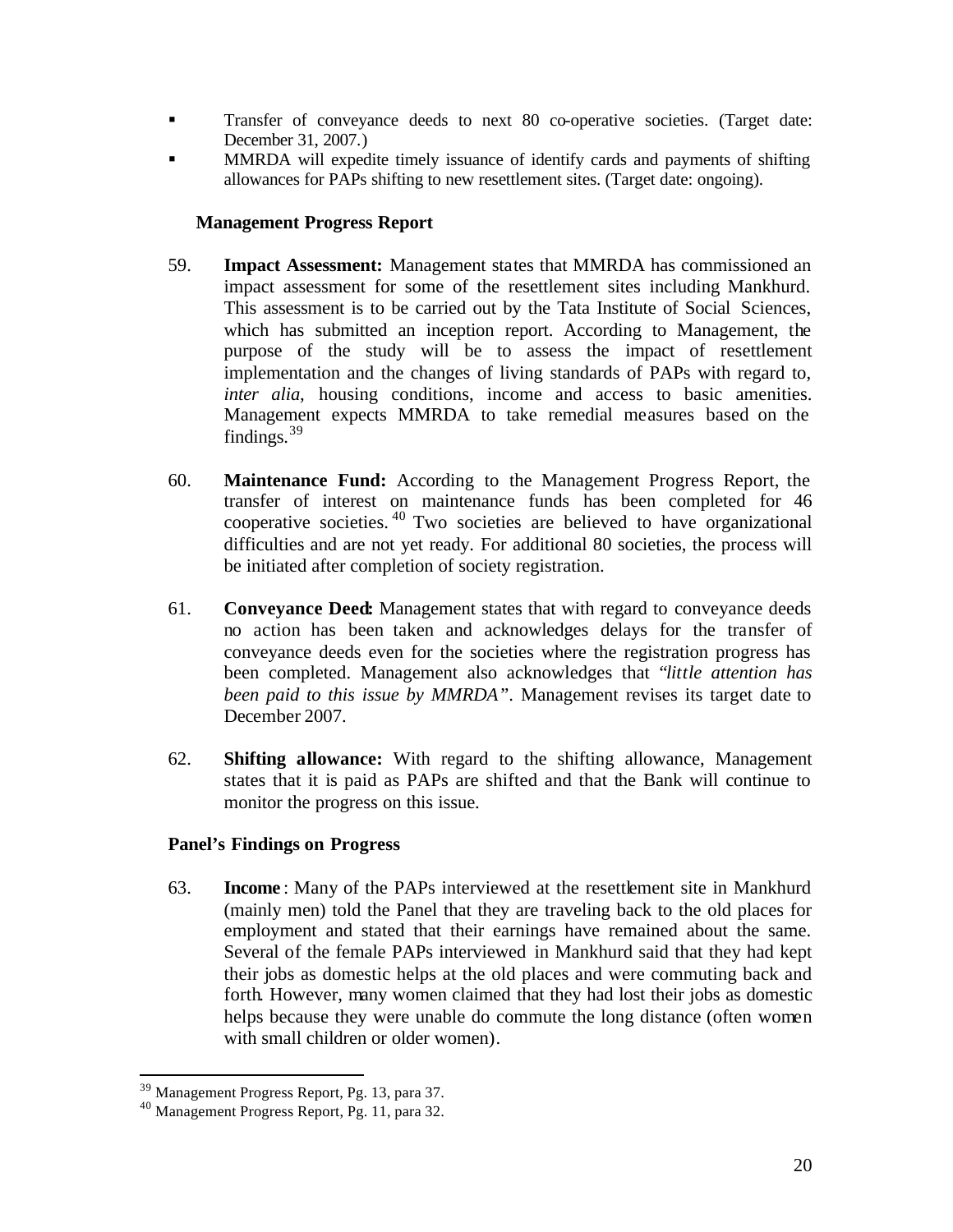- 64. Particularly PAPs who previously worked in tailoring and embroidery shops claimed that they were too far away from the old places and thus did not receive any orders anymore. Many PAPs reported that their profits were too small to pay for the bus trip to the former places. Some of the small shopkeepers among the PAPs stated that "*business is not so good*" and reported a decline in income. According to estimates based on PAP interviews, it seems that about 20 % of the shops at the Mankhurd site have been rented out.
- 65. Some of the PAPs told the Panel that at their old places they had generated additional income by renting out small "hutments" or extra structures which has become impossible now and which decreases their income.
- 66. In sum, even the PAPs who claimed that their earnings have remained about the same, stated that their spending capacity has decreased, because of additional expenditure such as transportation costs for their children and for themselves to travel to the work places and because of increased maintenance costs. The Panel was told that at some sites, e.g. Anik, many families are unable to pay the maintenance charges regularly. PAPs also mentioned that vegetables and other goods sold at the sites were more expensive than at the old places. They also complained about the lack of ration shops.
- 67. **Residential+Commercial Structures**: During its site visit in March 2007, the Panel interviewed a number of shopkeepers at the resettlement sites. A number of the shops seemed to be rented out to non-PAPs. Some of the shop owners claimed that they had operated from R+C structures at the old sites and had only received a commercial structure at the resettlement site in which they can not live. Thus, they claimed, they have to live with family and friends at the old places.
- 68. **Maintenance Fund:** The Panel got the impression that the transfer of the interest on the maintenance fund has been completed for the first 48 housing societies. However, as most housing cooperatives have not been registered yet, many of the PAPs interviewed by the Panel stated that they had not received the interest rate that should cover the maintenance costs. It seems that serious efforts are needed to complete this action for additional 80 societies by July 2007 – as described in the Management Action Plan, because so far these societies have not even been registered. The Panel also received information that the registration process might be further delayed, if the post-resettlement agency does not get appointed on time.
- 69. PAPs also emphasized the importance to revise the interest rate to the current rates to reflect that interest rates have gone up from about 6 % to 9-10%.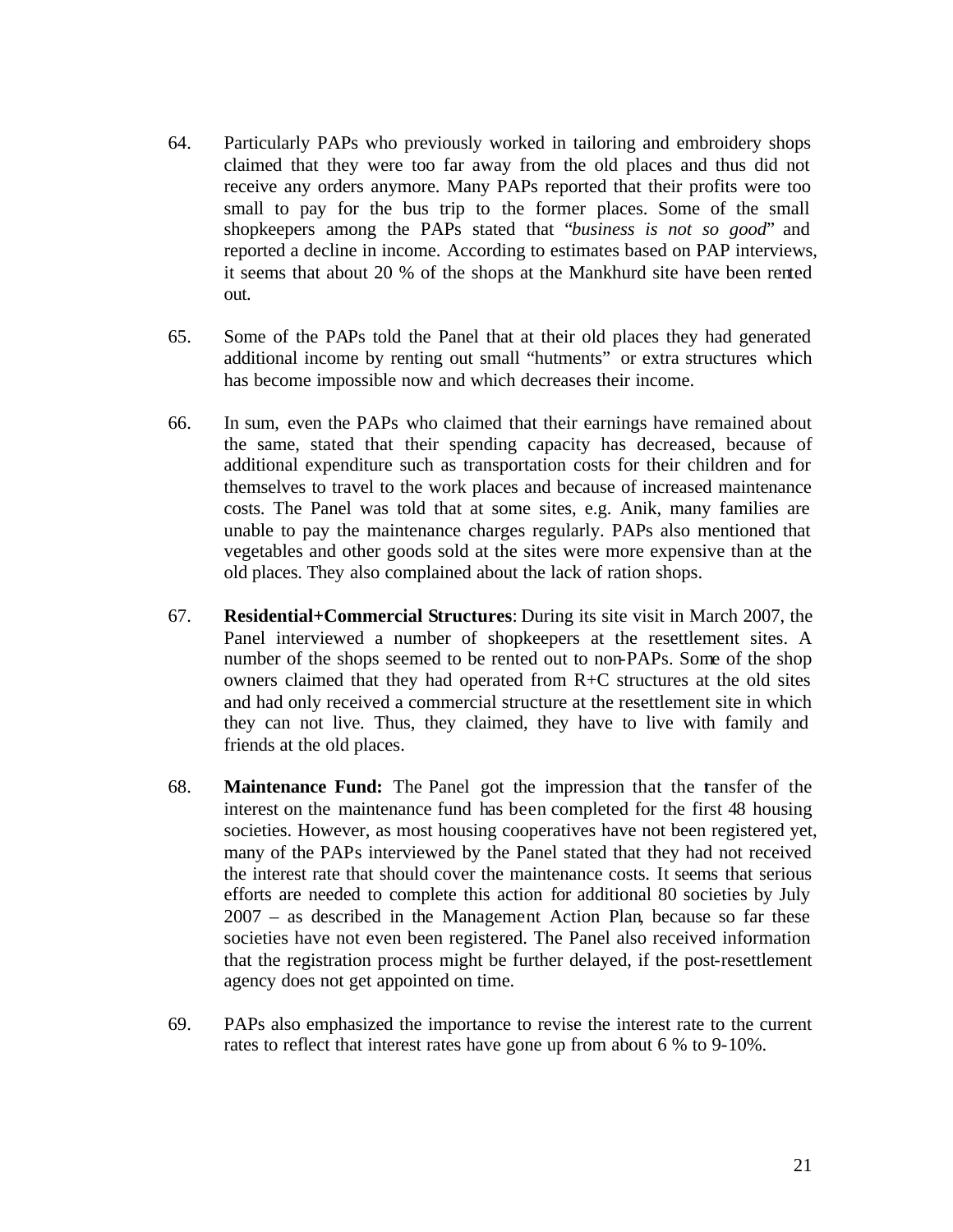- 70. **Conveyance Deeds:** PAPs interviewed by the Panel in March 2007 stated that they had not received conveyance deeds (legal title to their structures). MMRDA informed the Panel that the deed will be transferred through the housing societies once registration is completed for all societies at a particular site. The Panel notes with concern that in light of the slow registration process for the housing societies, delays will be likely with regard to the conveyance deeds.
- 71. **Transport Allowance**: Many of the PAPs interviewed by the Panel stated that they have not received the transport allowance (1000 Rs.). As is the case for the payment of interests on the maintenance fund and the conveyance deed, the transport allowance is paid through the housing societies. Hence, further delays in the registration process for housing societies affect and delay the payment of the transport allowance.
- 72. **Shifting Charges**: Many PAPs interviewed at the Mankhurd resettlement site stated that they had received shifting charges (300,- Rs.). However, PAPs affected by the JVLR works claimed that PAPS that had been relocated after late 2005 had not received the shifting charges.
- 73. The Panel noted that many PAPs are still unaware of their exact entitlements and the modalities of the payments. In this context, the Panel stresses the importance of functioning housing societies to facilitate post-resettlement activities, such as payments, which are done only after housing societies have been registered.

#### **8. Concerns Related to the Resettlement Sites and Living Conditions**

#### **Panel Investigation Report Findings**

- **B** As of November 2005, the Implementation Manual was still not complete, even though people have already been moved to the resettlement sites.
- ß Sewerage and water connections are not working properly and there are no collections of garbage and waste. The Panel finds that this does not comply with OD 4.30.
- Panel notes need for sufficient parking space for commercially-related vehicles to meet needs of resettled people with commercial businesses.
- **Example 1** Little attention has been given to provision of social services in resettlement sites. As of time of Panel investigation, resettlement sites lacked adequate access to schools, medical facilities and religious sites, and maintenance costs for buildings and utility services were high.
- **As of November 2005, most housing cooperatives have not been registered, and no PAH** payments had been transferred to any housing cooperative community fund.
- Panel could not get uniform view or clarification on concrete legal status of the property rights of PAPs at resettlement sites. It is not clear to Panel whether PAPs receive only right of occupancy or ownership of shops and apartment. There seem to be different views about this among Management, Project authorities and PAPs.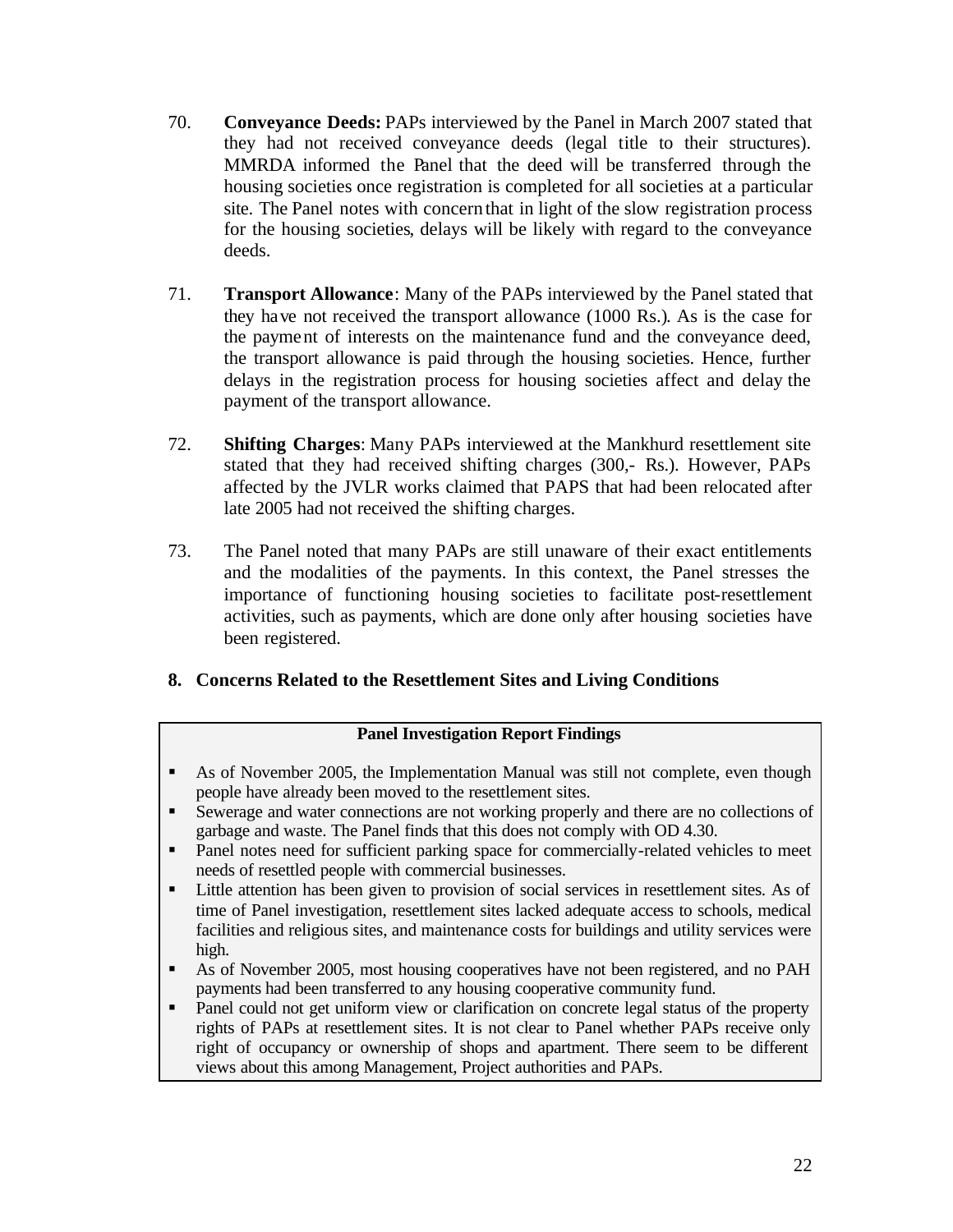- ß While Bank documents indicate considerable effort to communicate that it is important for tenement residents to have effective on-site waste management, the issue urgently still needs to be addressed with the PAPs that have been or will be resettled.
- To protect quality of life of people being resettled to Mankhurd and to improve aesthetics of site, a frequent, deliberate and planned maintenance schedule for storm drains is needed. Similarly, on-site and municipal sewers must be connected and efficiently maintained to prevent overflow of sewage to storm water drains.

#### **Actions Described in Management Action Plan**

- **Independent resettlement impact assessments will be carried out as and when due for** each resettlement site. Remedial measures, if required, will be implemented. (Target date: Ongoing. Anik and Majas by August 31, 2006).
- ß Training and building facilities maintenance manuals and brochures will be provided to co-operative societies' committee members to support proper management of the societies, maintenance of lifts and provision of services, such as water supply, sewerage, solid waste management, etc. The Bank is following up with MMRDA on specific additional measures to assure sustainable self-management of co-operative societies in the longer term. (Target date: June 30, 2006).
- ß The Bank is pursuing measures with GoM and MMRDA to improve transport connectivity to resettlement colonies. (Target date: Ongoing).
- ß MMRDA will strengthen the R&R management system and engage additional staff for the timely completion of the registration process of the co-operative societies. This includes the complete registration of an additional 80 housing co-operative societies (Target date: May 31, 2006) and the Implementation of co-operative management action plan (Target date : June 30, 2006).
- ß MMRDA will assist the ad hoc co-operative housing societies to survey repairs needed to rectify construction defects, such as water and sewerage networks, plumbing and civil works before expiration of the contractors' liability period. **Ongoing**
- ß Consultations, preparation and substantial completion of action for construction of social services at R&R sites. (Target date: July 31, 2007)
- **ISPENT MMRDA** has prepared maintenance manuals which will be handed over to each registered co-operative society. Ongoing (until registration process is complete)
- ß MMRDA is liaising with MCGM to provide necessary community facilities, including tree plantation. (Ongoing)
- ß Concerned Ward Offices will be asked to route solid waste collection vehicles to the resettlement sites for the timely collection and disposal of waste. (Ongoing)
- ß MMRDA will finalize the Implementation Manual in consultation with the Bank, GoM, and consultants. The MMRDA will then identify procedures specified in the Implementation Manual that will be used for the balance of R&R activities and notify the relevant agencies regarding its implementation:
	- Revise and amend Implementation Manual to include R&R and environmental procedures (April 30, 2006)
	- Finalization of Implementation Manual (May 31, 2006)
	- Operationalization of the Implementation Manual (June 30, 2006)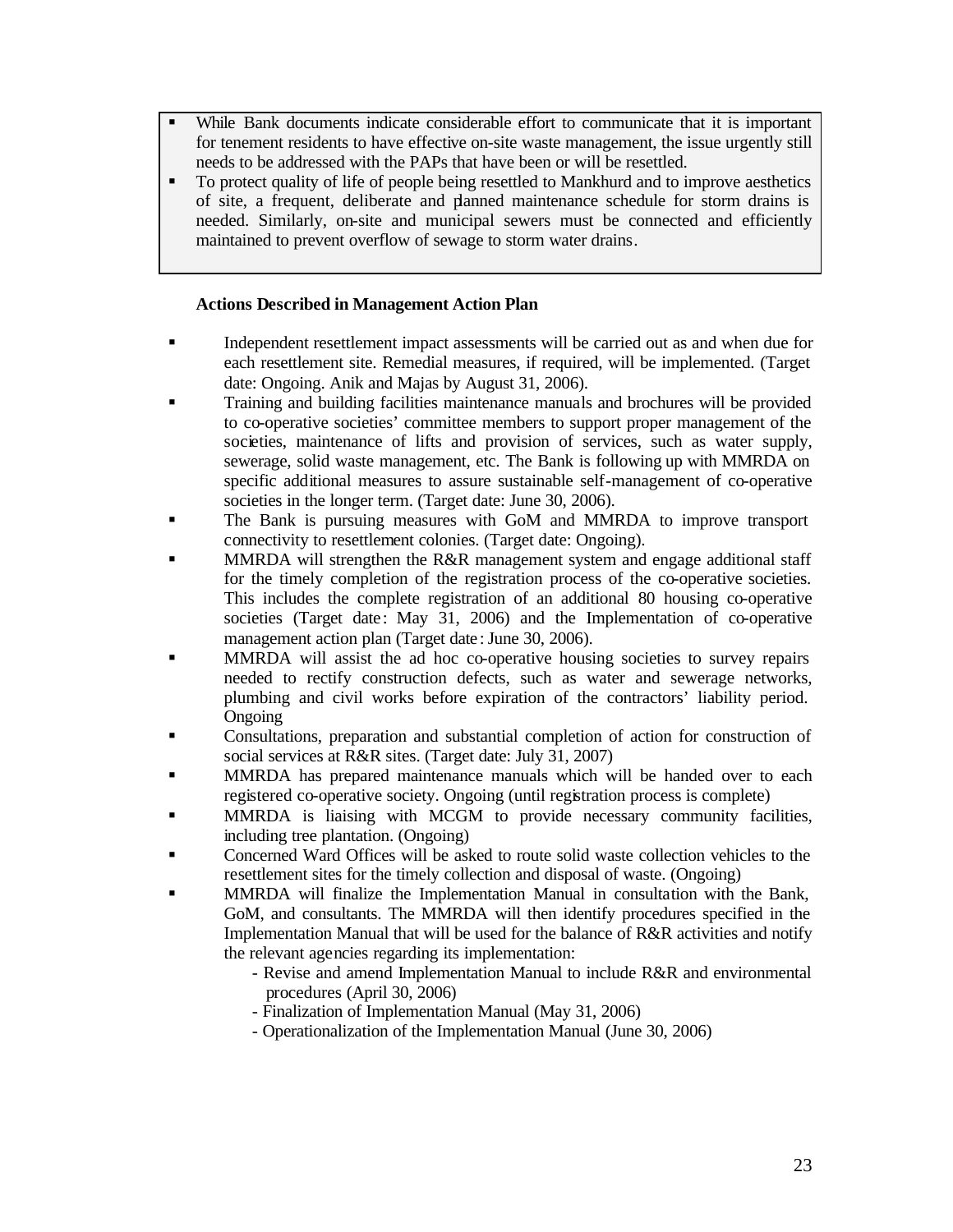#### **Management Progress Report**

- 74. Management claims that maintenance manuals have been distributed to 100 cooperative society management committees. Additionally, a brochure on the society guidelines outlining the management of society premises and internal works of the apartment, and key messages on how to deal with emergency situations, child safety, respect for all residents, responsibility for maintenance of the property, etc. was printed and is being distributed widely among the PAPs. Management states that MMRDA is finalizing procurement of services for assisting the PAPs in the self-management of the cooperative societies.
- 75. Management further states that the Tata Institute of Social Sciences will carry out impact assessments in Mankhurd, Majas and Anik resettlement sites. According to Management, the original target date was revised to March 2007. The Bank will review the study findings and subsequent remedial measures proposed by MMRDA based on the study findings.
- 76. Regarding the cooperative management action plan mentioned by Management, it is stated that the target date had to be revised to June 2008, because as of the date of the Management Progress Report, MMRDA was still in the process of hiring a consultant.
- 77. **Water Supply, Waste Management, and Environmental Situation:** In its Progress Report, Management asserts that "*significant progress*" has been made with regard to water supply at the resettlement sites.<sup>41</sup> It claims that problems of inadequate water supply in Anik and Mankhurd have been addressed by MMRDA. According to Management, water supply in Mankhurd has increased from 69 lpcd in May 2005 to 70-125 lpcd. All buildings that are occupied by PAPs in the resettlement sites have been connected with the piped distribution network. According to Management, there are no recent complaints about water supply.<sup>42</sup>
- 78. Regarding the issue of waste disposal at the resettlement sites, Management notes that a transport plan for regular pick up of waste from R&R sites has been submitted and that MMRDA will put in place garbage bins and will address solid waste collection and disposal based on a waste disposal needs assessment report. MMRDA has submitted a proposal to the Bank for procurement of dust bins. Management states that it will continue to monitor the progress on this issue. MMRDA held training sessions on waste management in September 2007.
- 79. According to Management, MMRDA is in the process of appointing Environment Management Capacity Building (EMCB) consultants who will undertake an assessment and prepare an action plan for training of NGOs on

<sup>&</sup>lt;sup>41</sup> Management Progress Report, pg. 12, para 34.

<sup>42</sup> Management Progress Report, pg. 12, para 34.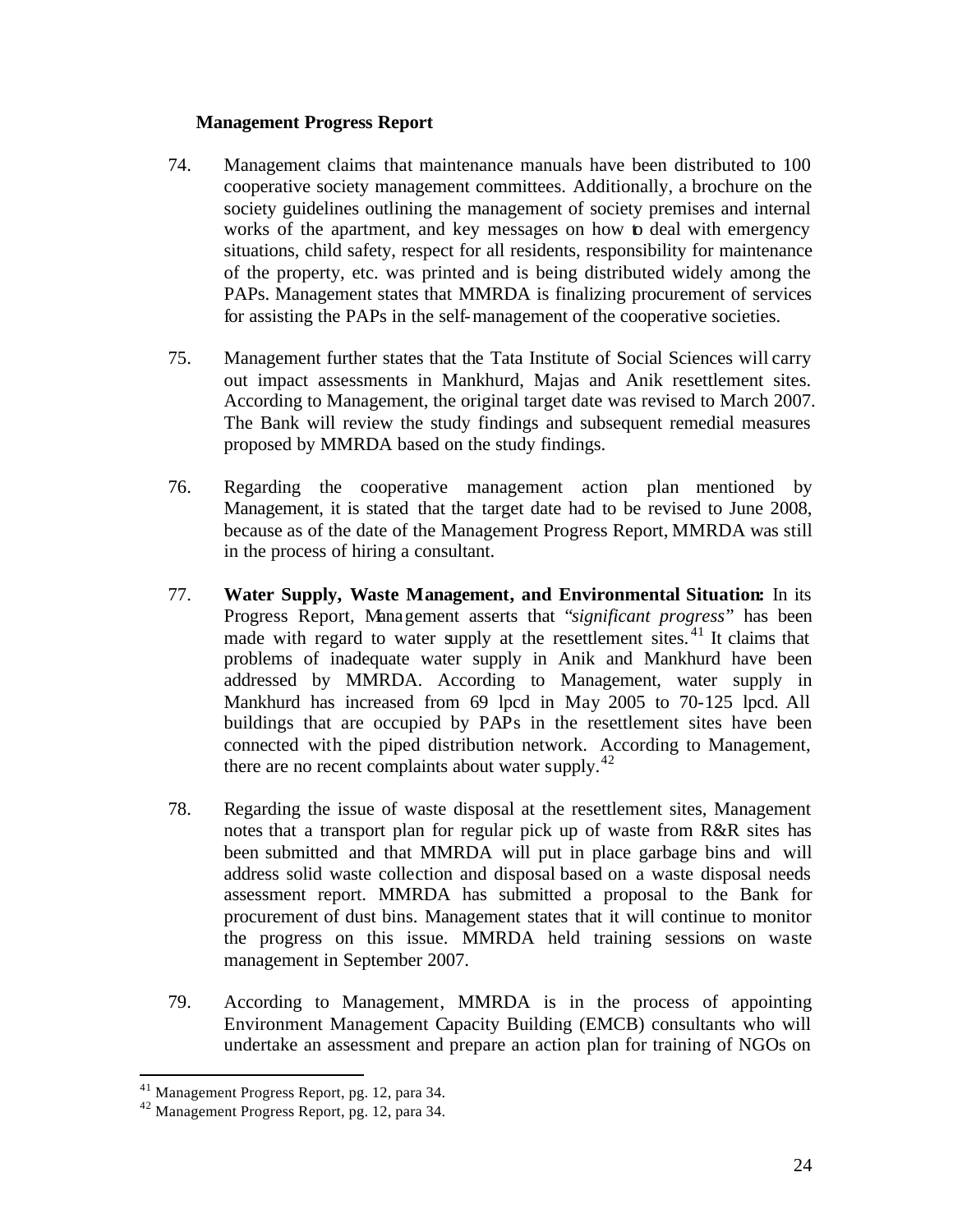environmental issues such as solid waste management. Management acknowledges that procurement for the consultants has been substantially delayed.

- 80. **Transport:** According to Management, accessibility and availability of bus service from the resettlement colonies is comparable to that of other areas of Mumbai. It states that BEST has added 43 buses to MUTP/MUIP sites in the last year and is now operating 293 routes to 20 MUIP and MUTP sites, using about 3,400 buses and covering just fewer than 20,000 trips a day. Two new bus routes, one each in Mankhurd (with 3 buses) and Anik (4 buses) were introduced in July, which ply inside the resettlement colonies at 15-20 minute intervals. In its Progress Report, Management also claims that since February 2006, SPARC has operated 8 special bus trips per day from the resettlement sites to Gazi Nagar and Buddha Colony to provide for about 250 school children whose families were relocated mid-year. $43$
- 81. **Social Services:** Management has revised its target date to June 2008. In its Progress Report, it states that construction of a secondary school has commenced at the Mankhurd resettlement site and that another site has been identified in Anik. Also, MMRDA has handed over 48 housing units at Mankhurd and Anik in December 2006 to house temporary schools until new school buildings are built.<sup>44</sup> Management expects that these schools will commence at the start of the academic session in June 2007. MMRDA is yet to undertake the assessment of need for other services. Management announces that the Bank is willing to support financing under IDA credit for construction of any additional social services in R&R sites, if proposals are received from MMRDA.
- 82. Management also states that a rapid survey of children has been carried out by MMRDA and NGOs indicating a 4 % of the total school children dropping out of school.<sup>45</sup>
- 83. **Leakages, Defects, and Repairs:** Management informs that MMRDA wrote to all PAP housing societies and asked them to report on the defects in their building for one time repairs. Management states that defects were reported to MMRDA by several housing societies and that MMRDA takes care of them. The IMP is following up closely with regular reviews during its periodic meetings. Compliance with IMP suggestions for improvement of asset management at R&R sites is being monitored with the help of an "*Action Taken Matrix*," which is regularly provided by MMRDA to the Bank project team for review.

<sup>&</sup>lt;sup>43</sup> Management Progress Report, pg. 12, para 36.

<sup>44</sup> Management Progress Report, pg. 11, para 31.

 $45$  Equals 230 dropped out children, Management Progress Report, pg. 11, para 31.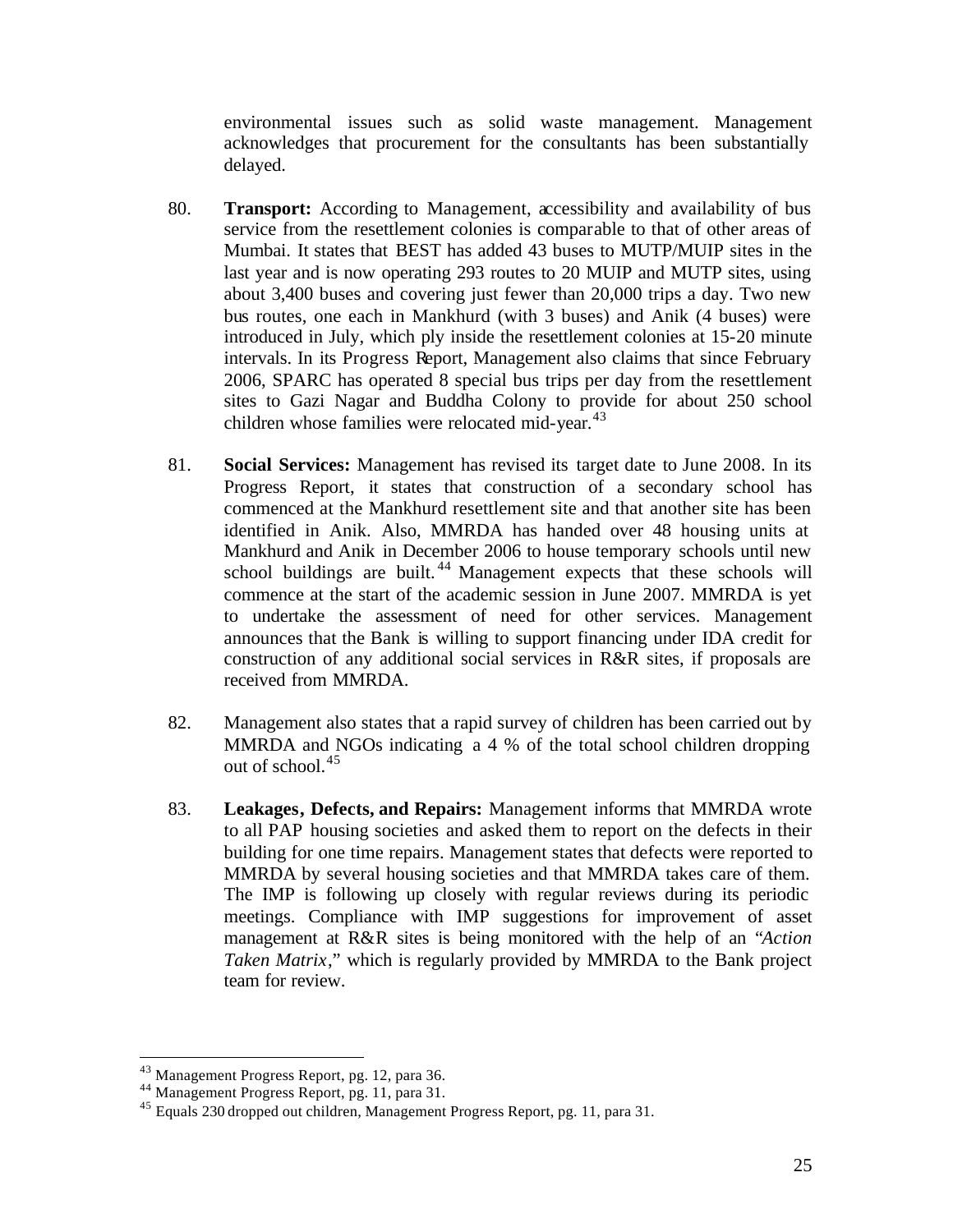- 84. According to Management, MMRDA has completed a comprehensive survey of all buildings at resettlement sites, which shows leakage defects in 5-10 percent of the buildings, and these are being attended to by MMRDA on a priority basis. Management states that it will continue to monitor progress on this issue.
- 85. **Housing Cooperatives:** Management states that the process of registration of housing cooperatives is still in progress. As of the date of Management's Progress Report, 58 societies have been registered (ca. 29 %) and proposals for another 30 societies have been received and are in an "*advanced stage"*. 46 Management expects to have registered 130 societies by June 2007 and to achieve full registration of all societies by March 2008. <sup>47</sup> Management expects the process to advance because a Deputy Registrar has been seconded to MMRDA.

#### **Panel's Findings on Progress**

- 86. During its site visit in March 2007 and in discussion with PAPs at the resettlement site, the Panel got the impression that PAPs have started to settle down at the resettlement sites and that the overall situation seems to be improved.
- 87. However, despite an overall improvement and several actions taken by Management and MMRDA, the Panel notes that there is still need for further follow-up action regarding R&R implementation to ensure compliance with OD 4.30. As an example, though the Panel noted that maintenance manuals have been distributed, PAPs reported that without additional training this would not lead to major improvements. PAPs told the Panel: "*Do you think by reading books PAPs learn how to live here*"? The Panel also notes with concern that the post-resettlement agency had still not been appointed at the time of the Panel visit in March 2007 and that the process has been delayed substantially. <sup>48</sup> The Panel also stresses the central and crucial role of the housing societies and is concerned that the process of registering these cooperatives might continue to be delayed significantly. The Panel emphasizes that the registration of housing societies is a key requirement for the initiation of several post-resettlement activities, in line with OD 4.30.
- 88. **Water Supply, Waste Management, and Environmental Situation:** With regard to water supply, most of the residential households that the Panel interviewed in March 2007 confirmed that the water supply had improved and stated that they received water once a day for about 15-20 minutes. They informed the Panel that they did not need to buy drinking water outside the resettlement site anymore and that the tanker supply services were

<sup>&</sup>lt;sup>46</sup> Management Progress Report pg. 11, para 30.

<sup>&</sup>lt;sup>47</sup> Management expects a total of 200 societies at the end of Project implementation.

<sup>&</sup>lt;sup>48</sup> According to MMRDA, procurement process took long and the final candidate dropped out.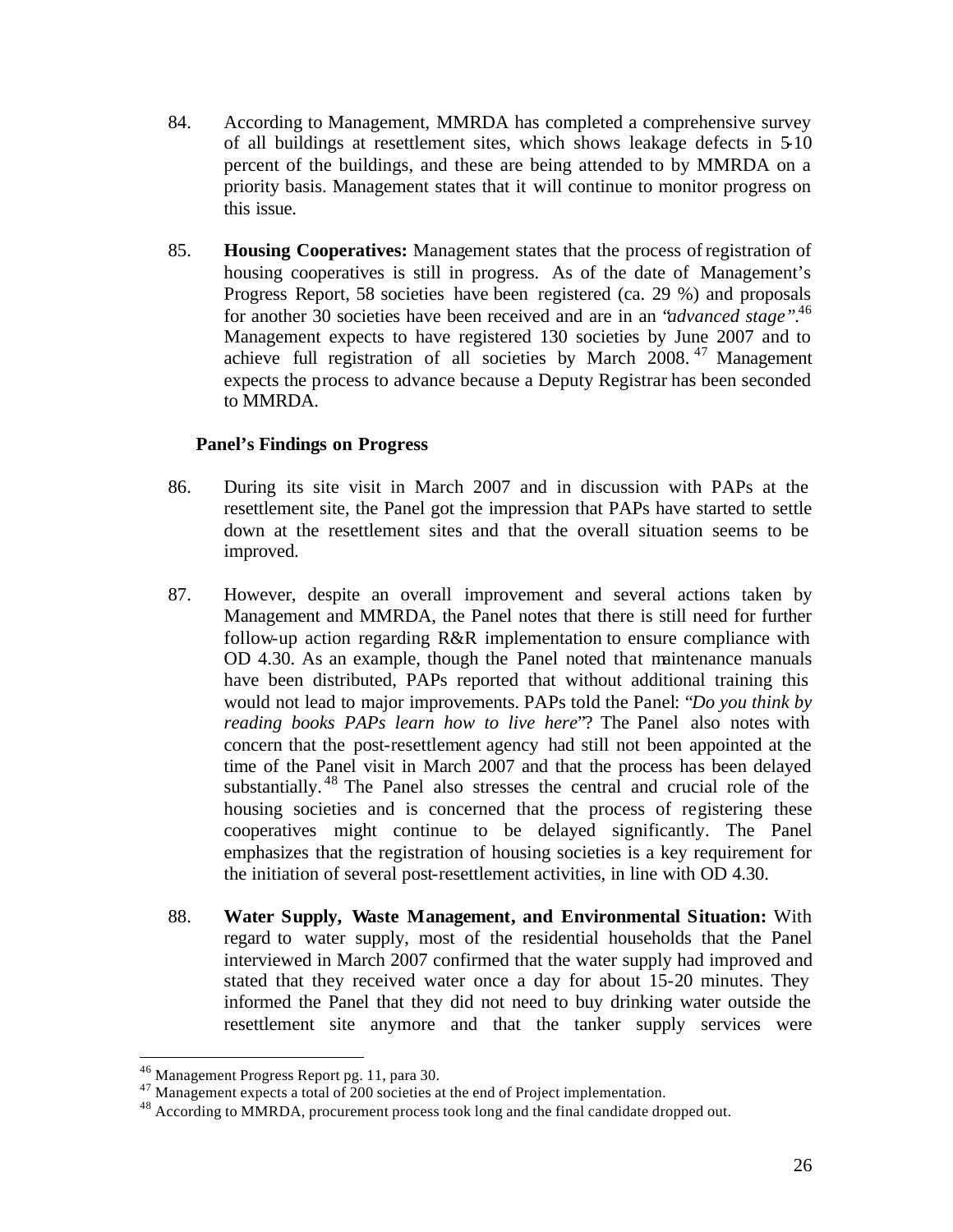discontinued. However, many PAPS expressed the need to increase water supply to about 130 lpcd to enable them to have water for about 15-20 minutes twice a day.

- 89. While the Panel notes that water supply has improved significantly at several sites, it remains concerned with regard to the situation in Mankhurd and Anik. The Panel was told that the Mankhurd and Anik sites do not have adequate water supply from the MCGM network.
- 90. The Panel confirms that MMRDA is in the process of procuring dust bins. However, the Panel was informed that this process is lengthy and has been in the pipeline for more than 6 months. The Panel also confirms that maintenance manuals in Marathi have been distributed at the resettlement sites. However, it does not seem to have made visible impact or improvement. The Panel noted that the spaces between the houses tend to be full of garbage. PAPs explained that PAPs that live in the upper floor tend to throw garbage out of the windows. PAPs also complained that garbage is still thrown in open drains and clogs them. The Panel observed that some open drains were filled with garbage. This issue was also raised at an IMP meeting, where the IMP recommended to MMRDA to use stickers with do's and don'ts. Overall, PAPs stated that they needed more training.
- 91. Also, at the Anik site, PAPs told the Panel expert that MCGM does not collect garbage from inside the compound; hence PAPs have to collect the garbage at one or two central places and have to hire people to shift the garbage to the nearest MCGM collection point along the main road.
- 92. PAPs at the Asgoankar resettlement site also complained about constantly clogged drainages. During its site visit in March 2007, the Panel observed municipal workers that were trying to clean the drains. However, PAPs told the Panel that the repair works were unlikely to resolve the problem as the main BMC drains were inadequate for the large number of PAPs that are resettled.
- 93. **Transport:** The Panel shares Management's conclusion that there is an increase and improvement in transport connectivity. The Panel noted that Mankhurd has a new bus to Kurla which leaves every 30 min between 6 am to 9 pm. PAPs at Mankhurd stated that they were quite content with the transport connectivity but still expressed concerns about the increase in distances. They also expressed the need for additional direct bus lines to connect other parts of the city, mainly the city center, Churchgate and Victoria Terminus, where many offices are located as well as to other distant places. During the Panel's site visit many PAPs informed the Panel that the private school buses that have been put in place are too expensive and are only serving few children.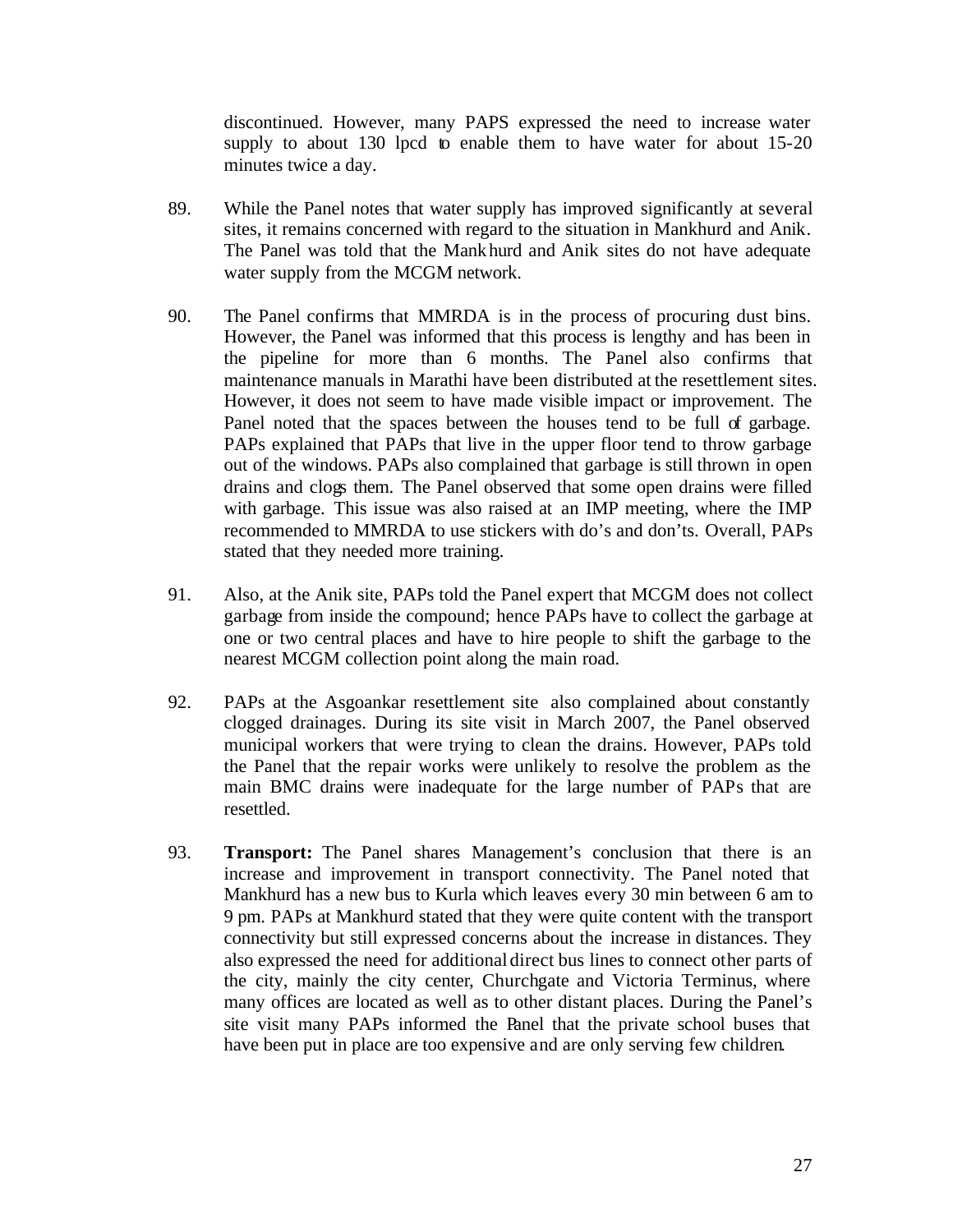- 94. PAPs in Mankhurd also emphasized the need of a pedestrian bridge over the rail tracks to cross over and reach the Mankhurd station, because they, including school children, still have to walk over rail tracks which is unsafe (or otherwise spend 5 Rs/ way to take bus or rickshaw to the train station).
- 95. **Social Services**: During its site visit in March 2007, the Panel was informed that school construction started 3 months ago and is expected to take 12-18 months. The Panel found a provisional school at site that operates from about 6 rooms. The school runs in two shifts because of the lack of space. Teachers complained to the Panel about insufficient room and capacity. Many PAPs still send their children back to old schools. The intake capacity of the school at the site is limited and PAPs believe that it needs to be augmented to prevent drop outs from schools and to reduce travel expenses.<sup>49</sup>

Picture 3: Provisional School at Mankhurd Resettlement Site



- 96. At Mankhurd, many PAPs complained about the health situation at the site. Most PAPs complained about "*too many mosquitoes*", Malaria, Tuberculosis and other diseases since they shifted to the sites. Some of the older PAPs asserted that their health had deteriorated after moving to the site and, as a consequence, they had lost their jobs.
- 97. The Panel noted some private doctor offices in Mankhurd but did not note any public health facilities on the site. PAPs claimed that the doctors in the private offices are not well-qualified and many of them stated that they would visit the nearby municipal hospital. However, several PAPs interviewed claimed that the municipal hospital lacked adequate capacity for the PAPs.

<sup>&</sup>lt;sup>49</sup> The Panel was later informed that a municipal school would be started in June 2007 at the Mankhurd and Anik resettlement sites in 24 rooms.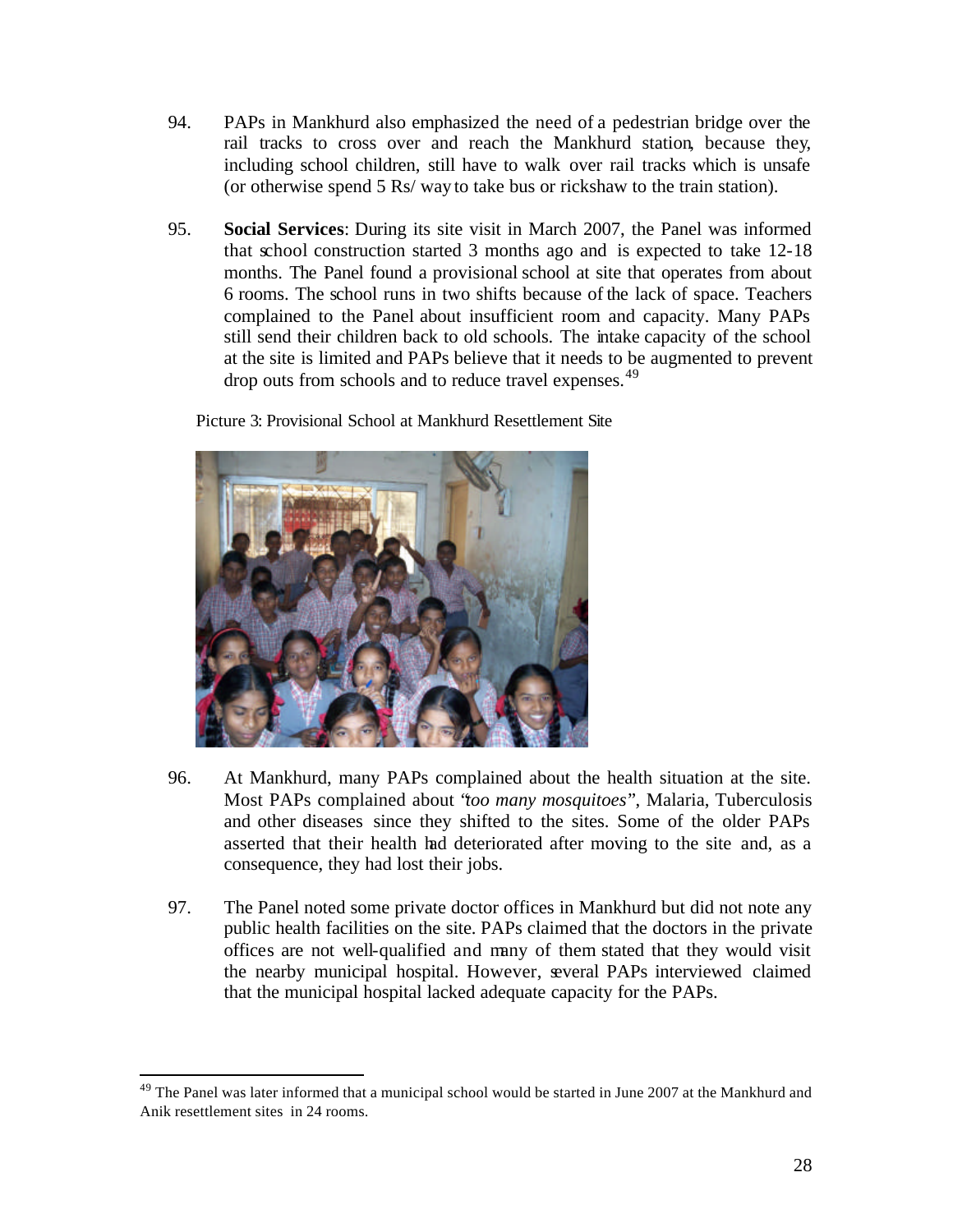- 98. **Religious Sites:** Several of the PAPs complained about the lack of religious structures at the resettlement sits. During its site visit, the Panel did not note any religious structures. MMRDA informed the Panel that this would be left to the PAPs' initiative.
- 99. **Elevators/ Electricity:** During the site visits in March 2007, a large number of PAPs complained that the elevators were still not working, because PAPs can not pay the electricity bills. PAPs also claimed that the problem of electricity bills that were pending for the time before the PAPs had been shifted had not been solved.
- 100. **Leakages, Defects, and Repairs:** A significant number of PAPs in Mankhurd complained about leakages of various sources, e.g. from the floors above. The Panel also observed that several of the pipes outside the building leaked. PAPs also complained about seepages in the bathrooms and through cracks in the roofs and poor quality of construction.
- 101. PAPs informed the Panel that a list of leakages has been prepared based on IMP site visits and that PAPs can register their complaints with the NGOs at the sites. However, while NGOs claim that PAPs have too high expectations, PAPs state that the quality of construction of the new homes is poor and that the repairs are not lasting and that the problems usually re-occur. More than 30-40 % of PAPs interviewed in March 2007 complained about leakages. Complaints about poor quality of construction are common at most resettlement sites. In particular, the Gazi Nagar Requesters that live at the Kanjurmarg resettlement site expressed discontent with the quality of the new buildings. While it seems that MMRDA is following up on the repairs, the Panel is particularly concerned with the poor quality of construction and materials used at this specific site.

Picture 4: Requesters Explain their Problems at the Resettlement Site to Panel Member.